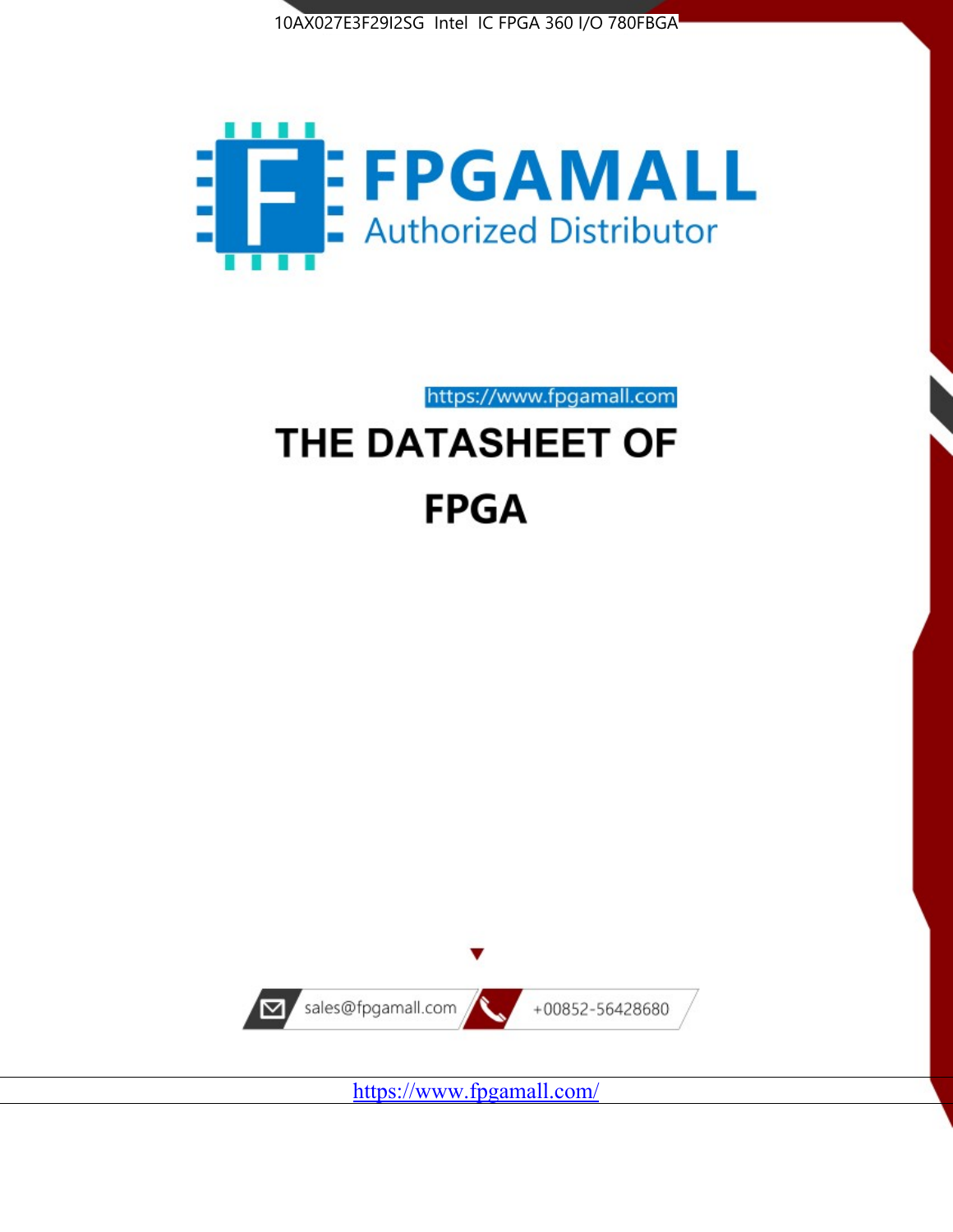10AX027E3F29I2SG Intel IC FPGA 360 I/O 780FBGA



# **Intel® Arria® 10 Device Overview**



**A10-OVERVIEW | 2018.12.06** Latest document on the web: **[PDF](https://www.intel.com/content/dam/www/programmable/us/en/pdfs/literature/hb/arria-10/a10_overview.pdf)** | **[HTML](https://www.intel.com/content/www/us/en/programmable/documentation/sam1403480274650.html)**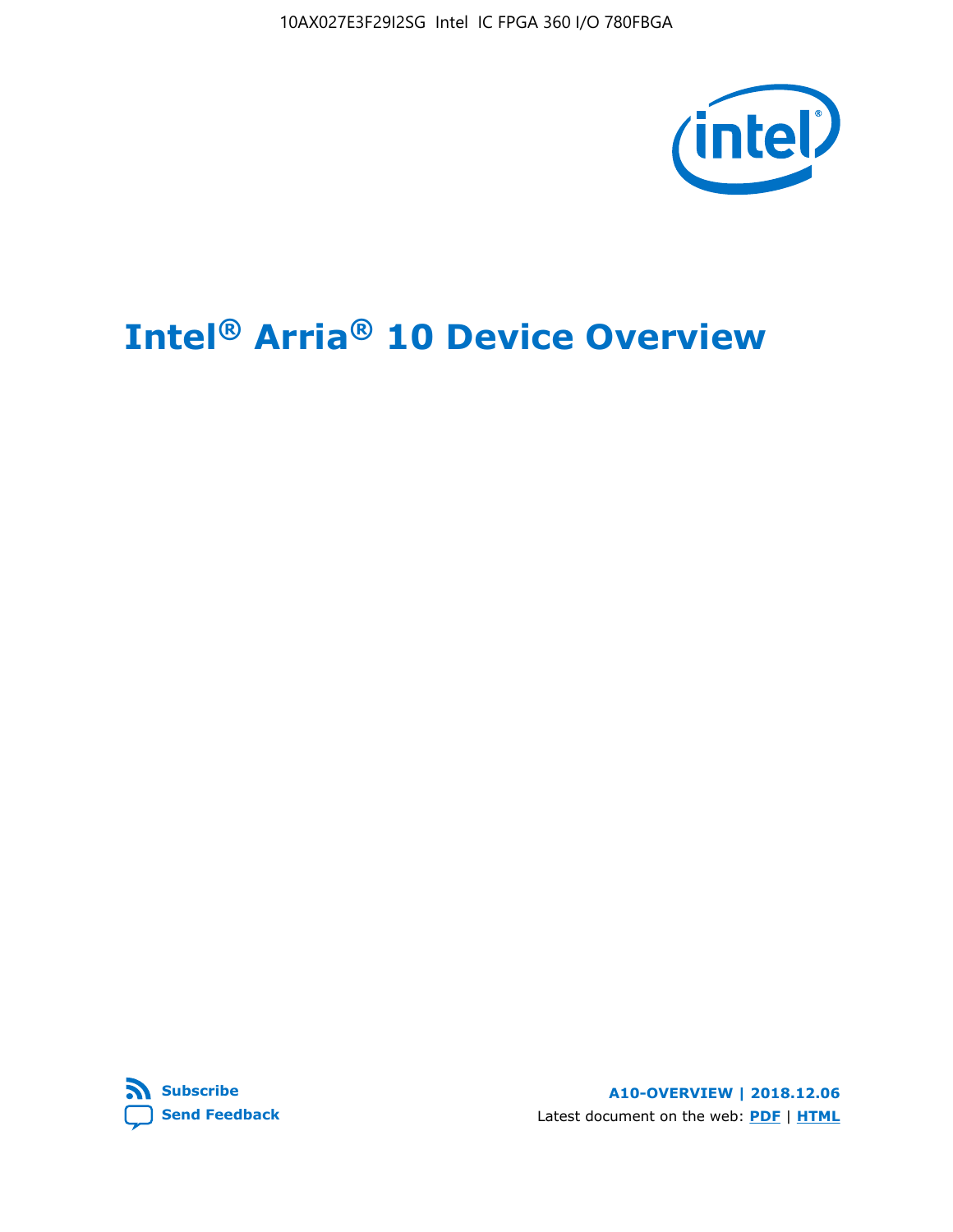

**Contents**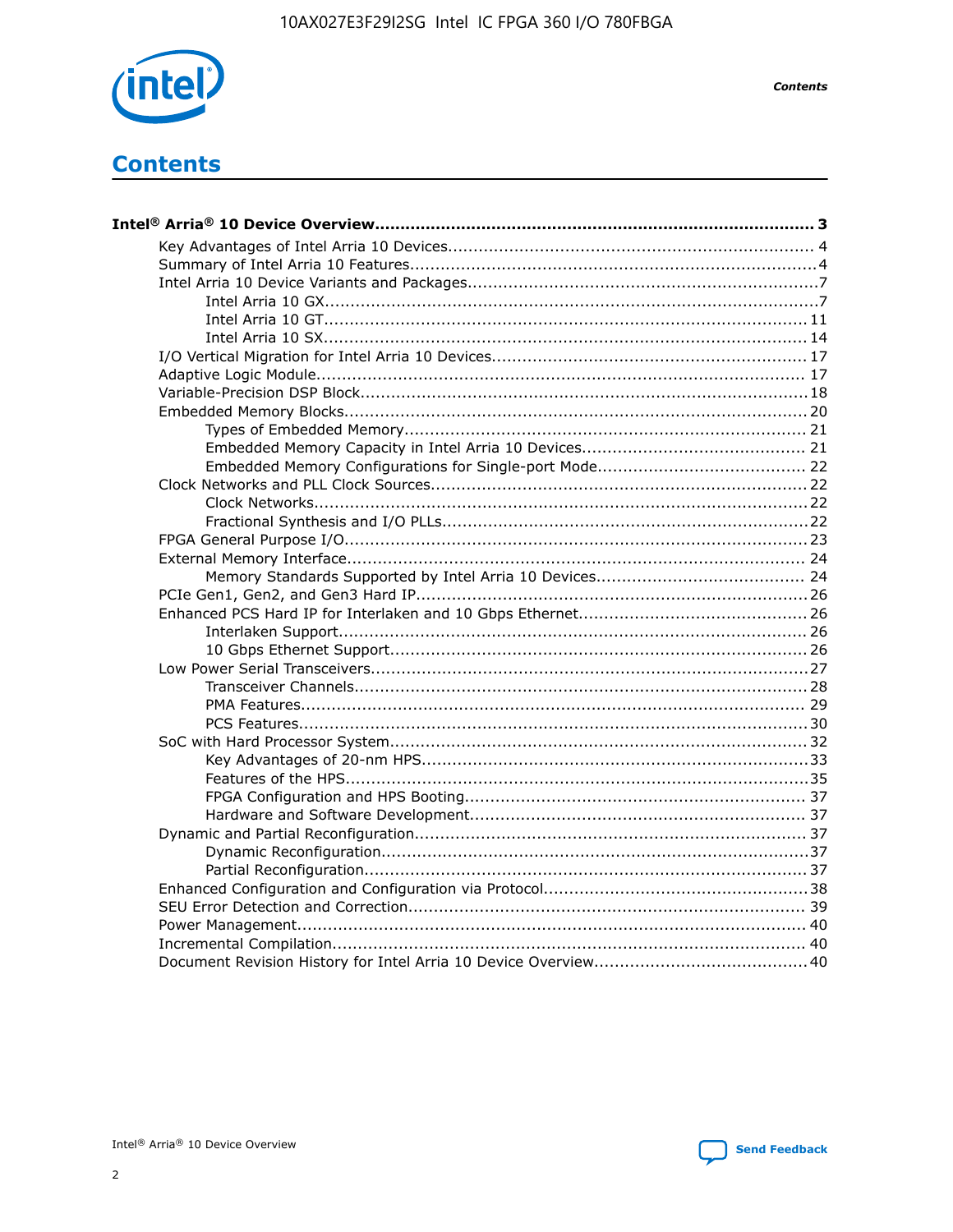**A10-OVERVIEW | 2018.12.06**

**[Send Feedback](mailto:FPGAtechdocfeedback@intel.com?subject=Feedback%20on%20Intel%20Arria%2010%20Device%20Overview%20(A10-OVERVIEW%202018.12.06)&body=We%20appreciate%20your%20feedback.%20In%20your%20comments,%20also%20specify%20the%20page%20number%20or%20paragraph.%20Thank%20you.)**



# **Intel® Arria® 10 Device Overview**

The Intel<sup>®</sup> Arria<sup>®</sup> 10 device family consists of high-performance and power-efficient 20 nm mid-range FPGAs and SoCs.

Intel Arria 10 device family delivers:

- Higher performance than the previous generation of mid-range and high-end FPGAs.
- Power efficiency attained through a comprehensive set of power-saving technologies.

The Intel Arria 10 devices are ideal for high performance, power-sensitive, midrange applications in diverse markets.

| <b>Market</b>         | <b>Applications</b>                                                                                               |
|-----------------------|-------------------------------------------------------------------------------------------------------------------|
| Wireless              | Channel and switch cards in remote radio heads<br>٠<br>Mobile backhaul<br>٠                                       |
| Wireline              | 40G/100G muxponders and transponders<br>٠<br>100G line cards<br>٠<br><b>Bridging</b><br>٠<br>Aggregation<br>٠     |
| <b>Broadcast</b>      | Studio switches<br>٠<br>Servers and transport<br>٠<br>Videoconferencing<br>٠<br>Professional audio and video<br>٠ |
| Computing and Storage | Flash cache<br>٠<br>Cloud computing servers<br>٠<br>Server acceleration<br>٠                                      |
| Medical               | Diagnostic scanners<br>٠<br>Diagnostic imaging<br>٠                                                               |
| Military              | Missile guidance and control<br>٠<br>Radar<br>٠<br>Electronic warfare<br>٠<br>Secure communications<br>٠          |

#### **Table 1. Sample Markets and Ideal Applications for Intel Arria 10 Devices**

#### **Related Information**

- [Intel Arria 10 Device Handbook: Known Issues](http://www.altera.com/support/kdb/solutions/rd07302013_646.html) Lists the planned updates to the *Intel Arria 10 Device Handbook* chapters.
- [Intel Arria 10 GX/GT Device Errata and Design Recommendations](https://www.intel.com/content/www/us/en/programmable/documentation/agz1493851706374.html#yqz1494433888646)
- [Intel Arria 10 SX Device Errata and Design Recommendations](https://www.intel.com/content/www/us/en/programmable/documentation/cru1462832385668.html#cru1462832558642)

Intel Corporation. All rights reserved. Intel, the Intel logo, Altera, Arria, Cyclone, Enpirion, MAX, Nios, Quartus and Stratix words and logos are trademarks of Intel Corporation or its subsidiaries in the U.S. and/or other countries. Intel warrants performance of its FPGA and semiconductor products to current specifications in accordance with Intel's standard warranty, but reserves the right to make changes to any products and services at any time without notice. Intel assumes no responsibility or liability arising out of the application or use of any information, product, or service described herein except as expressly agreed to in writing by Intel. Intel customers are advised to obtain the latest version of device specifications before relying on any published information and before placing orders for products or services. \*Other names and brands may be claimed as the property of others.

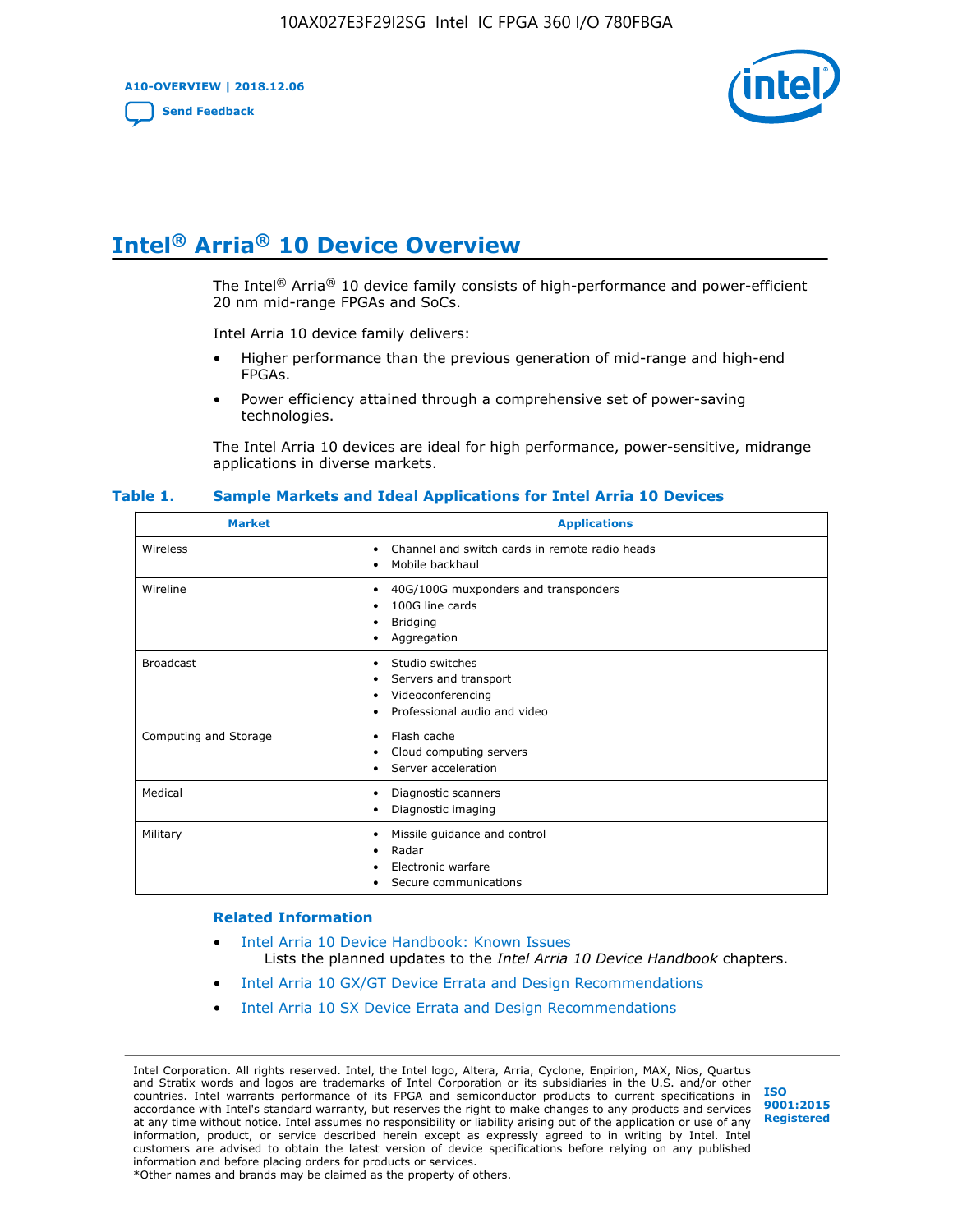

# **Key Advantages of Intel Arria 10 Devices**

# **Table 2. Key Advantages of the Intel Arria 10 Device Family**

| <b>Advantage</b>                                                                                          | <b>Supporting Feature</b>                                                                                                                                                                                                                                                                                                |
|-----------------------------------------------------------------------------------------------------------|--------------------------------------------------------------------------------------------------------------------------------------------------------------------------------------------------------------------------------------------------------------------------------------------------------------------------|
| Enhanced core architecture                                                                                | Built on TSMC's 20 nm process technology<br>٠<br>60% higher performance than the previous generation of mid-range FPGAs<br>٠<br>15% higher performance than the fastest previous-generation FPGA<br>٠                                                                                                                    |
| High-bandwidth integrated<br>transceivers                                                                 | Short-reach rates up to 25.8 Gigabits per second (Gbps)<br>٠<br>Backplane capability up to 12.5 Gbps<br>٠<br>Integrated 10GBASE-KR and 40GBASE-KR4 Forward Error Correction (FEC)<br>٠                                                                                                                                   |
| Improved logic integration and<br>hard IP blocks                                                          | 8-input adaptive logic module (ALM)<br>٠<br>Up to 65.6 megabits (Mb) of embedded memory<br>٠<br>Variable-precision digital signal processing (DSP) blocks<br>Fractional synthesis phase-locked loops (PLLs)<br>Hard PCI Express Gen3 IP blocks<br>Hard memory controllers and PHY up to 2,400 Megabits per second (Mbps) |
| Second generation hard<br>processor system (HPS) with<br>integrated ARM* Cortex*-A9*<br>MPCore* processor | Tight integration of a dual-core ARM Cortex-A9 MPCore processor, hard IP, and an<br>٠<br>FPGA in a single Intel Arria 10 system-on-a-chip (SoC)<br>Supports over 128 Gbps peak bandwidth with integrated data coherency between<br>$\bullet$<br>the processor and the FPGA fabric                                        |
| Advanced power savings                                                                                    | Comprehensive set of advanced power saving features<br>٠<br>Power-optimized MultiTrack routing and core architecture<br>٠<br>Up to 40% lower power compared to previous generation of mid-range FPGAs<br>Up to 60% lower power compared to previous generation of high-end FPGAs                                         |

# **Summary of Intel Arria 10 Features**

## **Table 3. Summary of Features for Intel Arria 10 Devices**

| <b>Feature</b>                  | <b>Description</b>                                                                                                                                                                                                                                                                                                                                                                                           |
|---------------------------------|--------------------------------------------------------------------------------------------------------------------------------------------------------------------------------------------------------------------------------------------------------------------------------------------------------------------------------------------------------------------------------------------------------------|
| Technology                      | TSMC's 20-nm SoC process technology<br>Allows operation at a lower $V_{\text{CC}}$ level of 0.82 V instead of the 0.9 V standard $V_{\text{CC}}$ core voltage                                                                                                                                                                                                                                                |
| Packaging                       | 1.0 mm ball-pitch Fineline BGA packaging<br>٠<br>0.8 mm ball-pitch Ultra Fineline BGA packaging<br>Multiple devices with identical package footprints for seamless migration between different<br><b>FPGA</b> densities<br>Devices with compatible package footprints allow migration to next generation high-end<br>Stratix <sup>®</sup> 10 devices<br>RoHS, leaded $(1)$ , and lead-free (Pb-free) options |
| High-performance<br>FPGA fabric | Enhanced 8-input ALM with four registers<br>Improved multi-track routing architecture to reduce congestion and improve compilation time<br>Hierarchical core clocking architecture<br>Fine-grained partial reconfiguration                                                                                                                                                                                   |
| Internal memory<br>blocks       | M20K-20-Kb memory blocks with hard error correction code (ECC)<br>Memory logic array block (MLAB)-640-bit memory                                                                                                                                                                                                                                                                                             |
|                                 | continued                                                                                                                                                                                                                                                                                                                                                                                                    |



<sup>(1)</sup> Contact Intel for availability.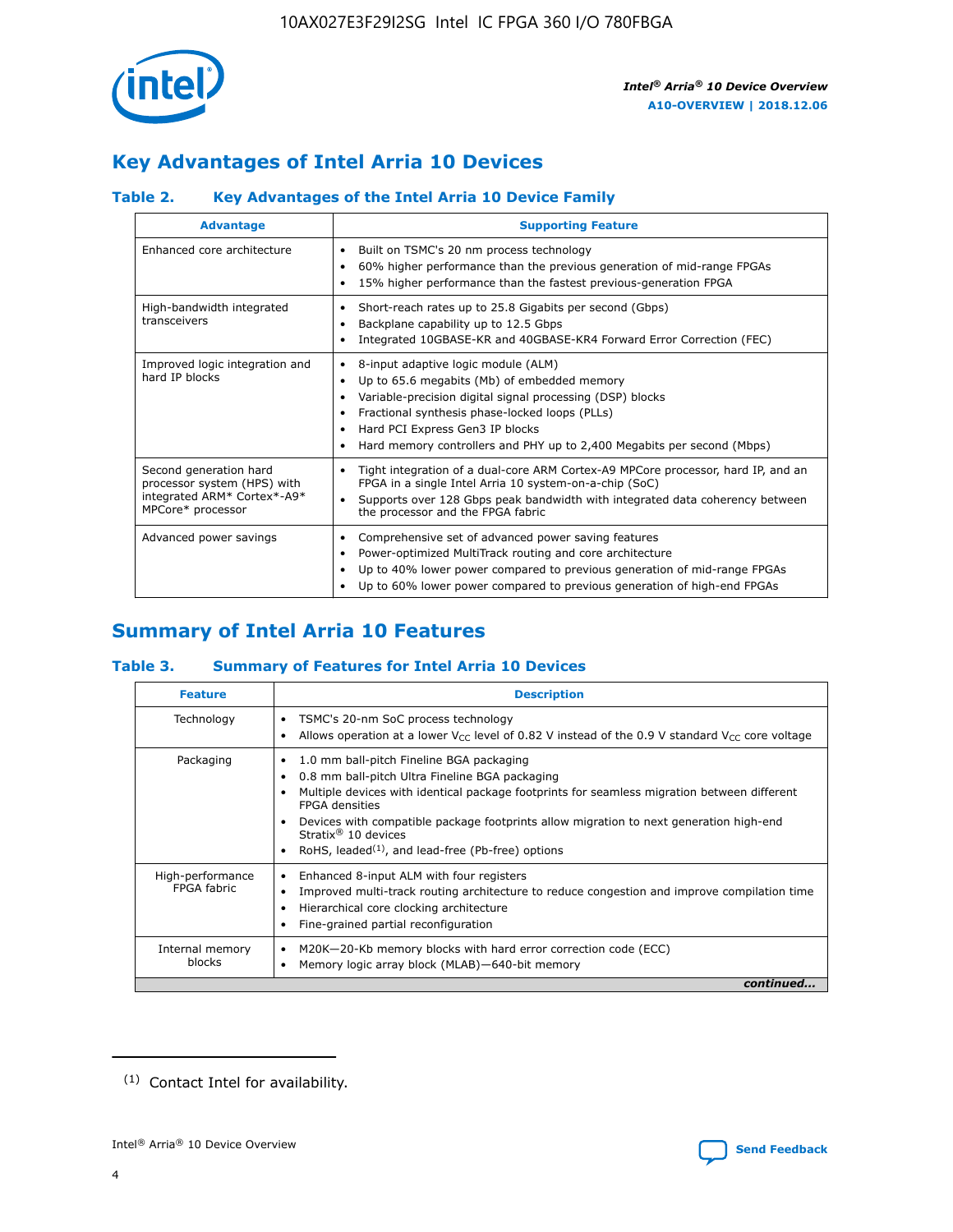$\mathsf{r}$ 



| <b>Feature</b>                         |                                                                                                                | <b>Description</b>                                                                                                                                                                                                                                                                                                                                                                                                                                                                                                                                                                                                                                                                                                                                                                                                                          |
|----------------------------------------|----------------------------------------------------------------------------------------------------------------|---------------------------------------------------------------------------------------------------------------------------------------------------------------------------------------------------------------------------------------------------------------------------------------------------------------------------------------------------------------------------------------------------------------------------------------------------------------------------------------------------------------------------------------------------------------------------------------------------------------------------------------------------------------------------------------------------------------------------------------------------------------------------------------------------------------------------------------------|
| Embedded Hard IP<br>blocks             | Variable-precision DSP                                                                                         | Native support for signal processing precision levels from $18 \times 19$ to<br>$\bullet$<br>54 x 54<br>Native support for 27 x 27 multiplier mode<br>64-bit accumulator and cascade for systolic finite impulse responses<br>(FIRS)<br>Internal coefficient memory banks<br>٠<br>Preadder/subtractor for improved efficiency<br>Additional pipeline register to increase performance and reduce<br>power<br>Supports floating point arithmetic:<br>- Perform multiplication, addition, subtraction, multiply-add,<br>multiply-subtract, and complex multiplication.<br>- Supports multiplication with accumulation capability, cascade<br>summation, and cascade subtraction capability.<br>- Dynamic accumulator reset control.<br>- Support direct vector dot and complex multiplication chaining<br>multiply floating point DSP blocks. |
|                                        | Memory controller                                                                                              | DDR4, DDR3, and DDR3L                                                                                                                                                                                                                                                                                                                                                                                                                                                                                                                                                                                                                                                                                                                                                                                                                       |
|                                        | PCI Express*                                                                                                   | PCI Express (PCIe*) Gen3 (x1, x2, x4, or x8), Gen2 (x1, x2, x4, or x8)<br>and Gen1 (x1, x2, x4, or x8) hard IP with complete protocol stack,<br>endpoint, and root port                                                                                                                                                                                                                                                                                                                                                                                                                                                                                                                                                                                                                                                                     |
|                                        | Transceiver I/O                                                                                                | 10GBASE-KR/40GBASE-KR4 Forward Error Correction (FEC)<br>PCS hard IPs that support:<br>- 10-Gbps Ethernet (10GbE)<br>- PCIe PIPE interface<br>- Interlaken<br>- Gbps Ethernet (GbE)<br>- Common Public Radio Interface (CPRI) with deterministic latency<br>support<br>- Gigabit-capable passive optical network (GPON) with fast lock-<br>time support<br>13.5G JESD204b<br>8B/10B, 64B/66B, 64B/67B encoders and decoders<br>Custom mode support for proprietary protocols                                                                                                                                                                                                                                                                                                                                                                |
| Core clock networks                    | $\bullet$                                                                                                      | Up to 800 MHz fabric clocking, depending on the application:<br>- 667 MHz external memory interface clocking with 2,400 Mbps DDR4 interface<br>- 800 MHz LVDS interface clocking with 1,600 Mbps LVDS interface<br>Global, regional, and peripheral clock networks<br>Clock networks that are not used can be gated to reduce dynamic power                                                                                                                                                                                                                                                                                                                                                                                                                                                                                                 |
| Phase-locked loops<br>(PLLs)           | High-resolution fractional synthesis PLLs:<br>$\bullet$<br>Integer PLLs:<br>- Adjacent to general purpose I/Os | - Precision clock synthesis, clock delay compensation, and zero delay buffering (ZDB)<br>- Support integer mode and fractional mode<br>- Fractional mode support with third-order delta-sigma modulation<br>- Support external memory and LVDS interfaces                                                                                                                                                                                                                                                                                                                                                                                                                                                                                                                                                                                   |
| FPGA General-purpose<br>$I/Os$ (GPIOs) | On-chip termination (OCT)<br>$\bullet$                                                                         | 1.6 Gbps LVDS-every pair can be configured as receiver or transmitter<br>1.2 V to 3.0 V single-ended LVTTL/LVCMOS interfacing                                                                                                                                                                                                                                                                                                                                                                                                                                                                                                                                                                                                                                                                                                               |
| <b>External Memory</b><br>Interface    |                                                                                                                | Hard memory controller- DDR4, DDR3, and DDR3L support<br>$-$ DDR4 $-$ speeds up to 1,200 MHz/2,400 Mbps<br>- DDR3-speeds up to 1,067 MHz/2,133 Mbps<br>Soft memory controller—provides support for RLDRAM $3^{(2)}$ , QDR IV $(2)$ , and QDR II+<br>continued                                                                                                                                                                                                                                                                                                                                                                                                                                                                                                                                                                               |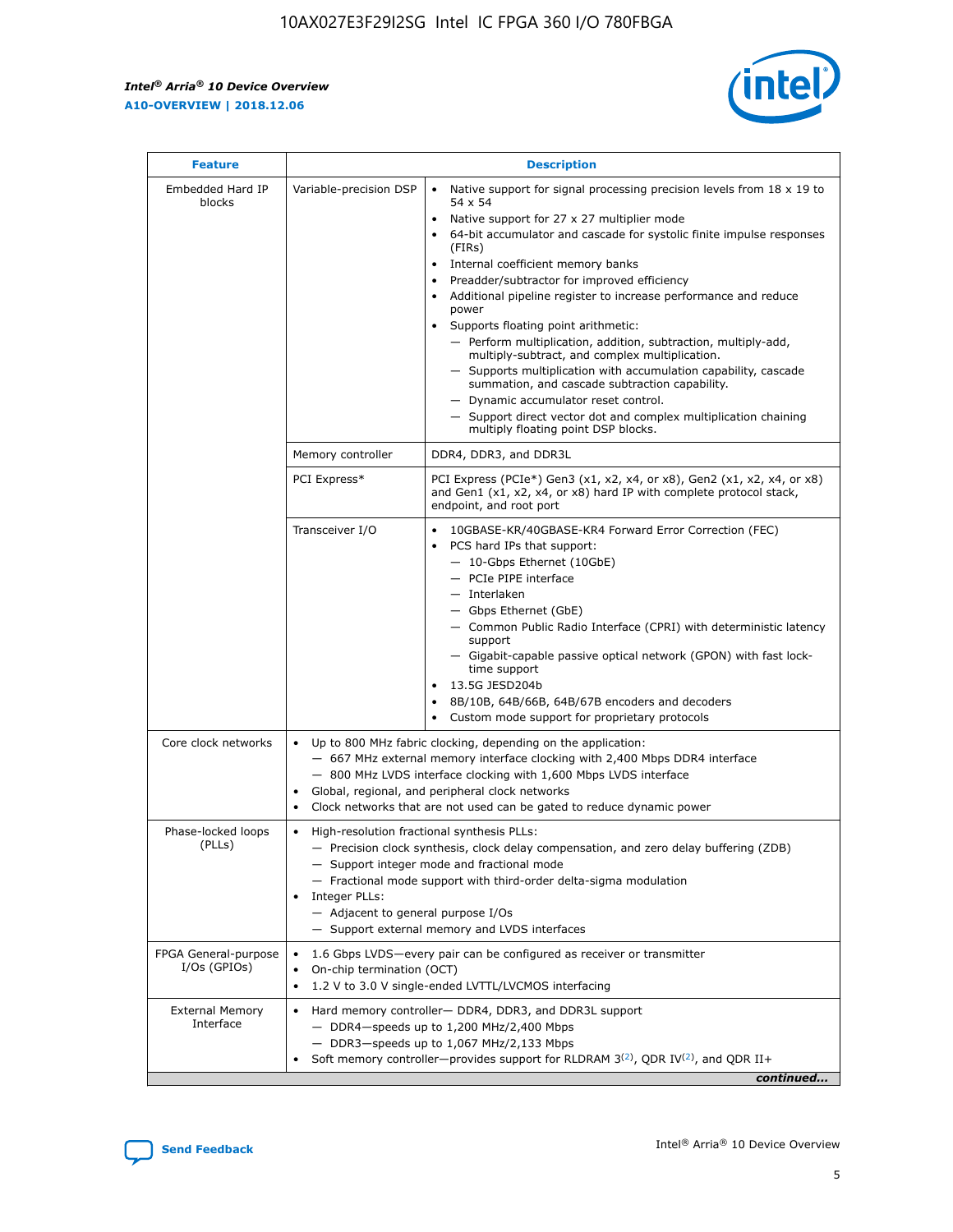

| <b>Feature</b>                                    | <b>Description</b>                                                                                                                                                                                                                                                                                                                                                                                                                                                                                                                                                                                                                                                        |
|---------------------------------------------------|---------------------------------------------------------------------------------------------------------------------------------------------------------------------------------------------------------------------------------------------------------------------------------------------------------------------------------------------------------------------------------------------------------------------------------------------------------------------------------------------------------------------------------------------------------------------------------------------------------------------------------------------------------------------------|
| Low-power serial<br>transceivers                  | • Continuous operating range:<br>- Intel Arria 10 GX-1 Gbps to 17.4 Gbps<br>$-$ Intel Arria 10 GT $-1$ Gbps to 25.8 Gbps<br>Backplane support:<br>$\bullet$<br>$-$ Intel Arria 10 GX-up to 12.5<br>$-$ Intel Arria 10 GT-up to 12.5<br>Extended range down to 125 Mbps with oversampling<br>ATX transmit PLLs with user-configurable fractional synthesis capability<br>Electronic Dispersion Compensation (EDC) support for XFP, SFP+, OSFP, and CFP optical<br>module<br>Adaptive linear and decision feedback equalization<br>$\bullet$<br>Transmitter pre-emphasis and de-emphasis<br>$\bullet$<br>Dynamic partial reconfiguration of individual transceiver channels |
| <b>HPS</b><br>(Intel Arria 10 SX<br>devices only) | Dual-core ARM Cortex-A9 MPCore processor-1.2 GHz CPU with<br>Processor and system<br>$\bullet$<br>1.5 GHz overdrive capability<br>256 KB on-chip RAM and 64 KB on-chip ROM<br>System peripherals-general-purpose timers, watchdog timers, direct<br>memory access (DMA) controller, FPGA configuration manager, and<br>clock and reset managers<br>• Security features—anti-tamper, secure boot, Advanced Encryption<br>Standard (AES) and authentication (SHA)<br>ARM CoreSight* JTAG debug access port, trace port, and on-chip<br>$\bullet$<br>trace storage                                                                                                           |
|                                                   | <b>External interfaces</b><br>Hard memory interface—Hard memory controller (2,400 Mbps DDR4,<br>and 2,133 Mbps DDR3), Quad serial peripheral interface (QSPI) flash<br>controller, NAND flash controller, direct memory access (DMA)<br>controller, Secure Digital/MultiMediaCard (SD/MMC) controller<br>Communication interface-10/100/1000 Ethernet media access<br>$\bullet$<br>control (MAC), USB On-The-GO (OTG) controllers, I <sup>2</sup> C controllers,<br>UART 16550, serial peripheral interface (SPI), and up to 62<br>HPS GPIO interfaces (48 direct-share I/Os)                                                                                             |
|                                                   | Interconnects to core<br>• High-performance ARM AMBA* AXI bus bridges that support<br>simultaneous read and write<br>HPS-FPGA bridges-include the FPGA-to-HPS, HPS-to-FPGA, and<br>$\bullet$<br>lightweight HPS-to-FPGA bridges that allow the FPGA fabric to issue<br>transactions to slaves in the HPS, and vice versa<br>Configuration bridge that allows HPS configuration manager to<br>configure the core logic via dedicated 32-bit configuration port<br>FPGA-to-HPS SDRAM controller bridge-provides configuration<br>interfaces for the multiport front end (MPFE) of the HPS SDRAM<br>controller                                                               |
| Configuration                                     | Tamper protection—comprehensive design protection to protect your valuable IP investments<br>Enhanced 256-bit advanced encryption standard (AES) design security with authentication<br>$\bullet$<br>Configuration via protocol (CvP) using PCIe Gen1, Gen2, or Gen3<br>continued                                                                                                                                                                                                                                                                                                                                                                                         |

<sup>(2)</sup> Intel Arria 10 devices support this external memory interface using hard PHY with soft memory controller.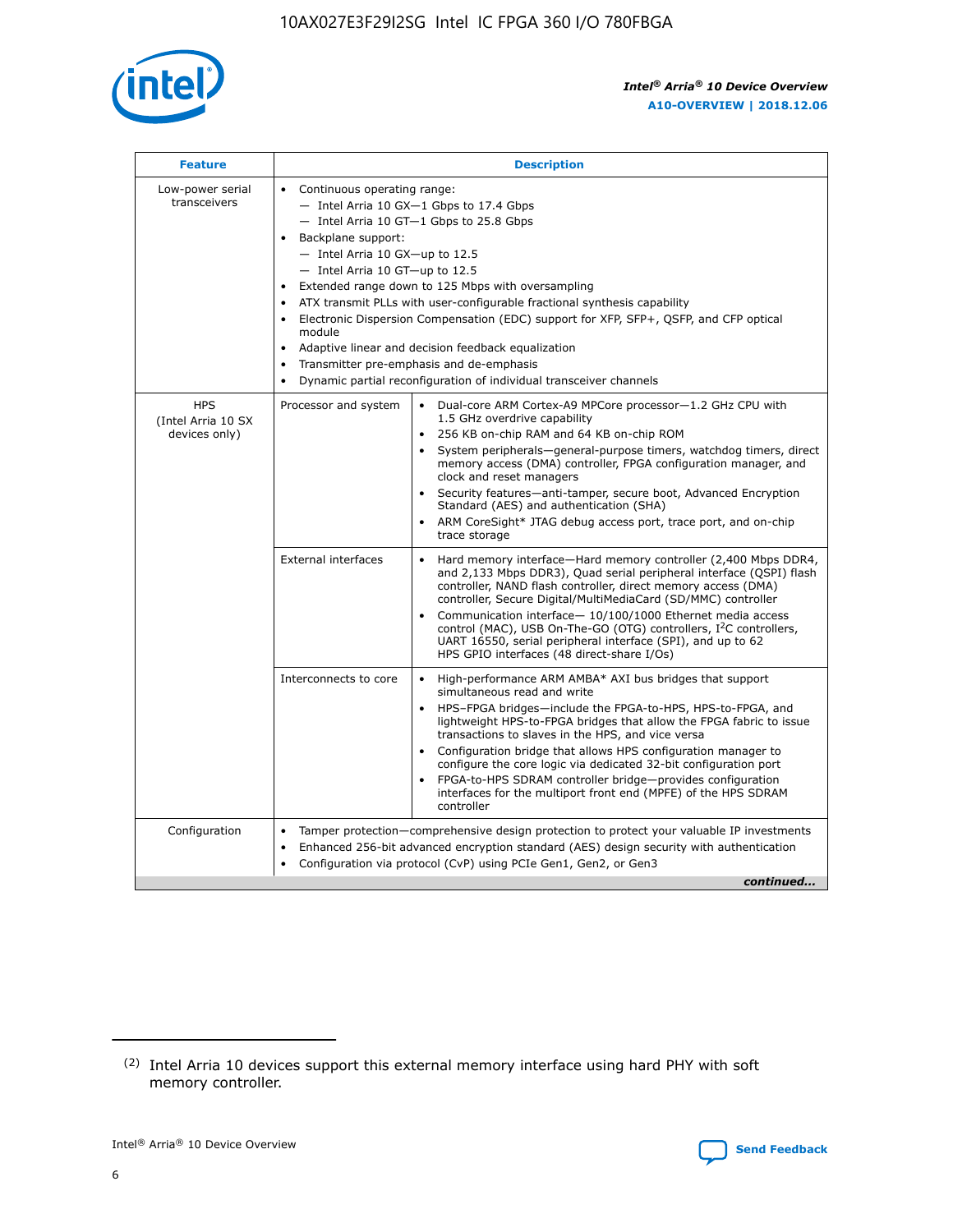

| <b>Feature</b>     | <b>Description</b>                                                                                                                                                                                               |
|--------------------|------------------------------------------------------------------------------------------------------------------------------------------------------------------------------------------------------------------|
|                    | Dynamic reconfiguration of the transceivers and PLLs<br>Fine-grained partial reconfiguration of the core fabric<br>Active Serial x4 Interface                                                                    |
| Power management   | SmartVID<br>Low static power device options<br>Programmable Power Technology<br>Intel Quartus <sup>®</sup> Prime integrated power analysis                                                                       |
| Software and tools | Intel Quartus Prime design suite<br>Transceiver toolkit<br>Platform Designer system integration tool<br>DSP Builder for Intel FPGAs<br>OpenCL <sup>™</sup> support<br>Intel SoC FPGA Embedded Design Suite (EDS) |

## **Related Information**

[Intel Arria 10 Transceiver PHY Overview](https://www.intel.com/content/www/us/en/programmable/documentation/nik1398707230472.html#nik1398706768037) Provides details on Intel Arria 10 transceivers.

# **Intel Arria 10 Device Variants and Packages**

#### **Table 4. Device Variants for the Intel Arria 10 Device Family**

| <b>Variant</b>    | <b>Description</b>                                                                                                                                                                                                     |
|-------------------|------------------------------------------------------------------------------------------------------------------------------------------------------------------------------------------------------------------------|
| Intel Arria 10 GX | FPGA featuring 17.4 Gbps transceivers for short reach applications with 12.5 backplane driving<br>capability.                                                                                                          |
| Intel Arria 10 GT | FPGA featuring:<br>17.4 Gbps transceivers for short reach applications with 12.5 backplane driving capability.<br>25.8 Gbps transceivers for supporting CAUI-4 and CEI-25G applications with CFP2 and CFP4<br>modules. |
| Intel Arria 10 SX | SoC integrating ARM-based HPS and FPGA featuring 17.4 Gbps transceivers for short reach<br>applications with 12.5 backplane driving capability.                                                                        |

# **Intel Arria 10 GX**

This section provides the available options, maximum resource counts, and package plan for the Intel Arria 10 GX devices.

The information in this section is correct at the time of publication. For the latest information and to get more details, refer to the Intel FPGA Product Selector.

#### **Related Information**

#### [Intel FPGA Product Selector](http://www.altera.com/products/selector/psg-selector.html) Provides the latest information on Intel products.

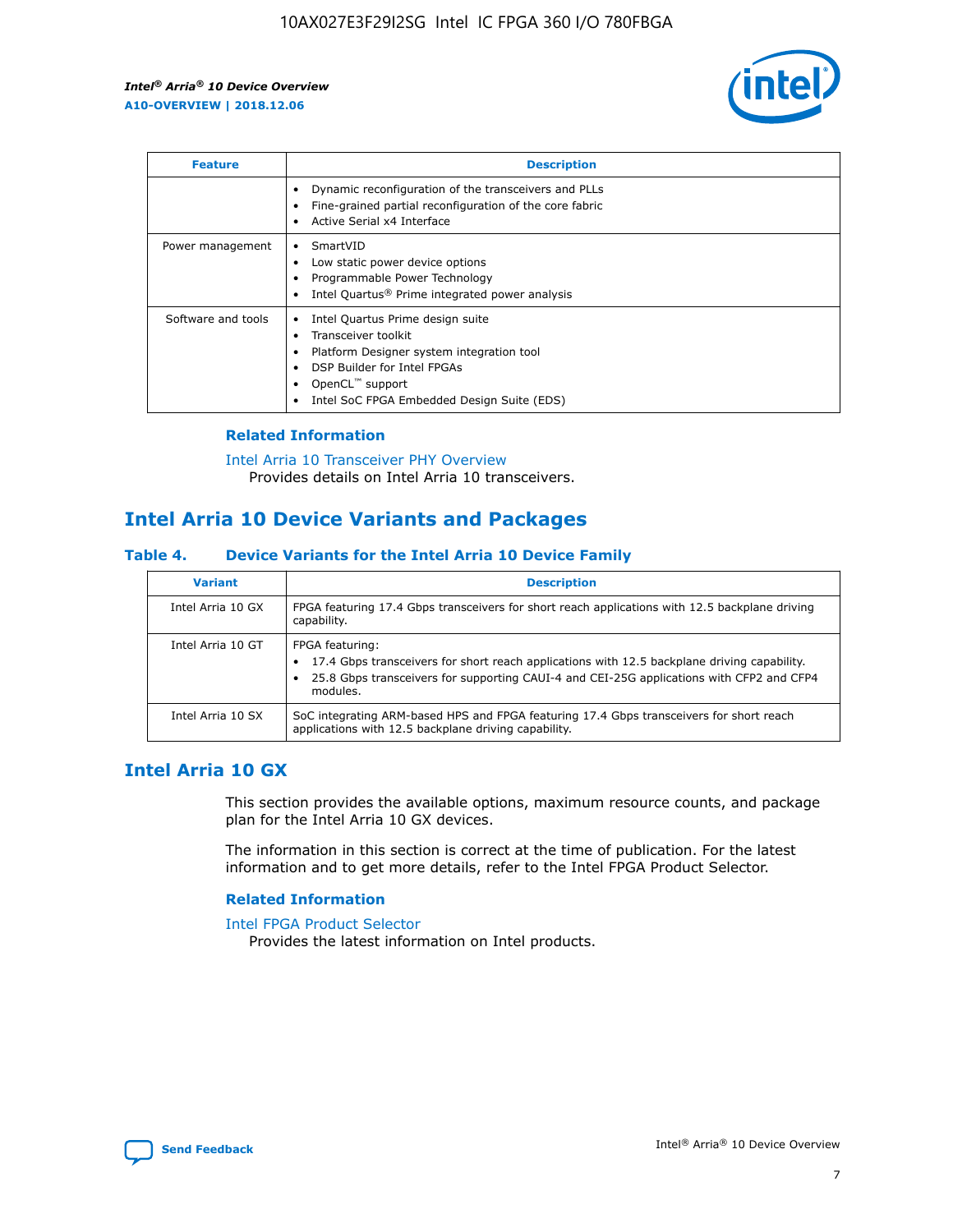

# **Available Options**





#### **Related Information**

#### [Transceiver Performance for Intel Arria 10 GX/SX Devices](https://www.intel.com/content/www/us/en/programmable/documentation/mcn1413182292568.html#mcn1413213965502) Provides more information about the transceiver speed grade.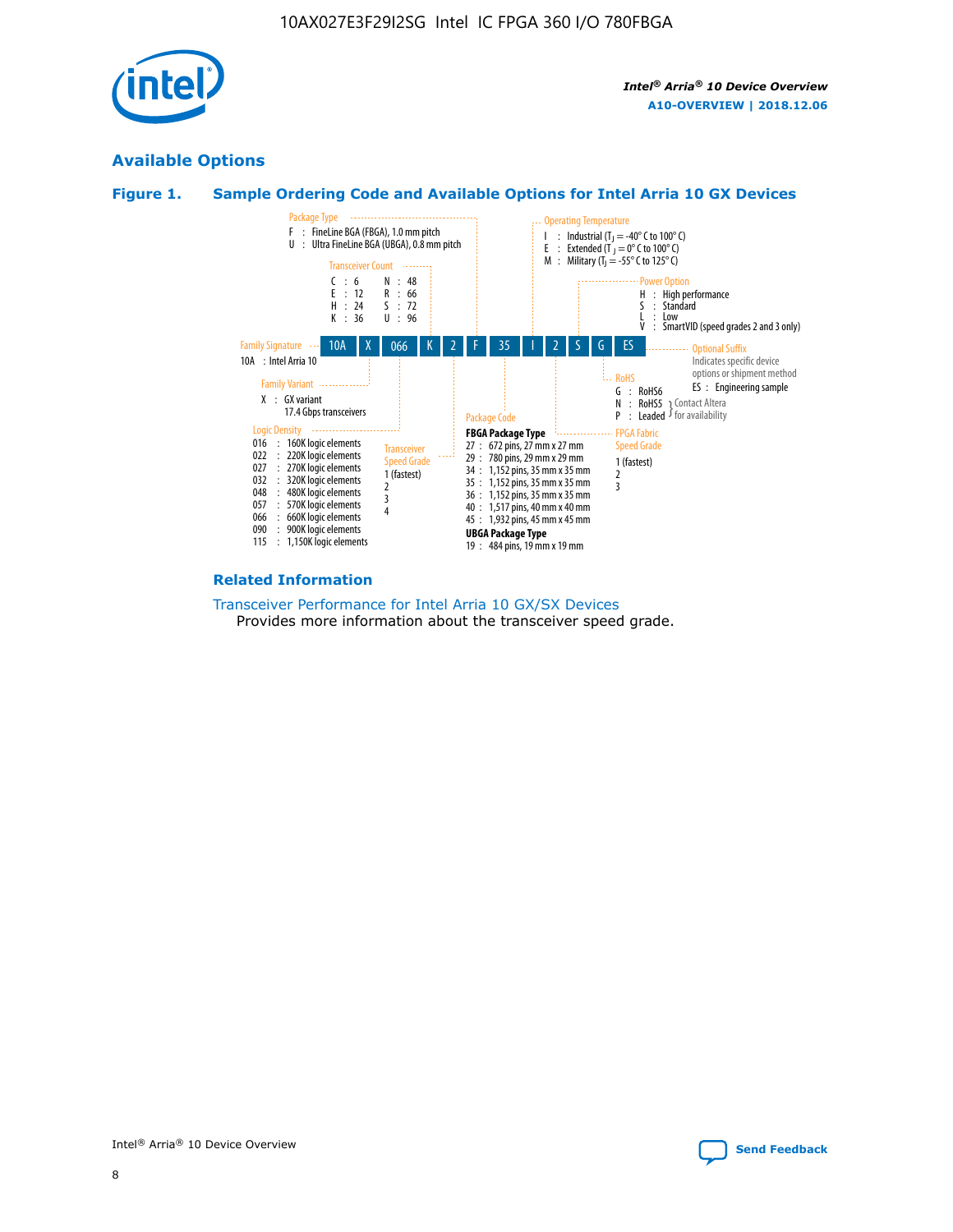

# **Maximum Resources**

#### **Table 5. Maximum Resource Counts for Intel Arria 10 GX Devices (GX 160, GX 220, GX 270, GX 320, and GX 480)**

| <b>Resource</b>         |                                                   | <b>Product Line</b> |                   |                |                |                |  |  |  |
|-------------------------|---------------------------------------------------|---------------------|-------------------|----------------|----------------|----------------|--|--|--|
|                         |                                                   | <b>GX 160</b>       | <b>GX 220</b>     | <b>GX 270</b>  | <b>GX 320</b>  | <b>GX 480</b>  |  |  |  |
| Logic Elements (LE) (K) |                                                   | 160                 | 220               | 270            | 320            | 480            |  |  |  |
| <b>ALM</b>              |                                                   | 61,510              | 80,330            | 101,620        | 119,900        | 183,590        |  |  |  |
| Register                |                                                   | 246,040             | 321,320           | 406,480        |                | 734,360        |  |  |  |
| Memory (Kb)             | M <sub>20</sub> K                                 | 8,800<br>11,740     |                   | 15,000         | 17,820         | 28,620         |  |  |  |
| <b>MLAB</b>             |                                                   | 1,050               | 1,690             | 2,452          | 2,727          | 4,164          |  |  |  |
|                         | Variable-precision DSP Block<br>156<br>192<br>830 |                     |                   |                | 985            | 1,368          |  |  |  |
| 18 x 19 Multiplier      |                                                   | 312                 | 384               | 1,970<br>1,660 |                | 2,736          |  |  |  |
| PLL                     | Fractional<br>Synthesis                           | 6                   | 6                 | 8              | 8              | 12             |  |  |  |
|                         | I/O                                               | 6                   | 6                 | 8              | 8              | 12             |  |  |  |
| 17.4 Gbps Transceiver   |                                                   | 12                  | 12                | 24             | 24             | 36             |  |  |  |
| GPIO <sup>(3)</sup>     |                                                   | 288                 | 288<br>384<br>384 |                |                | 492            |  |  |  |
| LVDS Pair $(4)$         |                                                   | 120                 | 120               | 168            | 168            | 222            |  |  |  |
| PCIe Hard IP Block      |                                                   | 1                   | 1                 | 2              | $\overline{2}$ | $\overline{2}$ |  |  |  |
| Hard Memory Controller  |                                                   | 6                   | 6                 | 8              | 8              | 12             |  |  |  |

<sup>(4)</sup> Each LVDS I/O pair can be used as differential input or output.



<sup>(3)</sup> The number of GPIOs does not include transceiver I/Os. In the Intel Quartus Prime software, the number of user I/Os includes transceiver I/Os.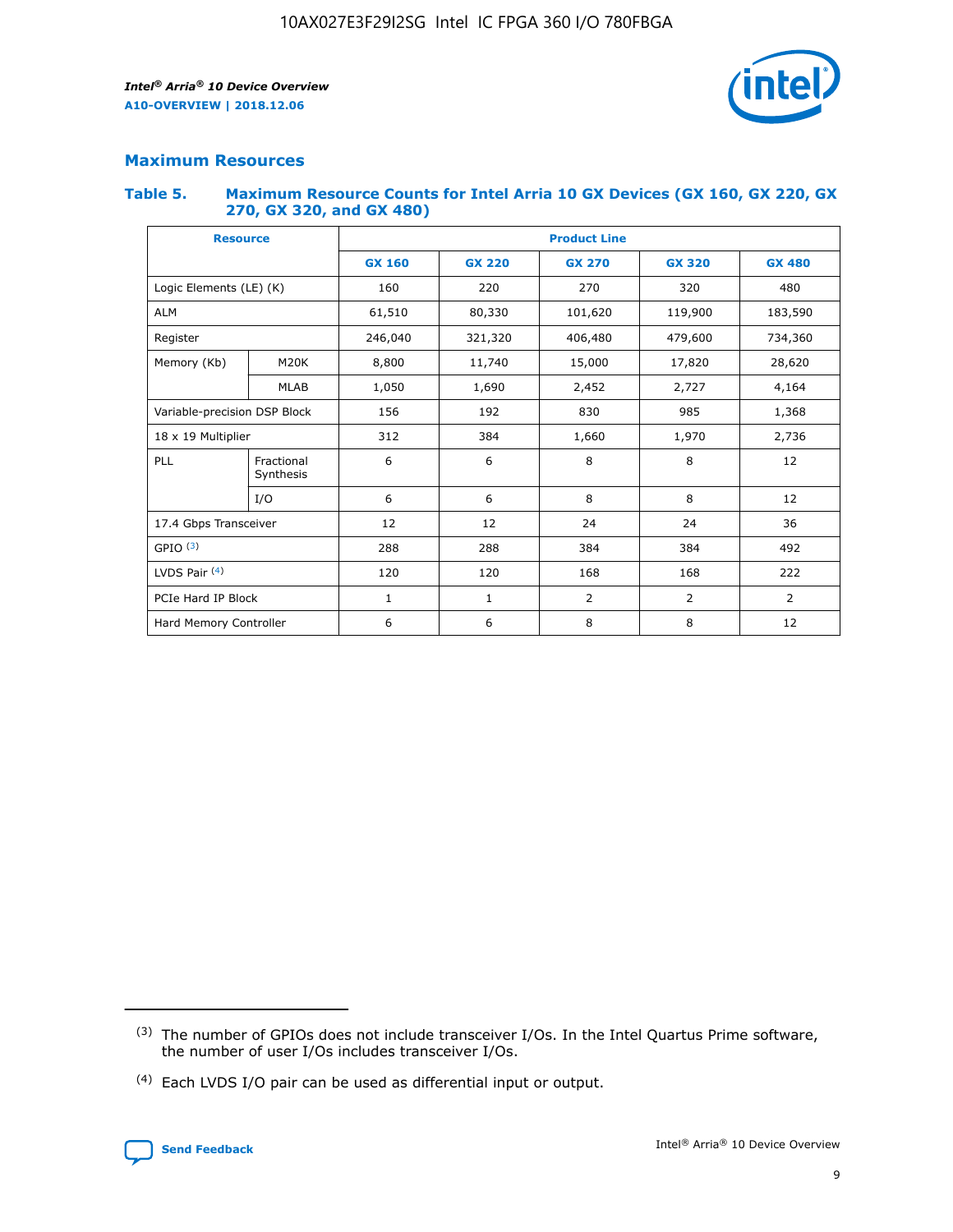

## **Table 6. Maximum Resource Counts for Intel Arria 10 GX Devices (GX 570, GX 660, GX 900, and GX 1150)**

|                                           | <b>Resource</b>           | <b>Product Line</b> |                |                |                |  |  |  |
|-------------------------------------------|---------------------------|---------------------|----------------|----------------|----------------|--|--|--|
|                                           |                           | <b>GX 570</b>       | <b>GX 660</b>  | <b>GX 900</b>  | <b>GX 1150</b> |  |  |  |
| Logic Elements (LE) (K)                   |                           | 570                 | 660            | 900            | 1,150          |  |  |  |
| <b>ALM</b>                                |                           | 217,080             | 251,680        | 339,620        | 427,200        |  |  |  |
| Register                                  |                           | 868,320             | 1,006,720      | 1,358,480      | 1,708,800      |  |  |  |
| Memory (Kb)<br><b>M20K</b><br><b>MLAB</b> |                           | 36,000              | 42,620         | 48,460         | 54,260         |  |  |  |
|                                           |                           | 5,096               | 5,788          | 9,386          | 12,984         |  |  |  |
| Variable-precision DSP Block              |                           | 1,523               | 1,687          | 1,518          | 1,518          |  |  |  |
|                                           | $18 \times 19$ Multiplier |                     | 3,374          | 3,036          | 3,036          |  |  |  |
| PLL                                       | Fractional<br>Synthesis   | 16                  | 16             | 32             | 32             |  |  |  |
|                                           | I/O                       | 16                  | 16             | 16             | 16             |  |  |  |
| 17.4 Gbps Transceiver                     |                           | 48                  | 48             | 96             | 96             |  |  |  |
| GPIO <sup>(3)</sup>                       |                           | 696                 | 696            | 768            | 768            |  |  |  |
| LVDS Pair $(4)$                           |                           | 324                 | 324            | 384            | 384            |  |  |  |
| PCIe Hard IP Block                        |                           | $\overline{2}$      | $\overline{2}$ | $\overline{4}$ | $\overline{4}$ |  |  |  |
| Hard Memory Controller                    |                           | 16                  | 16             | 16             | 16             |  |  |  |

# **Package Plan**

# **Table 7. Package Plan for Intel Arria 10 GX Devices (U19, F27, and F29)**

Refer to I/O and High Speed I/O in Intel Arria 10 Devices chapter for the number of 3 V I/O, LVDS I/O, and LVDS channels in each device package.

| <b>Product Line</b> |         | <b>U19</b><br>$(19 \text{ mm} \times 19 \text{ mm})$<br>484-pin UBGA) |             | <b>F27</b><br>(27 mm × 27 mm,<br>672-pin FBGA) |          |             | <b>F29</b><br>(29 mm × 29 mm,<br>780-pin FBGA) |          |             |  |
|---------------------|---------|-----------------------------------------------------------------------|-------------|------------------------------------------------|----------|-------------|------------------------------------------------|----------|-------------|--|
|                     | 3 V I/O | LVDS I/O                                                              | <b>XCVR</b> | 3 V I/O                                        | LVDS I/O | <b>XCVR</b> | 3 V I/O                                        | LVDS I/O | <b>XCVR</b> |  |
| GX 160              | 48      | 192                                                                   | 6           | 48                                             | 192      | 12          | 48                                             | 240      | 12          |  |
| GX 220              | 48      | 192                                                                   | 6           | 48                                             | 192      | 12          | 48                                             | 240      | 12          |  |
| GX 270              |         |                                                                       |             | 48                                             | 192      | 12          | 48                                             | 312      | 12          |  |
| GX 320              |         |                                                                       |             | 48                                             | 192      | 12          | 48                                             | 312      | 12          |  |
| GX 480              |         |                                                                       |             |                                                |          |             | 48                                             | 312      | 12          |  |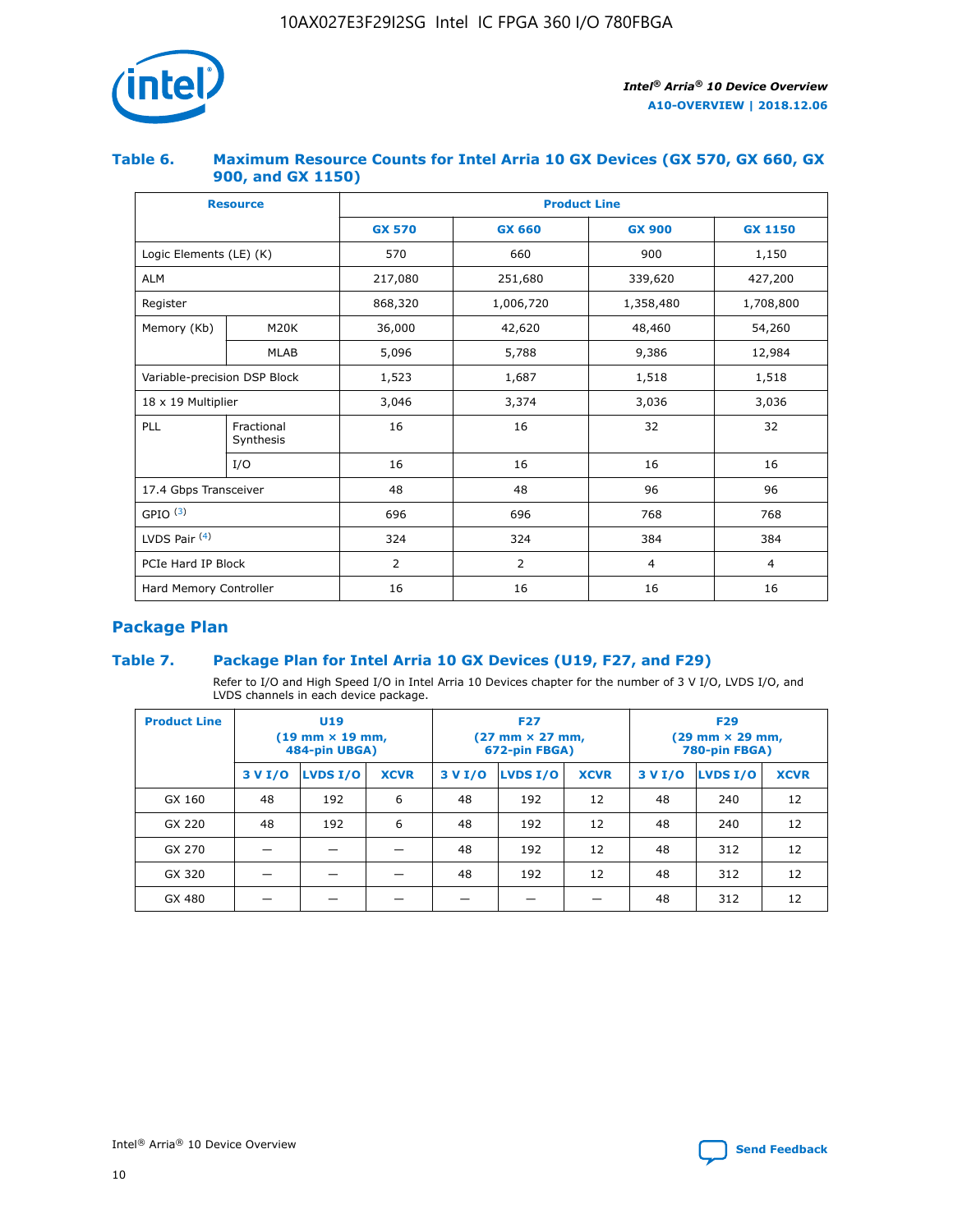

#### **Table 8. Package Plan for Intel Arria 10 GX Devices (F34, F35, NF40, and KF40)**

Refer to I/O and High Speed I/O in Intel Arria 10 Devices chapter for the number of 3 V I/O, LVDS I/O, and LVDS channels in each device package.

| <b>Product Line</b> |           | <b>F34</b><br>$(35 \text{ mm} \times 35 \text{ mm})$<br>1152-pin FBGA) |             |           | <b>F35</b><br>$(35 \text{ mm} \times 35 \text{ mm})$<br><b>1152-pin FBGA)</b> |             | <b>KF40</b><br>$(40$ mm $\times$ 40 mm,<br>1517-pin FBGA) |                    | <b>NF40</b><br>$(40$ mm $\times$ 40 mm,<br><b>1517-pin FBGA)</b> |            |                    |             |
|---------------------|-----------|------------------------------------------------------------------------|-------------|-----------|-------------------------------------------------------------------------------|-------------|-----------------------------------------------------------|--------------------|------------------------------------------------------------------|------------|--------------------|-------------|
|                     | 3V<br>I/O | <b>LVDS</b><br>I/O                                                     | <b>XCVR</b> | 3V<br>I/O | <b>LVDS</b><br>I/O                                                            | <b>XCVR</b> | 3V<br>I/O                                                 | <b>LVDS</b><br>I/O | <b>XCVR</b>                                                      | 3 V<br>I/O | <b>LVDS</b><br>I/O | <b>XCVR</b> |
| GX 270              | 48        | 336                                                                    | 24          | 48        | 336                                                                           | 24          |                                                           |                    |                                                                  |            |                    |             |
| GX 320              | 48        | 336                                                                    | 24          | 48        | 336                                                                           | 24          |                                                           |                    |                                                                  |            |                    |             |
| GX 480              | 48        | 444                                                                    | 24          | 48        | 348                                                                           | 36          |                                                           |                    |                                                                  |            |                    |             |
| GX 570              | 48        | 444                                                                    | 24          | 48        | 348                                                                           | 36          | 96                                                        | 600                | 36                                                               | 48         | 540                | 48          |
| GX 660              | 48        | 444                                                                    | 24          | 48        | 348                                                                           | 36          | 96                                                        | 600                | 36                                                               | 48         | 540                | 48          |
| GX 900              |           | 504                                                                    | 24          | -         |                                                                               |             |                                                           |                    |                                                                  |            | 600                | 48          |
| GX 1150             |           | 504                                                                    | 24          |           |                                                                               |             |                                                           |                    |                                                                  |            | 600                | 48          |

#### **Table 9. Package Plan for Intel Arria 10 GX Devices (RF40, NF45, SF45, and UF45)**

Refer to I/O and High Speed I/O in Intel Arria 10 Devices chapter for the number of 3 V I/O, LVDS I/O, and LVDS channels in each device package.

| <b>Product Line</b> | <b>RF40</b><br>$(40$ mm $\times$ 40 mm,<br>1517-pin FBGA) |                    | <b>NF45</b><br>$(45 \text{ mm} \times 45 \text{ mm})$<br><b>1932-pin FBGA)</b> |            |                    | <b>SF45</b><br>$(45 \text{ mm} \times 45 \text{ mm})$<br><b>1932-pin FBGA)</b> |            |                    | <b>UF45</b><br>$(45 \text{ mm} \times 45 \text{ mm})$<br><b>1932-pin FBGA)</b> |           |                    |             |
|---------------------|-----------------------------------------------------------|--------------------|--------------------------------------------------------------------------------|------------|--------------------|--------------------------------------------------------------------------------|------------|--------------------|--------------------------------------------------------------------------------|-----------|--------------------|-------------|
|                     | 3V<br>I/O                                                 | <b>LVDS</b><br>I/O | <b>XCVR</b>                                                                    | 3 V<br>I/O | <b>LVDS</b><br>I/O | <b>XCVR</b>                                                                    | 3 V<br>I/O | <b>LVDS</b><br>I/O | <b>XCVR</b>                                                                    | 3V<br>I/O | <b>LVDS</b><br>I/O | <b>XCVR</b> |
| GX 900              |                                                           | 342                | 66                                                                             | _          | 768                | 48                                                                             |            | 624                | 72                                                                             |           | 480                | 96          |
| GX 1150             |                                                           | 342                | 66                                                                             | _          | 768                | 48                                                                             |            | 624                | 72                                                                             |           | 480                | 96          |

## **Related Information**

[I/O and High-Speed Differential I/O Interfaces in Intel Arria 10 Devices chapter, Intel](https://www.intel.com/content/www/us/en/programmable/documentation/sam1403482614086.html#sam1403482030321) [Arria 10 Device Handbook](https://www.intel.com/content/www/us/en/programmable/documentation/sam1403482614086.html#sam1403482030321)

Provides the number of 3 V and LVDS I/Os, and LVDS channels for each Intel Arria 10 device package.

# **Intel Arria 10 GT**

This section provides the available options, maximum resource counts, and package plan for the Intel Arria 10 GT devices.

The information in this section is correct at the time of publication. For the latest information and to get more details, refer to the Intel FPGA Product Selector.

#### **Related Information**

#### [Intel FPGA Product Selector](http://www.altera.com/products/selector/psg-selector.html)

Provides the latest information on Intel products.

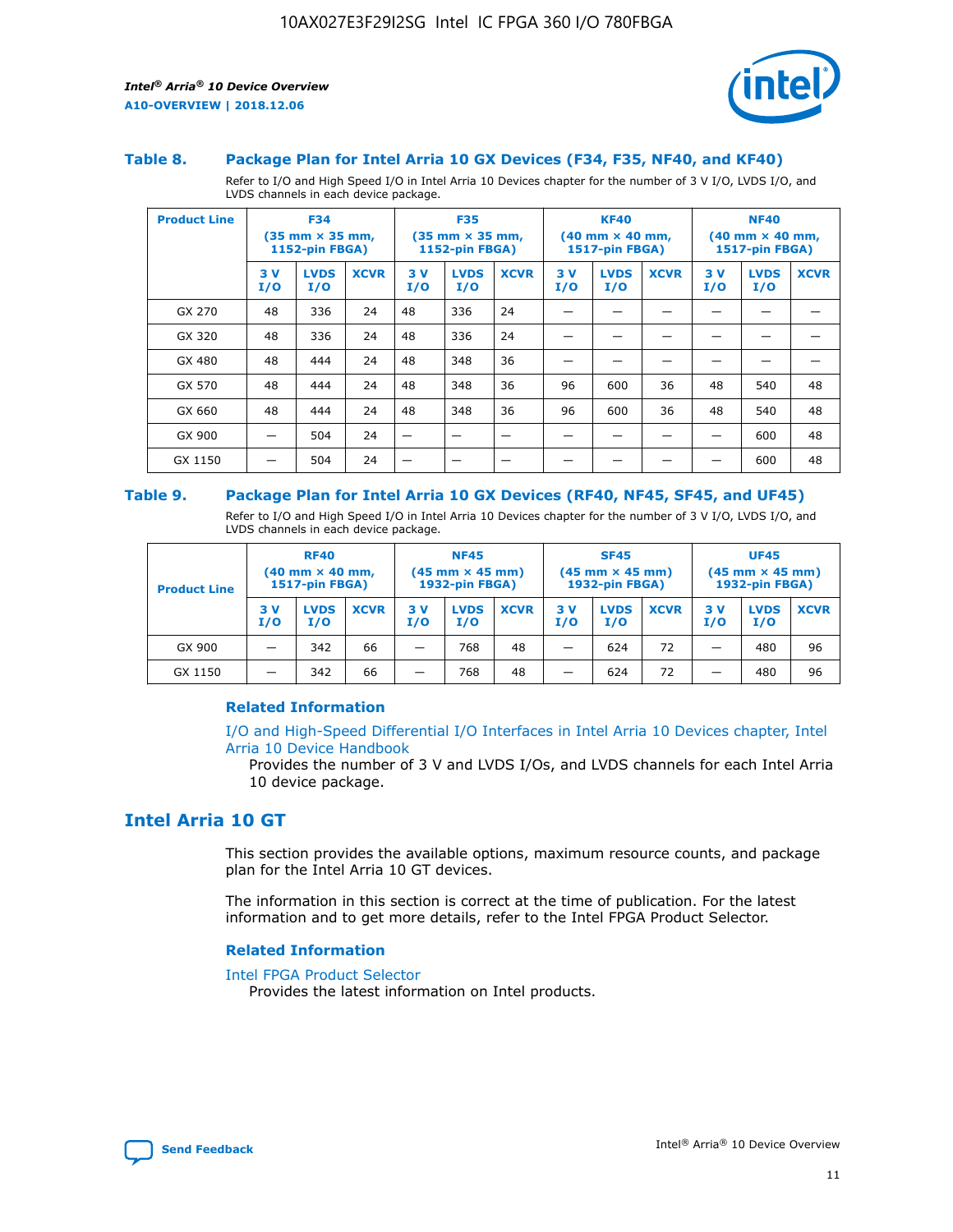

# **Available Options**

# **Figure 2. Sample Ordering Code and Available Options for Intel Arria 10 GT Devices**

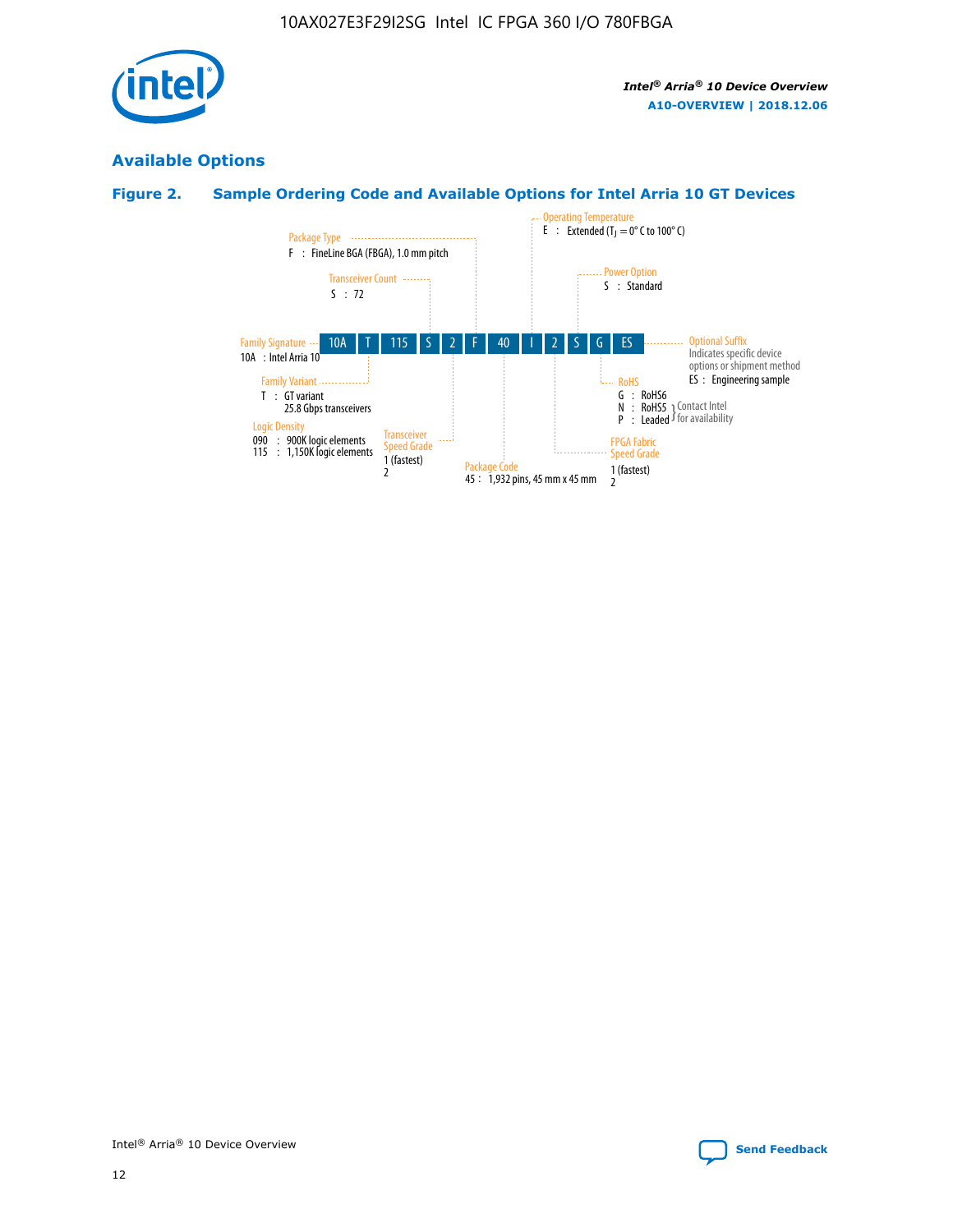

## **Maximum Resources**

#### **Table 10. Maximum Resource Counts for Intel Arria 10 GT Devices**

| <b>Resource</b>              |                      | <b>Product Line</b> |                |  |
|------------------------------|----------------------|---------------------|----------------|--|
|                              |                      | <b>GT 900</b>       | <b>GT 1150</b> |  |
| Logic Elements (LE) (K)      |                      | 900                 | 1,150          |  |
| <b>ALM</b>                   |                      | 339,620             | 427,200        |  |
| Register                     |                      | 1,358,480           | 1,708,800      |  |
| Memory (Kb)                  | M20K                 | 48,460              | 54,260         |  |
|                              | <b>MLAB</b>          | 9,386               | 12,984         |  |
| Variable-precision DSP Block |                      | 1,518               | 1,518          |  |
| 18 x 19 Multiplier           |                      | 3,036               | 3,036          |  |
| PLL                          | Fractional Synthesis | 32                  | 32             |  |
|                              | I/O                  | 16                  | 16             |  |
| Transceiver                  | 17.4 Gbps            | 72(5)               | 72(5)          |  |
|                              | 25.8 Gbps            | 6                   | 6              |  |
| GPIO <sup>(6)</sup>          |                      | 624                 | 624            |  |
| LVDS Pair $(7)$              |                      | 312                 | 312            |  |
| PCIe Hard IP Block           |                      | $\overline{4}$      | $\overline{4}$ |  |
| Hard Memory Controller       |                      | 16                  | 16             |  |

## **Related Information**

#### [Intel Arria 10 GT Channel Usage](https://www.intel.com/content/www/us/en/programmable/documentation/nik1398707230472.html#nik1398707008178)

Configuring GT/GX channels in Intel Arria 10 GT devices.

## **Package Plan**

## **Table 11. Package Plan for Intel Arria 10 GT Devices**

Refer to I/O and High Speed I/O in Intel Arria 10 Devices chapter for the number of 3 V I/O, LVDS I/O, and LVDS channels in each device package.

| <b>Product Line</b> | <b>SF45</b><br>(45 mm × 45 mm, 1932-pin FBGA) |                 |             |  |  |  |
|---------------------|-----------------------------------------------|-----------------|-------------|--|--|--|
|                     | 3 V I/O                                       | <b>LVDS I/O</b> | <b>XCVR</b> |  |  |  |
| GT 900              |                                               | 624             | 72          |  |  |  |
| GT 1150             |                                               | 624             | 72          |  |  |  |

<sup>(7)</sup> Each LVDS I/O pair can be used as differential input or output.



 $(5)$  If all 6 GT channels are in use, 12 of the GX channels are not usable.

<sup>(6)</sup> The number of GPIOs does not include transceiver I/Os. In the Intel Quartus Prime software, the number of user I/Os includes transceiver I/Os.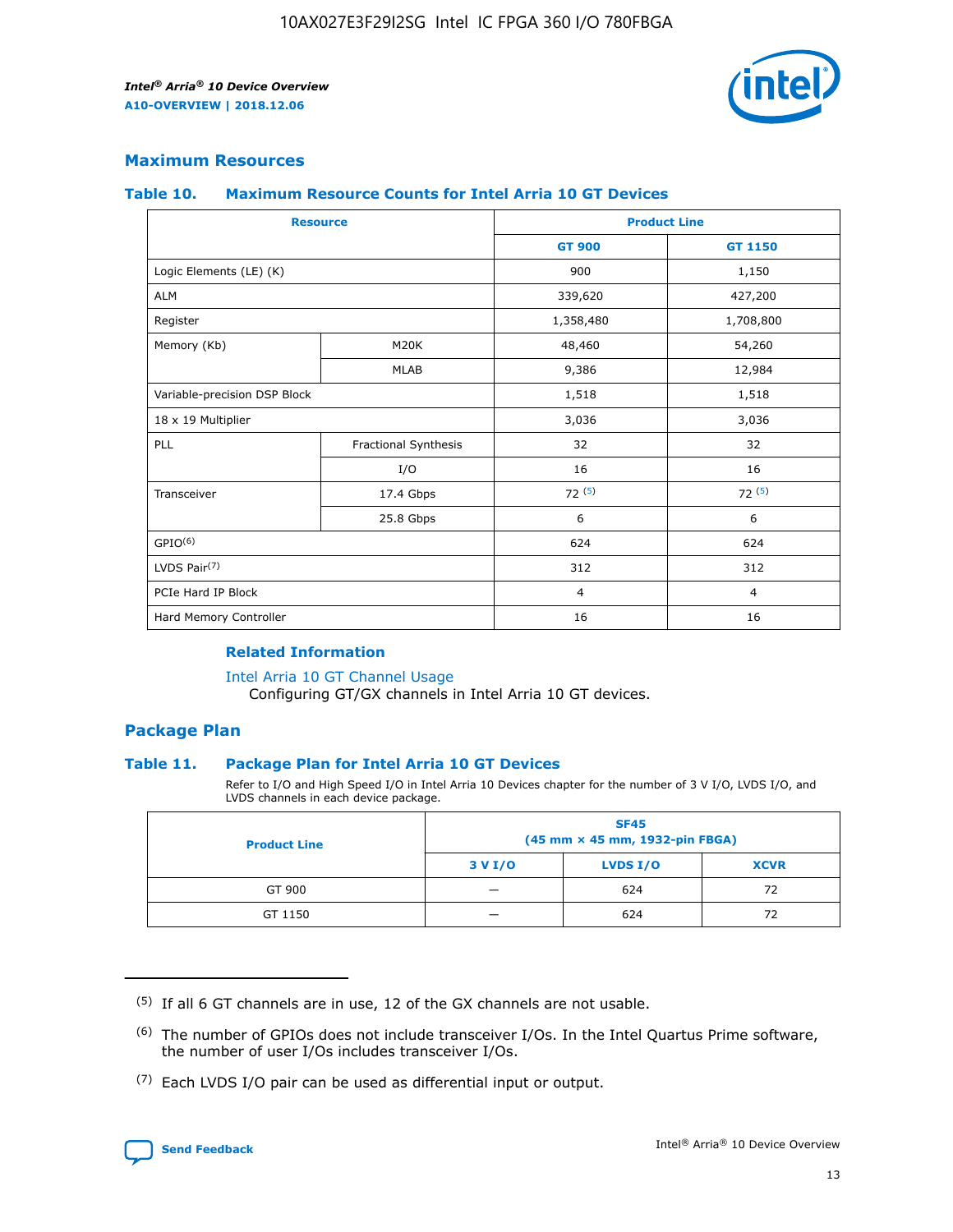

#### **Related Information**

[I/O and High-Speed Differential I/O Interfaces in Intel Arria 10 Devices chapter, Intel](https://www.intel.com/content/www/us/en/programmable/documentation/sam1403482614086.html#sam1403482030321) [Arria 10 Device Handbook](https://www.intel.com/content/www/us/en/programmable/documentation/sam1403482614086.html#sam1403482030321)

Provides the number of 3 V and LVDS I/Os, and LVDS channels for each Intel Arria 10 device package.

# **Intel Arria 10 SX**

This section provides the available options, maximum resource counts, and package plan for the Intel Arria 10 SX devices.

The information in this section is correct at the time of publication. For the latest information and to get more details, refer to the Intel FPGA Product Selector.

#### **Related Information**

[Intel FPGA Product Selector](http://www.altera.com/products/selector/psg-selector.html) Provides the latest information on Intel products.

## **Available Options**

#### **Figure 3. Sample Ordering Code and Available Options for Intel Arria 10 SX Devices**



#### **Related Information**

[Transceiver Performance for Intel Arria 10 GX/SX Devices](https://www.intel.com/content/www/us/en/programmable/documentation/mcn1413182292568.html#mcn1413213965502) Provides more information about the transceiver speed grade.

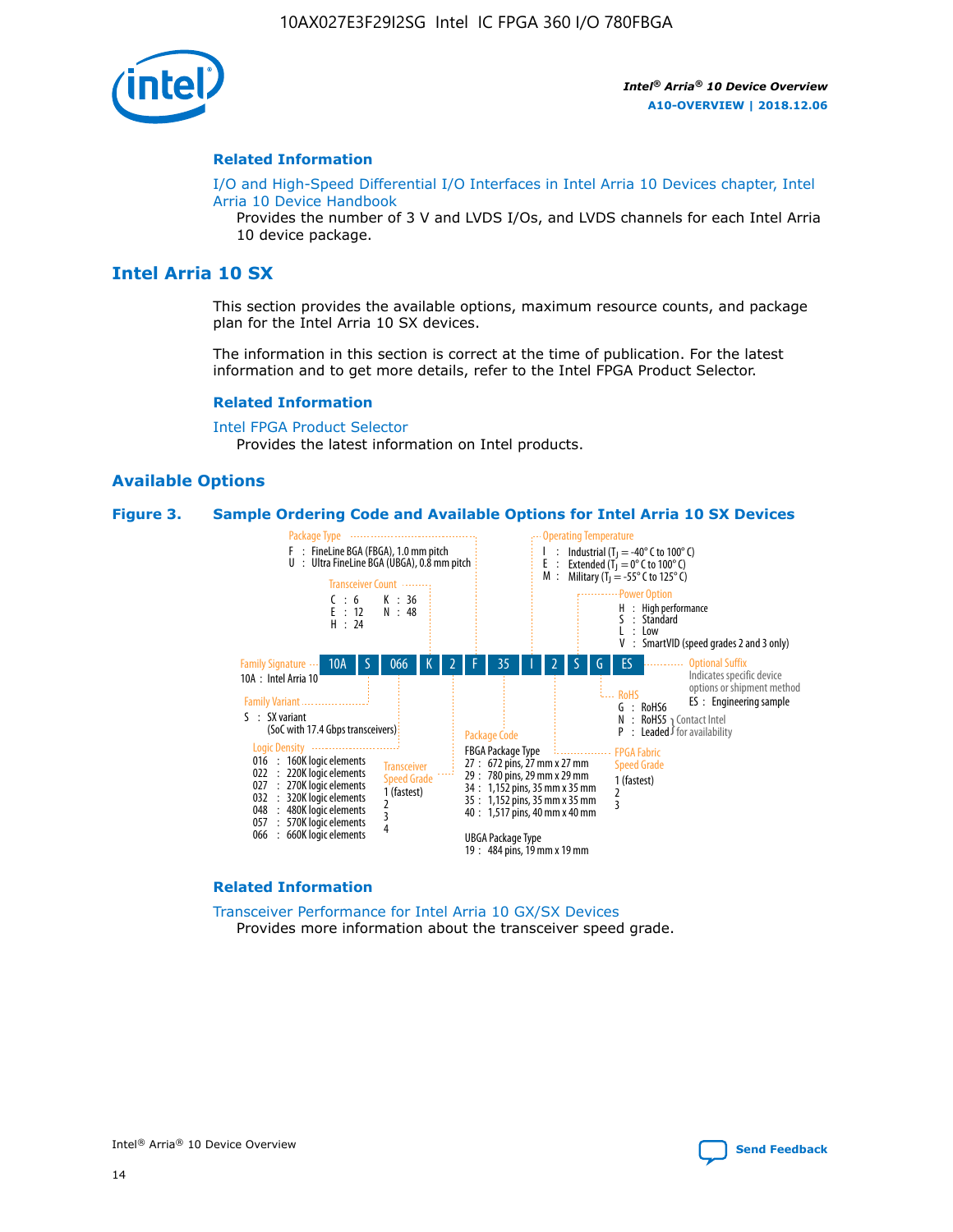

# **Maximum Resources**

#### **Table 12. Maximum Resource Counts for Intel Arria 10 SX Devices**

| <b>Resource</b>                   |                         | <b>Product Line</b> |               |               |                |               |               |               |  |  |  |
|-----------------------------------|-------------------------|---------------------|---------------|---------------|----------------|---------------|---------------|---------------|--|--|--|
|                                   |                         | <b>SX 160</b>       | <b>SX 220</b> | <b>SX 270</b> | <b>SX 320</b>  | <b>SX 480</b> | <b>SX 570</b> | <b>SX 660</b> |  |  |  |
| Logic Elements (LE) (K)           |                         | 160                 | 220           | 270           | 320            | 480           | 570           | 660           |  |  |  |
| <b>ALM</b>                        |                         | 61,510              | 80,330        | 101,620       | 119,900        | 183,590       | 217,080       | 251,680       |  |  |  |
| Register                          |                         | 246,040             | 321,320       | 406,480       | 479,600        | 734,360       | 868,320       | 1,006,720     |  |  |  |
| Memory (Kb)                       | M20K                    | 8,800               | 11,740        | 15,000        | 17,820         | 28,620        | 36,000        | 42,620        |  |  |  |
|                                   | <b>MLAB</b>             | 1,050               | 1,690         | 2,452         | 2,727          | 4,164         | 5,096         | 5,788         |  |  |  |
| Variable-precision DSP Block      |                         | 156                 | 192           | 830           | 985            | 1,368         | 1,523         | 1,687         |  |  |  |
| 18 x 19 Multiplier                |                         | 312                 | 384           | 1,660         | 1,970          | 2,736         | 3,046         | 3,374         |  |  |  |
| PLL                               | Fractional<br>Synthesis | 6                   | 6             | 8             | 8              | 12            | 16            | 16            |  |  |  |
|                                   | I/O                     | 6                   | 6             | 8             | 8              | 12            | 16            | 16            |  |  |  |
| 17.4 Gbps Transceiver             |                         | 12                  | 12            | 24            | 24             | 36            | 48            | 48            |  |  |  |
| GPIO <sup>(8)</sup>               |                         | 288                 | 288           | 384           | 384            | 492           | 696           | 696           |  |  |  |
| LVDS Pair $(9)$                   |                         | 120                 | 120           | 168           | 168            | 174           | 324           | 324           |  |  |  |
|                                   | PCIe Hard IP Block      |                     | $\mathbf{1}$  | 2             | $\overline{2}$ | 2             | 2             | 2             |  |  |  |
| Hard Memory Controller            |                         | 6                   | 6             | 8             | 8              | 12            | 16            | 16            |  |  |  |
| ARM Cortex-A9 MPCore<br>Processor |                         | Yes                 | Yes           | Yes           | Yes            | Yes           | Yes           | Yes           |  |  |  |

# **Package Plan**

## **Table 13. Package Plan for Intel Arria 10 SX Devices (U19, F27, F29, and F34)**

Refer to I/O and High Speed I/O in Intel Arria 10 Devices chapter for the number of 3 V I/O, LVDS I/O, and LVDS channels in each device package.

| <b>Product Line</b> | U19<br>$(19 \text{ mm} \times 19 \text{ mm})$ .<br>484-pin UBGA) |                    |             | <b>F27</b><br>$(27 \text{ mm} \times 27 \text{ mm})$<br>672-pin FBGA) |                    | <b>F29</b><br>$(29 \text{ mm} \times 29 \text{ mm})$<br>780-pin FBGA) |           |                    | <b>F34</b><br>$(35 \text{ mm} \times 35 \text{ mm})$<br><b>1152-pin FBGA)</b> |           |                    |             |
|---------------------|------------------------------------------------------------------|--------------------|-------------|-----------------------------------------------------------------------|--------------------|-----------------------------------------------------------------------|-----------|--------------------|-------------------------------------------------------------------------------|-----------|--------------------|-------------|
|                     | 3V<br>I/O                                                        | <b>LVDS</b><br>I/O | <b>XCVR</b> | 3V<br>I/O                                                             | <b>LVDS</b><br>I/O | <b>XCVR</b>                                                           | 3V<br>I/O | <b>LVDS</b><br>I/O | <b>XCVR</b>                                                                   | 3V<br>I/O | <b>LVDS</b><br>I/O | <b>XCVR</b> |
| SX 160              | 48                                                               | 144                | 6           | 48                                                                    | 192                | 12                                                                    | 48        | 240                | 12                                                                            |           |                    |             |
| SX 220              | 48                                                               | 144                | 6           | 48                                                                    | 192                | 12                                                                    | 48        | 240                | 12                                                                            |           |                    |             |
| SX 270              |                                                                  |                    |             | 48                                                                    | 192                | 12                                                                    | 48        | 312                | 12                                                                            | 48        | 336                | 24          |
| SX 320              |                                                                  |                    |             | 48                                                                    | 192                | 12                                                                    | 48        | 312                | 12                                                                            | 48        | 336                | 24          |
|                     | continued                                                        |                    |             |                                                                       |                    |                                                                       |           |                    |                                                                               |           |                    |             |

 $(8)$  The number of GPIOs does not include transceiver I/Os. In the Intel Quartus Prime software, the number of user I/Os includes transceiver I/Os.

 $(9)$  Each LVDS I/O pair can be used as differential input or output.

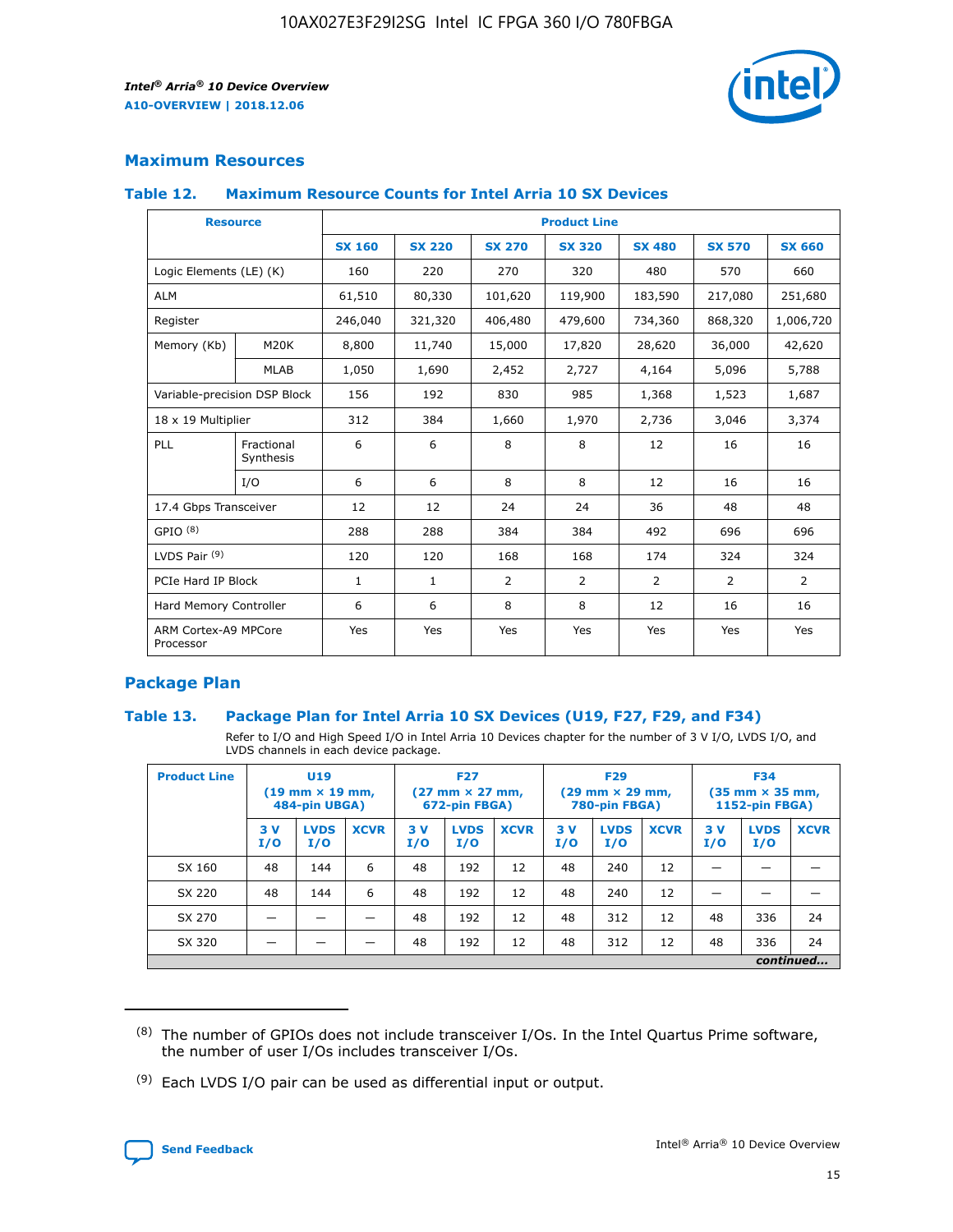

| <b>Product Line</b> | U <sub>19</sub><br>$(19 \text{ mm} \times 19 \text{ mm})$<br>484-pin UBGA) |                    | <b>F27</b><br>$(27 \text{ mm} \times 27 \text{ mm})$<br>672-pin FBGA) |           | <b>F29</b><br>$(29 \text{ mm} \times 29 \text{ mm})$<br>780-pin FBGA) |             |           | <b>F34</b><br>$(35$ mm $\times$ 35 mm,<br><b>1152-pin FBGA)</b> |             |           |                    |             |
|---------------------|----------------------------------------------------------------------------|--------------------|-----------------------------------------------------------------------|-----------|-----------------------------------------------------------------------|-------------|-----------|-----------------------------------------------------------------|-------------|-----------|--------------------|-------------|
|                     | 3V<br>I/O                                                                  | <b>LVDS</b><br>I/O | <b>XCVR</b>                                                           | 3V<br>I/O | <b>LVDS</b><br>I/O                                                    | <b>XCVR</b> | 3V<br>I/O | <b>LVDS</b><br>I/O                                              | <b>XCVR</b> | 3V<br>I/O | <b>LVDS</b><br>I/O | <b>XCVR</b> |
| SX 480              |                                                                            |                    |                                                                       |           |                                                                       |             | 48        | 312                                                             | 12          | 48        | 444                | 24          |
| SX 570              |                                                                            |                    |                                                                       |           |                                                                       |             |           |                                                                 |             | 48        | 444                | 24          |
| SX 660              |                                                                            |                    |                                                                       |           |                                                                       |             |           |                                                                 |             | 48        | 444                | 24          |

## **Table 14. Package Plan for Intel Arria 10 SX Devices (F35, KF40, and NF40)**

Refer to I/O and High Speed I/O in Intel Arria 10 Devices chapter for the number of 3 V I/O, LVDS I/O, and LVDS channels in each device package.

| <b>Product Line</b> | <b>F35</b><br>$(35 \text{ mm} \times 35 \text{ mm})$<br><b>1152-pin FBGA)</b> |          |             |                                           | <b>KF40</b><br>(40 mm × 40 mm,<br>1517-pin FBGA) |    | <b>NF40</b><br>$(40 \text{ mm} \times 40 \text{ mm})$<br>1517-pin FBGA) |          |             |  |
|---------------------|-------------------------------------------------------------------------------|----------|-------------|-------------------------------------------|--------------------------------------------------|----|-------------------------------------------------------------------------|----------|-------------|--|
|                     | 3 V I/O                                                                       | LVDS I/O | <b>XCVR</b> | <b>LVDS I/O</b><br><b>XCVR</b><br>3 V I/O |                                                  |    | 3 V I/O                                                                 | LVDS I/O | <b>XCVR</b> |  |
| SX 270              | 48                                                                            | 336      | 24          |                                           |                                                  |    |                                                                         |          |             |  |
| SX 320              | 48                                                                            | 336      | 24          |                                           |                                                  |    |                                                                         |          |             |  |
| SX 480              | 48                                                                            | 348      | 36          |                                           |                                                  |    |                                                                         |          |             |  |
| SX 570              | 48                                                                            | 348      | 36          | 96<br>36<br>600                           |                                                  | 48 | 540                                                                     | 48       |             |  |
| SX 660              | 48                                                                            | 348      | 36          | 96                                        | 600                                              | 36 | 48                                                                      | 540      | 48          |  |

# **Related Information**

[I/O and High-Speed Differential I/O Interfaces in Intel Arria 10 Devices chapter, Intel](https://www.intel.com/content/www/us/en/programmable/documentation/sam1403482614086.html#sam1403482030321) [Arria 10 Device Handbook](https://www.intel.com/content/www/us/en/programmable/documentation/sam1403482614086.html#sam1403482030321)

Provides the number of 3 V and LVDS I/Os, and LVDS channels for each Intel Arria 10 device package.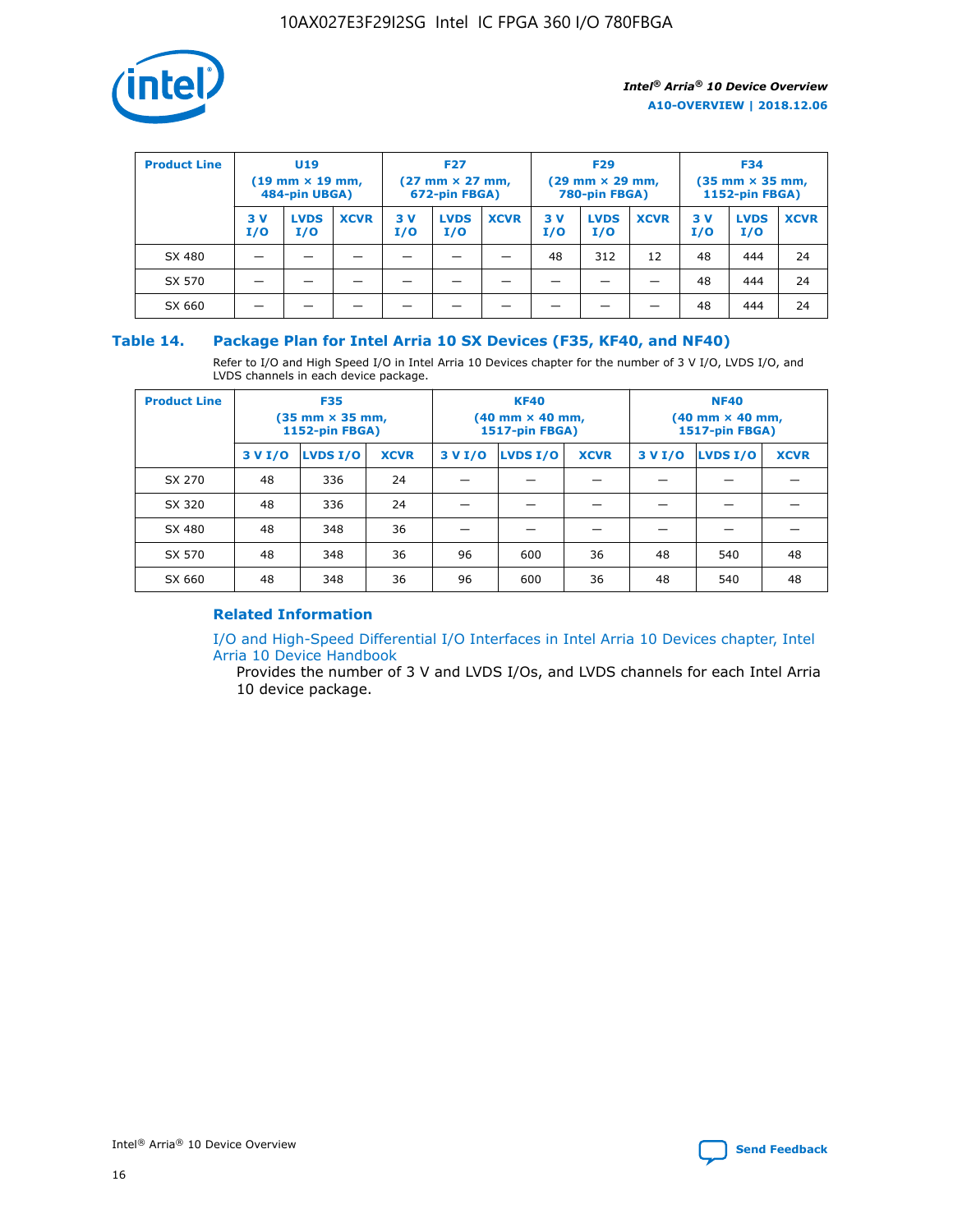

# **I/O Vertical Migration for Intel Arria 10 Devices**

#### **Figure 4. Migration Capability Across Intel Arria 10 Product Lines**

- The arrows indicate the migration paths. The devices included in each vertical migration path are shaded. Devices with fewer resources in the same path have lighter shades.
- To achieve the full I/O migration across product lines in the same migration path, restrict I/Os and transceivers usage to match the product line with the lowest I/O and transceiver counts.
- An LVDS I/O bank in the source device may be mapped to a 3 V I/O bank in the target device. To use memory interface clock frequency higher than 533 MHz, assign external memory interface pins only to banks that are LVDS I/O in both devices.
- There may be nominal 0.15 mm package height difference between some product lines in the same package type.
	- **Variant Product Line Package U19 F27 F29 F34 F35 KF40 NF40 RF40 NF45 SF45 UF45** Intel® Arria® 10 GX GX 160 GX 220 GX 270 GX 320 GX 480 GX 570 GX 660 GX 900 GX 1150 Intel Arria 10 GT GT 900 GT 1150 Intel Arria 10 SX SX 160 SX 220 SX 270 SX 320 SX 480 SX 570 SX 660
- Some migration paths are not shown in the Intel Quartus Prime software **Pin Migration View**.

*Note:* To verify the pin migration compatibility, use the **Pin Migration View** window in the Intel Quartus Prime software Pin Planner.

# **Adaptive Logic Module**

Intel Arria 10 devices use a 20 nm ALM as the basic building block of the logic fabric.

The ALM architecture is the same as the previous generation FPGAs, allowing for efficient implementation of logic functions and easy conversion of IP between the device generations.

The ALM, as shown in following figure, uses an 8-input fracturable look-up table (LUT) with four dedicated registers to help improve timing closure in register-rich designs and achieve an even higher design packing capability than the traditional two-register per LUT architecture.

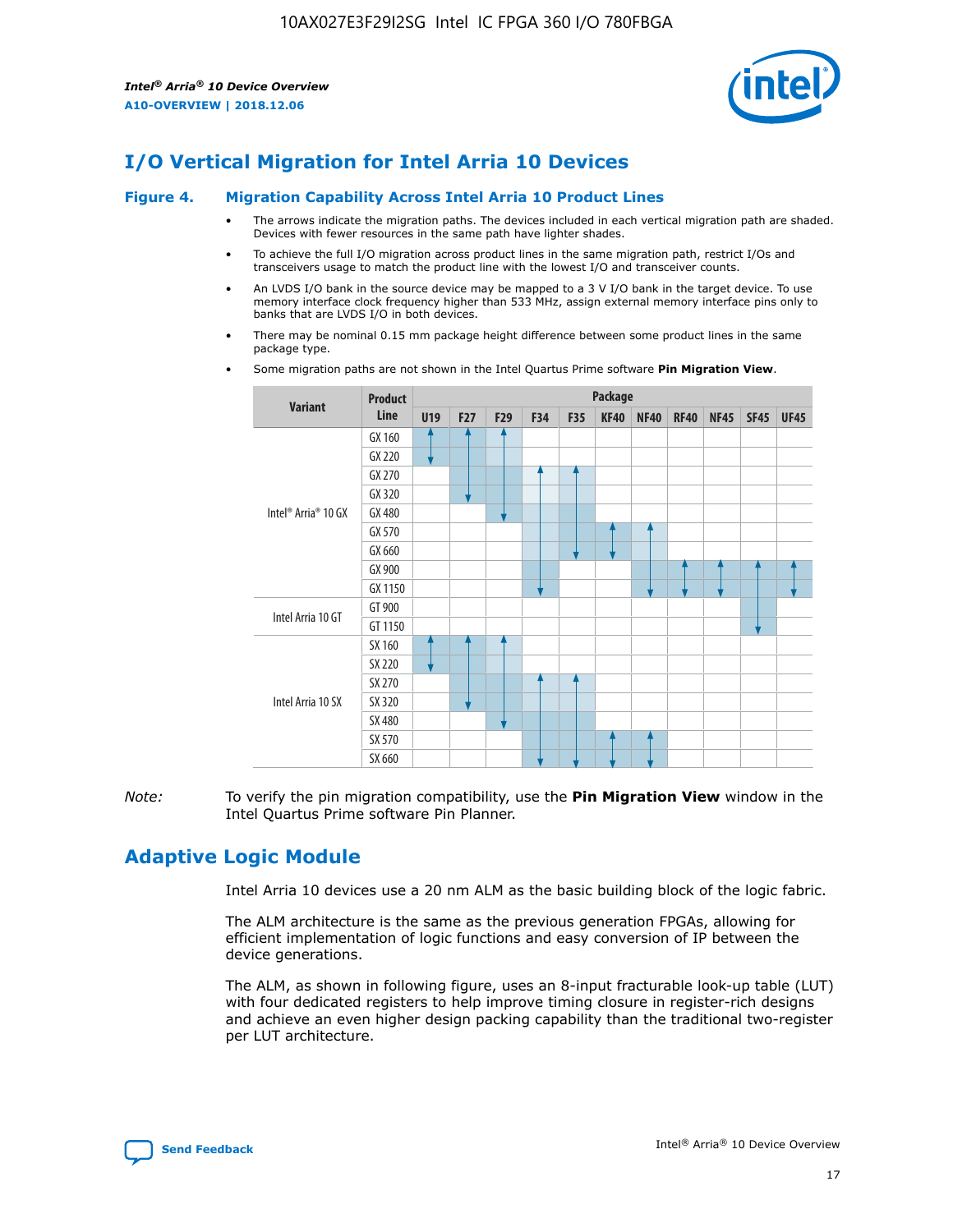

**Figure 5. ALM for Intel Arria 10 Devices**



The Intel Quartus Prime software optimizes your design according to the ALM logic structure and automatically maps legacy designs into the Intel Arria 10 ALM architecture.

# **Variable-Precision DSP Block**

The Intel Arria 10 variable precision DSP blocks support fixed-point arithmetic and floating-point arithmetic.

Features for fixed-point arithmetic:

- High-performance, power-optimized, and fully registered multiplication operations
- 18-bit and 27-bit word lengths
- Two 18 x 19 multipliers or one 27 x 27 multiplier per DSP block
- Built-in addition, subtraction, and 64-bit double accumulation register to combine multiplication results
- Cascading 19-bit or 27-bit when pre-adder is disabled and cascading 18-bit when pre-adder is used to form the tap-delay line for filtering applications
- Cascading 64-bit output bus to propagate output results from one block to the next block without external logic support
- Hard pre-adder supported in 19-bit and 27-bit modes for symmetric filters
- Internal coefficient register bank in both 18-bit and 27-bit modes for filter implementation
- 18-bit and 27-bit systolic finite impulse response (FIR) filters with distributed output adder
- Biased rounding support

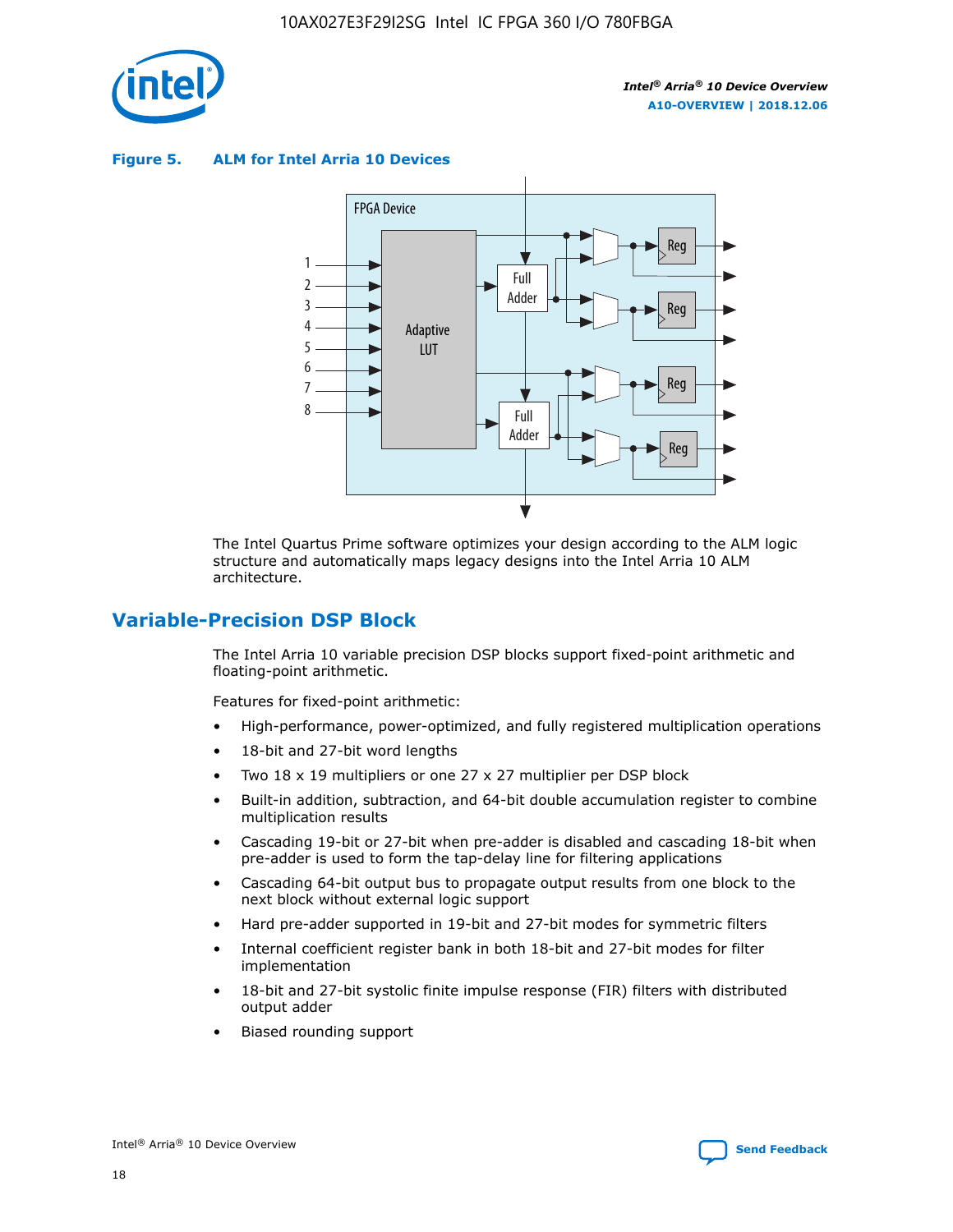

Features for floating-point arithmetic:

- A completely hardened architecture that supports multiplication, addition, subtraction, multiply-add, and multiply-subtract
- Multiplication with accumulation capability and a dynamic accumulator reset control
- Multiplication with cascade summation capability
- Multiplication with cascade subtraction capability
- Complex multiplication
- Direct vector dot product
- Systolic FIR filter

## **Table 15. Variable-Precision DSP Block Configurations for Intel Arria 10 Devices**

| <b>Usage Example</b>                                       | <b>Multiplier Size (Bit)</b>    | <b>DSP Block Resources</b> |
|------------------------------------------------------------|---------------------------------|----------------------------|
| Medium precision fixed point                               | Two 18 x 19                     |                            |
| High precision fixed or Single precision<br>floating point | One 27 x 27                     |                            |
| Fixed point FFTs                                           | One 19 x 36 with external adder |                            |
| Very high precision fixed point                            | One 36 x 36 with external adder |                            |
| Double precision floating point                            | One 54 x 54 with external adder | 4                          |

#### **Table 16. Resources for Fixed-Point Arithmetic in Intel Arria 10 Devices**

The table lists the variable-precision DSP resources by bit precision for each Intel Arria 10 device.

| <b>Variant</b>  | <b>Product Line</b> | Variable-<br>precision<br><b>DSP Block</b> | <b>Independent Input and Output</b><br><b>Multiplications Operator</b> |                                     | 18 x 19<br><b>Multiplier</b><br><b>Adder Sum</b> | $18 \times 18$<br><b>Multiplier</b><br><b>Adder</b> |
|-----------------|---------------------|--------------------------------------------|------------------------------------------------------------------------|-------------------------------------|--------------------------------------------------|-----------------------------------------------------|
|                 |                     |                                            | 18 x 19<br><b>Multiplier</b>                                           | $27 \times 27$<br><b>Multiplier</b> | <b>Mode</b>                                      | <b>Summed with</b><br>36 bit Input                  |
| AIntel Arria 10 | GX 160              | 156                                        | 312                                                                    | 156                                 | 156                                              | 156                                                 |
| GX              | GX 220              | 192                                        | 384                                                                    | 192                                 | 192                                              | 192                                                 |
|                 | GX 270              | 830                                        | 1,660                                                                  | 830                                 | 830                                              | 830                                                 |
|                 | GX 320              | 984                                        | 1,968                                                                  | 984                                 | 984                                              | 984                                                 |
|                 | GX 480              | 1,368                                      | 2,736                                                                  | 1,368                               | 1,368                                            | 1,368                                               |
|                 | GX 570              | 1,523                                      | 3,046                                                                  | 1,523                               | 1,523                                            | 1,523                                               |
|                 | GX 660              | 1,687                                      | 3,374                                                                  | 1,687                               | 1,687                                            | 1,687                                               |
|                 | GX 900              | 1,518                                      | 3,036                                                                  | 1,518                               | 1,518                                            | 1,518                                               |
|                 | GX 1150             | 1,518                                      | 3,036                                                                  | 1,518                               | 1,518                                            | 1,518                                               |
| Intel Arria 10  | GT 900              | 1,518                                      | 3,036                                                                  | 1,518                               | 1,518                                            | 1,518                                               |
| GT              | GT 1150             | 1,518                                      | 3,036                                                                  | 1,518                               | 1,518                                            | 1,518                                               |
| Intel Arria 10  | SX 160              | 156                                        | 312                                                                    | 156                                 | 156                                              | 156                                                 |
| <b>SX</b>       | SX 220<br>192       |                                            | 384                                                                    | 192                                 | 192                                              | 192                                                 |
|                 | SX 270              | 830                                        | 1,660                                                                  | 830                                 | 830                                              | 830                                                 |
|                 |                     |                                            |                                                                        |                                     |                                                  | continued                                           |

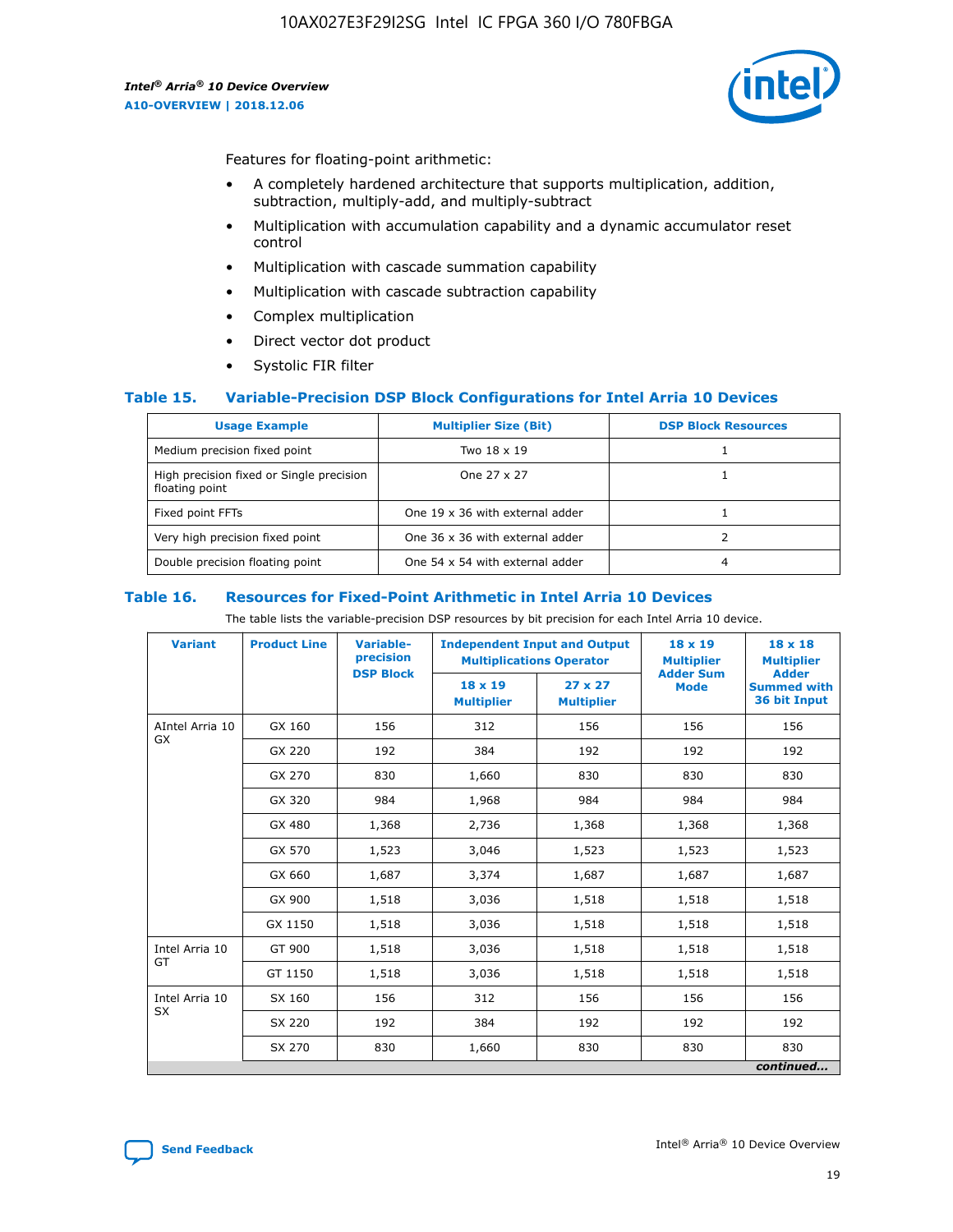

| <b>Variant</b> | <b>Product Line</b> | <b>Variable-</b><br>precision<br><b>DSP Block</b> | <b>Independent Input and Output</b><br><b>Multiplications Operator</b> |                                     | $18 \times 19$<br><b>Multiplier</b><br><b>Adder Sum</b> | $18 \times 18$<br><b>Multiplier</b><br><b>Adder</b> |  |
|----------------|---------------------|---------------------------------------------------|------------------------------------------------------------------------|-------------------------------------|---------------------------------------------------------|-----------------------------------------------------|--|
|                |                     |                                                   | $18 \times 19$<br><b>Multiplier</b>                                    | $27 \times 27$<br><b>Multiplier</b> | <b>Mode</b>                                             | <b>Summed with</b><br>36 bit Input                  |  |
|                | SX 320              | 984                                               | 1,968                                                                  | 984                                 | 984                                                     | 984                                                 |  |
|                | SX 480              | 1,368                                             | 2,736                                                                  | 1,368                               | 1,368                                                   | 1,368                                               |  |
|                | SX 570              | 1,523                                             | 3,046                                                                  | 1,523                               | 1,523                                                   | 1,523                                               |  |
|                | SX 660              | 1,687                                             | 3,374                                                                  | 1,687                               | 1,687                                                   | 1,687                                               |  |

# **Table 17. Resources for Floating-Point Arithmetic in Intel Arria 10 Devices**

The table lists the variable-precision DSP resources by bit precision for each Intel Arria 10 device.

| <b>Variant</b> | <b>Product Line</b> | <b>Variable-</b><br>precision<br><b>DSP Block</b> | <b>Single</b><br><b>Precision</b><br><b>Floating-Point</b><br><b>Multiplication</b><br><b>Mode</b> | <b>Single-Precision</b><br><b>Floating-Point</b><br><b>Adder Mode</b> | Single-<br><b>Precision</b><br><b>Floating-Point</b><br><b>Multiply</b><br><b>Accumulate</b><br><b>Mode</b> | <b>Peak</b><br><b>Giga Floating-</b><br><b>Point</b><br><b>Operations</b><br>per Second<br>(GFLOPs) |
|----------------|---------------------|---------------------------------------------------|----------------------------------------------------------------------------------------------------|-----------------------------------------------------------------------|-------------------------------------------------------------------------------------------------------------|-----------------------------------------------------------------------------------------------------|
| Intel Arria 10 | GX 160              | 156                                               | 156                                                                                                | 156                                                                   | 156                                                                                                         | 140                                                                                                 |
| GX             | GX 220              | 192                                               | 192                                                                                                | 192                                                                   | 192                                                                                                         | 173                                                                                                 |
|                | GX 270              | 830                                               | 830                                                                                                | 830                                                                   | 830                                                                                                         | 747                                                                                                 |
|                | GX 320              | 984                                               | 984                                                                                                | 984                                                                   | 984                                                                                                         | 886                                                                                                 |
|                | GX 480              | 1,369                                             | 1,368                                                                                              | 1,368                                                                 | 1,368                                                                                                       | 1,231                                                                                               |
|                | GX 570              | 1,523                                             | 1,523                                                                                              | 1,523                                                                 | 1,523                                                                                                       | 1,371                                                                                               |
|                | GX 660              | 1,687                                             | 1,687                                                                                              | 1,687                                                                 | 1,687                                                                                                       | 1,518                                                                                               |
|                | GX 900              | 1,518                                             | 1,518                                                                                              | 1,518                                                                 | 1,518                                                                                                       | 1,366                                                                                               |
|                | GX 1150             | 1,518                                             | 1,518                                                                                              | 1,518                                                                 | 1,518                                                                                                       | 1,366                                                                                               |
| Intel Arria 10 | GT 900              | 1,518                                             | 1,518                                                                                              | 1,518                                                                 | 1,518                                                                                                       | 1,366                                                                                               |
| GT             | GT 1150             | 1,518                                             | 1,518                                                                                              | 1,518                                                                 | 1,518                                                                                                       | 1,366                                                                                               |
| Intel Arria 10 | SX 160              | 156                                               | 156                                                                                                | 156                                                                   | 156                                                                                                         | 140                                                                                                 |
| SX             | SX 220              | 192                                               | 192                                                                                                | 192                                                                   | 192                                                                                                         | 173                                                                                                 |
|                | SX 270              | 830                                               | 830                                                                                                | 830                                                                   | 830                                                                                                         | 747                                                                                                 |
|                | SX 320              | 984                                               | 984                                                                                                | 984                                                                   | 984                                                                                                         | 886                                                                                                 |
|                | SX 480              | 1,369                                             | 1,368                                                                                              | 1,368                                                                 | 1,368                                                                                                       | 1,231                                                                                               |
|                | SX 570              | 1,523                                             | 1,523                                                                                              | 1,523                                                                 | 1,523                                                                                                       | 1,371                                                                                               |
|                | SX 660              | 1,687                                             | 1,687                                                                                              | 1,687                                                                 | 1,687                                                                                                       | 1,518                                                                                               |

# **Embedded Memory Blocks**

The embedded memory blocks in the devices are flexible and designed to provide an optimal amount of small- and large-sized memory arrays to fit your design requirements.

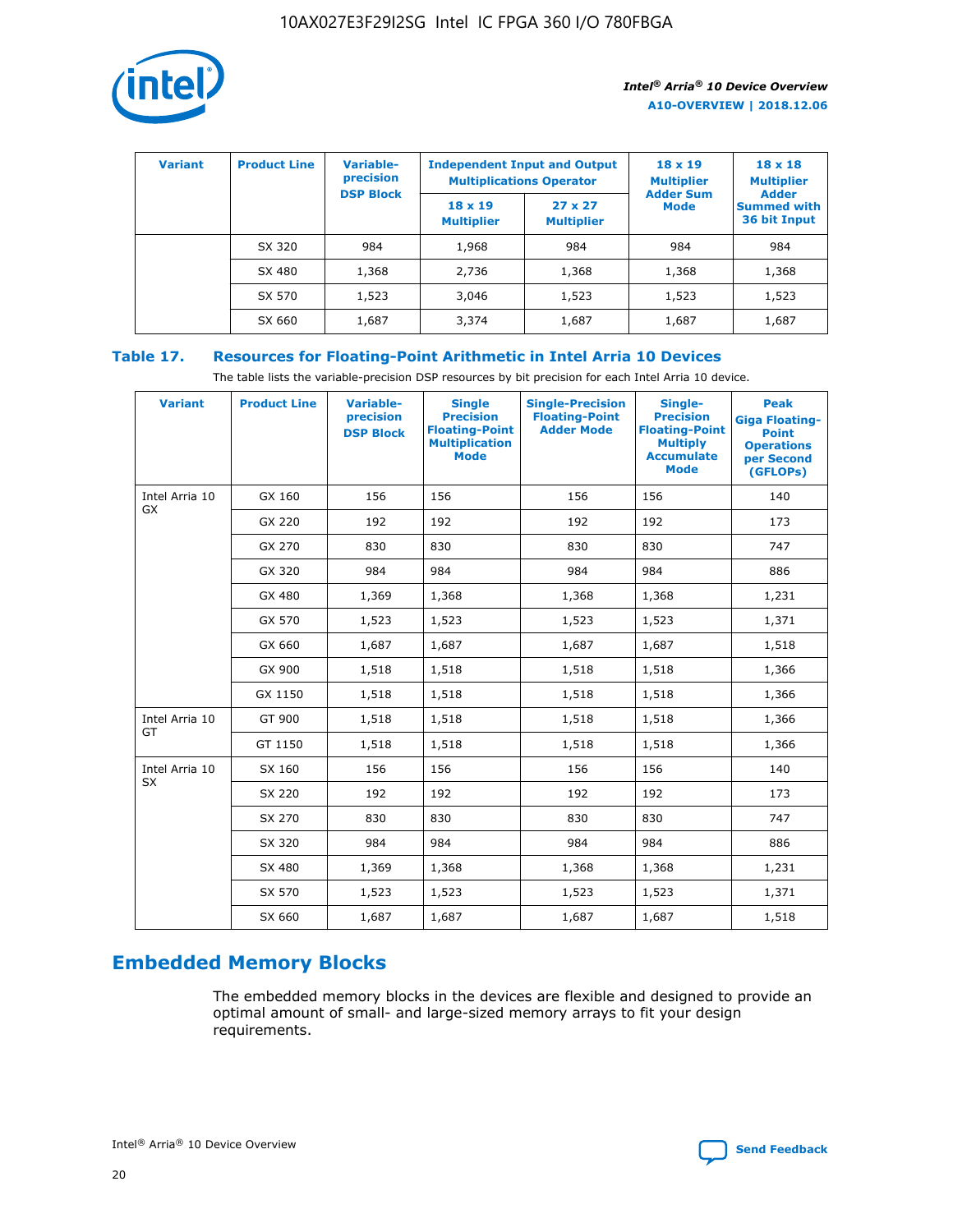

# **Types of Embedded Memory**

The Intel Arria 10 devices contain two types of memory blocks:

- 20 Kb M20K blocks—blocks of dedicated memory resources. The M20K blocks are ideal for larger memory arrays while still providing a large number of independent ports.
- 640 bit memory logic array blocks (MLABs)—enhanced memory blocks that are configured from dual-purpose logic array blocks (LABs). The MLABs are ideal for wide and shallow memory arrays. The MLABs are optimized for implementation of shift registers for digital signal processing (DSP) applications, wide and shallow FIFO buffers, and filter delay lines. Each MLAB is made up of ten adaptive logic modules (ALMs). In the Intel Arria 10 devices, you can configure these ALMs as ten 32 x 2 blocks, giving you one 32 x 20 simple dual-port SRAM block per MLAB.

# **Embedded Memory Capacity in Intel Arria 10 Devices**

|                   | <b>Product</b> |              | <b>M20K</b>         | <b>MLAB</b>  |                     | <b>Total RAM Bit</b> |
|-------------------|----------------|--------------|---------------------|--------------|---------------------|----------------------|
| <b>Variant</b>    | <b>Line</b>    | <b>Block</b> | <b>RAM Bit (Kb)</b> | <b>Block</b> | <b>RAM Bit (Kb)</b> | (Kb)                 |
| Intel Arria 10 GX | GX 160         | 440          | 8,800               | 1,680        | 1,050               | 9,850                |
|                   | GX 220         | 587          | 11,740              | 2,703        | 1,690               | 13,430               |
|                   | GX 270         | 750          | 15,000              | 3,922        | 2,452               | 17,452               |
|                   | GX 320         | 891          | 17,820              | 4,363        | 2,727               | 20,547               |
|                   | GX 480         | 1,431        | 28,620              | 6,662        | 4,164               | 32,784               |
|                   | GX 570         | 1,800        | 36,000              | 8,153        | 5,096               | 41,096               |
|                   | GX 660         | 2,131        | 42,620              | 9,260        | 5,788               | 48,408               |
|                   | GX 900         | 2,423        | 48,460              | 15,017       | 9,386               | 57,846               |
|                   | GX 1150        | 2,713        | 54,260              | 20,774       | 12,984              | 67,244               |
| Intel Arria 10 GT | GT 900         | 2,423        | 48,460              | 15,017       | 9,386               | 57,846               |
|                   | GT 1150        | 2,713        | 54,260              | 20,774       | 12,984              | 67,244               |
| Intel Arria 10 SX | SX 160         | 440          | 8,800               | 1,680        | 1,050               | 9,850                |
|                   | SX 220         | 587          | 11,740              | 2,703        | 1,690               | 13,430               |
|                   | SX 270         | 750          | 15,000              | 3,922        | 2,452               | 17,452               |
|                   | SX 320         | 891          | 17,820              | 4,363        | 2,727               | 20,547               |
|                   | SX 480         | 1,431        | 28,620              | 6,662        | 4,164               | 32,784               |
|                   | SX 570         | 1,800        | 36,000              | 8,153        | 5,096               | 41,096               |
|                   | SX 660         | 2,131        | 42,620              | 9,260        | 5,788               | 48,408               |

#### **Table 18. Embedded Memory Capacity and Distribution in Intel Arria 10 Devices**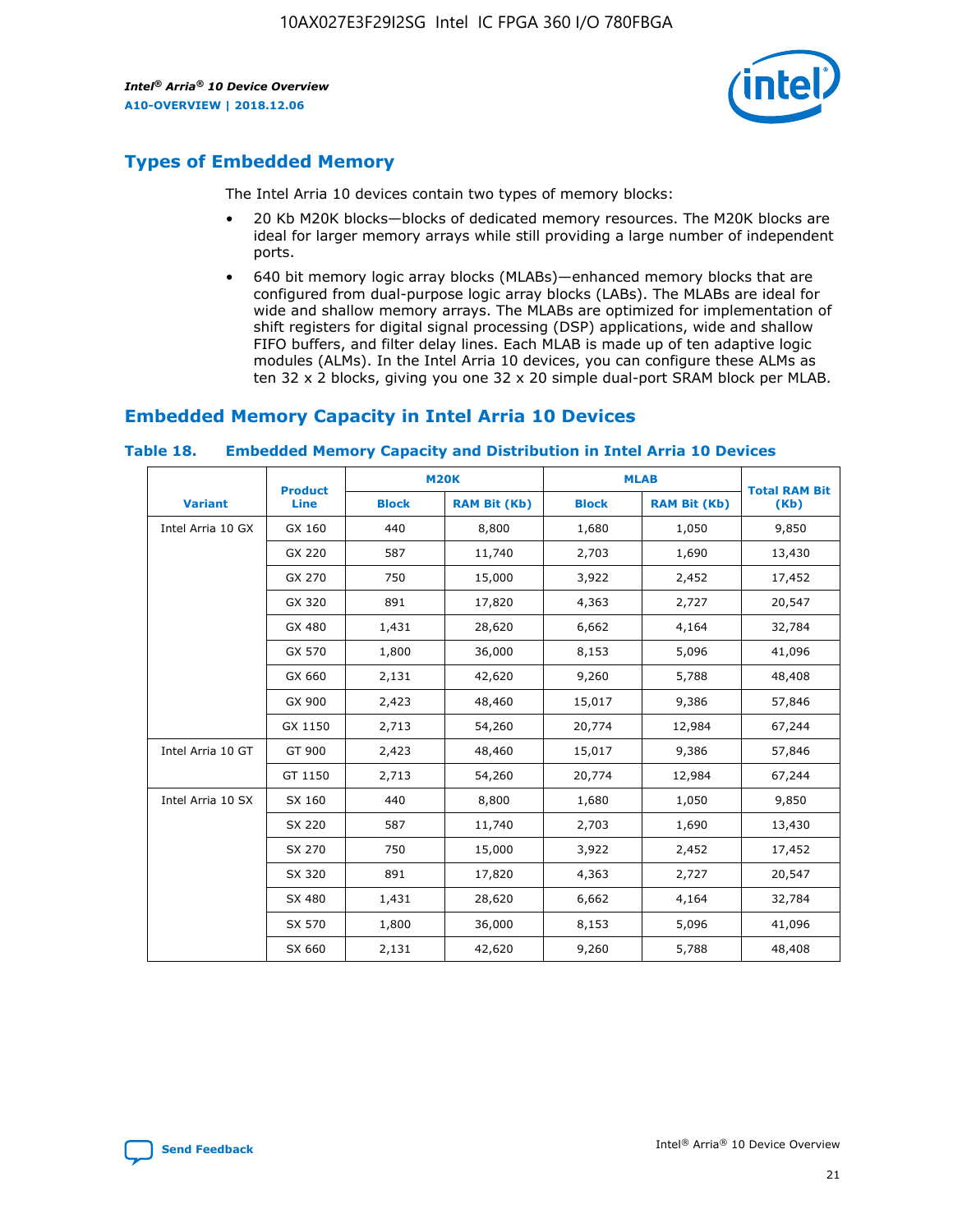

# **Embedded Memory Configurations for Single-port Mode**

#### **Table 19. Single-port Embedded Memory Configurations for Intel Arria 10 Devices**

This table lists the maximum configurations supported for single-port RAM and ROM modes.

| <b>Memory Block</b> | Depth (bits) | <b>Programmable Width</b> |
|---------------------|--------------|---------------------------|
| MLAB                | 32           | x16, x18, or x20          |
|                     | 64(10)       | x8, x9, x10               |
| M20K                | 512          | x40, x32                  |
|                     | 1K           | x20, x16                  |
|                     | 2K           | x10, x8                   |
|                     | 4K           | x5, x4                    |
|                     | 8K           | x2                        |
|                     | 16K          | x1                        |

# **Clock Networks and PLL Clock Sources**

The clock network architecture is based on Intel's global, regional, and peripheral clock structure. This clock structure is supported by dedicated clock input pins, fractional clock synthesis PLLs, and integer I/O PLLs.

# **Clock Networks**

The Intel Arria 10 core clock networks are capable of up to 800 MHz fabric operation across the full industrial temperature range. For the external memory interface, the clock network supports the hard memory controller with speeds up to 2,400 Mbps in a quarter-rate transfer.

To reduce power consumption, the Intel Quartus Prime software identifies all unused sections of the clock network and powers them down.

# **Fractional Synthesis and I/O PLLs**

Intel Arria 10 devices contain up to 32 fractional synthesis PLLs and up to 16 I/O PLLs that are available for both specific and general purpose uses in the core:

- Fractional synthesis PLLs—located in the column adjacent to the transceiver blocks
- I/O PLLs—located in each bank of the 48 I/Os

## **Fractional Synthesis PLLs**

You can use the fractional synthesis PLLs to:

- Reduce the number of oscillators that are required on your board
- Reduce the number of clock pins that are used in the device by synthesizing multiple clock frequencies from a single reference clock source

<sup>(10)</sup> Supported through software emulation and consumes additional MLAB blocks.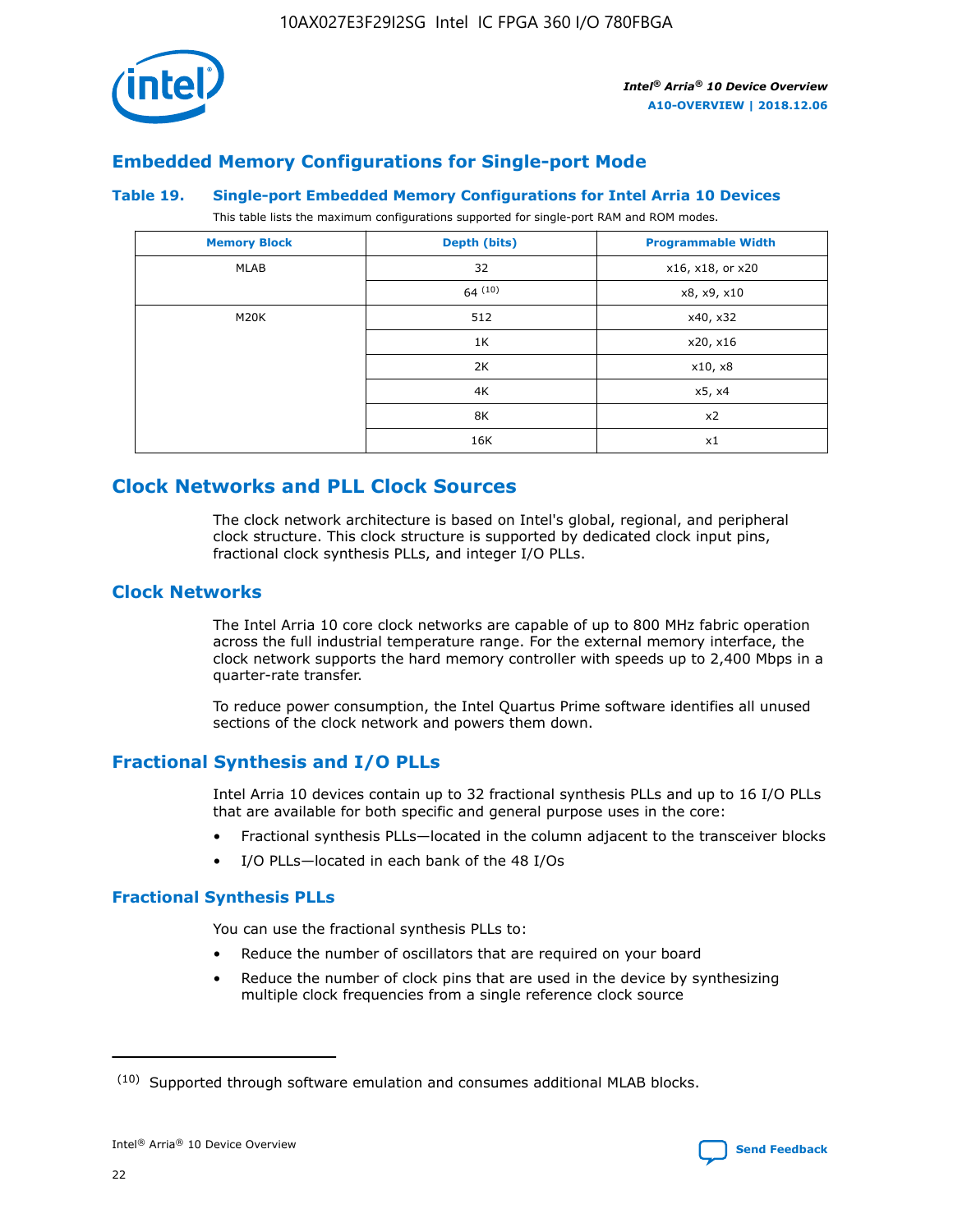10AX027E3F29I2SG Intel IC FPGA 360 I/O 780FBGA

*Intel® Arria® 10 Device Overview* **A10-OVERVIEW | 2018.12.06**



The fractional synthesis PLLs support the following features:

- Reference clock frequency synthesis for transceiver CMU and Advanced Transmit (ATX) PLLs
- Clock network delay compensation
- Zero-delay buffering
- Direct transmit clocking for transceivers
- Independently configurable into two modes:
	- Conventional integer mode equivalent to the general purpose PLL
	- Enhanced fractional mode with third order delta-sigma modulation
- PLL cascading

## **I/O PLLs**

The integer mode I/O PLLs are located in each bank of 48 I/Os. You can use the I/O PLLs to simplify the design of external memory and high-speed LVDS interfaces.

In each I/O bank, the I/O PLLs are adjacent to the hard memory controllers and LVDS SERDES. Because these PLLs are tightly coupled with the I/Os that need to use them, it makes it easier to close timing.

You can use the I/O PLLs for general purpose applications in the core such as clock network delay compensation and zero-delay buffering.

Intel Arria 10 devices support PLL-to-PLL cascading.

# **FPGA General Purpose I/O**

Intel Arria 10 devices offer highly configurable GPIOs. Each I/O bank contains 48 general purpose I/Os and a high-efficiency hard memory controller.

The following list describes the features of the GPIOs:

- Consist of 3 V I/Os for high-voltage application and LVDS I/Os for differential signaling
	- Up to two 3 V I/O banks, available in some devices, that support up to 3 V I/O standards
	- LVDS I/O banks that support up to 1.8 V I/O standards
- Support a wide range of single-ended and differential I/O interfaces
- LVDS speeds up to 1.6 Gbps
- Each LVDS pair of pins has differential input and output buffers, allowing you to configure the LVDS direction for each pair.
- Programmable bus hold and weak pull-up
- Programmable differential output voltage  $(V_{OD})$  and programmable pre-emphasis

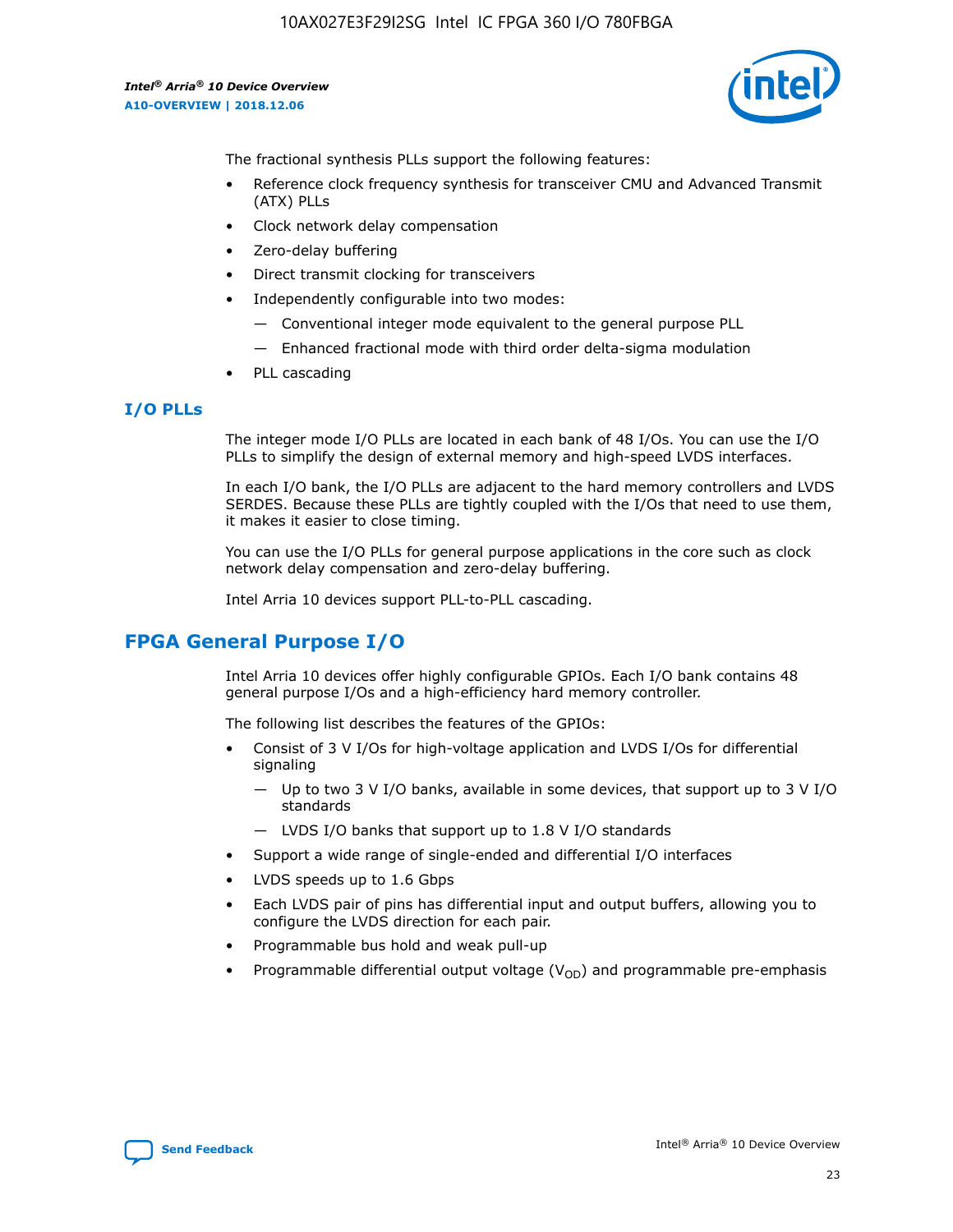

- Series (R<sub>S</sub>) and parallel (R<sub>T</sub>) on-chip termination (OCT) for all I/O banks with OCT calibration to limit the termination impedance variation
- On-chip dynamic termination that has the ability to swap between series and parallel termination, depending on whether there is read or write on a common bus for signal integrity
- Easy timing closure support using the hard read FIFO in the input register path, and delay-locked loop (DLL) delay chain with fine and coarse architecture

# **External Memory Interface**

Intel Arria 10 devices offer massive external memory bandwidth, with up to seven 32 bit DDR4 memory interfaces running at up to 2,400 Mbps. This bandwidth provides additional ease of design, lower power, and resource efficiencies of hardened highperformance memory controllers.

The memory interface within Intel Arria 10 FPGAs and SoCs delivers the highest performance and ease of use. You can configure up to a maximum width of 144 bits when using the hard or soft memory controllers. If required, you can bypass the hard memory controller and use a soft controller implemented in the user logic.

Each I/O contains a hardened DDR read/write path (PHY) capable of performing key memory interface functionality such as read/write leveling, FIFO buffering to lower latency and improve margin, timing calibration, and on-chip termination.

The timing calibration is aided by the inclusion of hard microcontrollers based on Intel's Nios® II technology, specifically tailored to control the calibration of multiple memory interfaces. This calibration allows the Intel Arria 10 device to compensate for any changes in process, voltage, or temperature either within the Intel Arria 10 device itself, or within the external memory device. The advanced calibration algorithms ensure maximum bandwidth and robust timing margin across all operating conditions.

In addition to parallel memory interfaces, Intel Arria 10 devices support serial memory technologies such as the Hybrid Memory Cube (HMC). The HMC is supported by the Intel Arria 10 high-speed serial transceivers which connect up to four HMC links, with each link running at data rates up to 15 Gbps.

## **Related Information**

#### [External Memory Interface Spec Estimator](http://www.altera.com/technology/memory/estimator/mem-emif-index.html)

Provides a parametric tool that allows you to find and compare the performance of the supported external memory interfaces in IntelFPGAs.

# **Memory Standards Supported by Intel Arria 10 Devices**

The I/Os are designed to provide high performance support for existing and emerging external memory standards.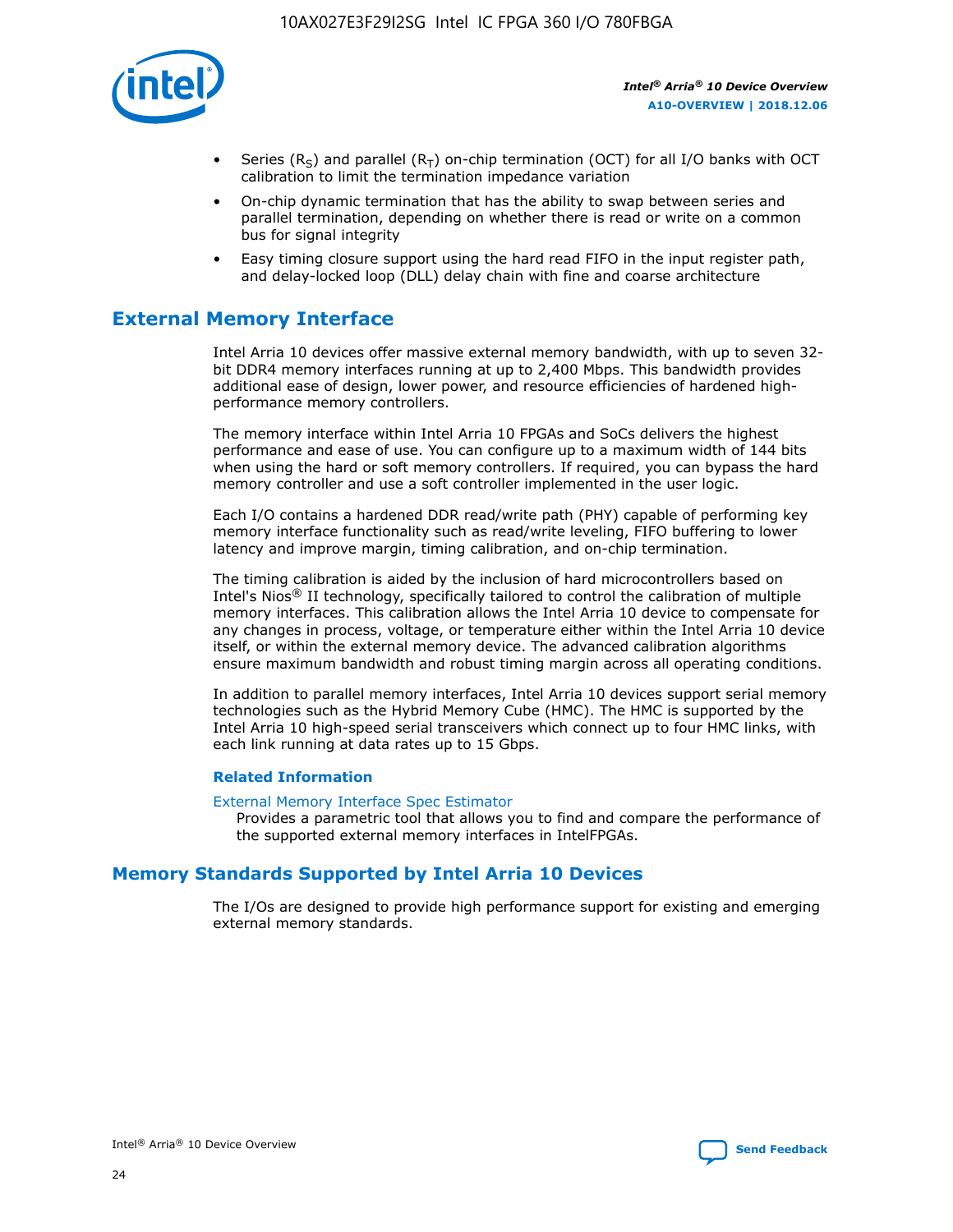

#### **Table 20. Memory Standards Supported by the Hard Memory Controller**

This table lists the overall capability of the hard memory controller. For specific details, refer to the External Memory Interface Spec Estimator and Intel Arria 10 Device Datasheet.

| <b>Memory Standard</b> | <b>Rate Support</b> | <b>Ping Pong PHY Support</b> | <b>Maximum Frequency</b><br>(MHz) |
|------------------------|---------------------|------------------------------|-----------------------------------|
| <b>DDR4 SDRAM</b>      | Quarter rate        | Yes                          | 1,067                             |
|                        |                     |                              | 1,200                             |
| DDR3 SDRAM             | Half rate           | Yes                          | 533                               |
|                        |                     |                              | 667                               |
|                        | Quarter rate        | Yes                          | 1,067                             |
|                        |                     |                              | 1,067                             |
| <b>DDR3L SDRAM</b>     | Half rate           | Yes                          | 533                               |
|                        |                     |                              | 667                               |
|                        | Quarter rate        | Yes                          | 933                               |
|                        |                     |                              | 933                               |
| LPDDR3 SDRAM           | Half rate           |                              | 533                               |
|                        | Quarter rate        |                              | 800                               |

#### **Table 21. Memory Standards Supported by the Soft Memory Controller**

| <b>Memory Standard</b>      | <b>Rate Support</b> | <b>Maximum Frequency</b><br>(MHz) |
|-----------------------------|---------------------|-----------------------------------|
| <b>RLDRAM 3 (11)</b>        | Quarter rate        | 1,200                             |
| ODR IV SRAM <sup>(11)</sup> | Quarter rate        | 1,067                             |
| <b>ODR II SRAM</b>          | Full rate           | 333                               |
|                             | Half rate           | 633                               |
| <b>ODR II+ SRAM</b>         | Full rate           | 333                               |
|                             | Half rate           | 633                               |
| <b>ODR II+ Xtreme SRAM</b>  | Full rate           | 333                               |
|                             | Half rate           | 633                               |

#### **Table 22. Memory Standards Supported by the HPS Hard Memory Controller**

The hard processor system (HPS) is available in Intel Arria 10 SoC devices only.

| <b>Memory Standard</b> | <b>Rate Support</b> | <b>Maximum Frequency</b><br>(MHz) |
|------------------------|---------------------|-----------------------------------|
| <b>DDR4 SDRAM</b>      | Half rate           | 1,200                             |
| <b>DDR3 SDRAM</b>      | Half rate           | 1,067                             |
| <b>DDR3L SDRAM</b>     | Half rate           | 933                               |

<sup>(11)</sup> Intel Arria 10 devices support this external memory interface using hard PHY with soft memory controller.

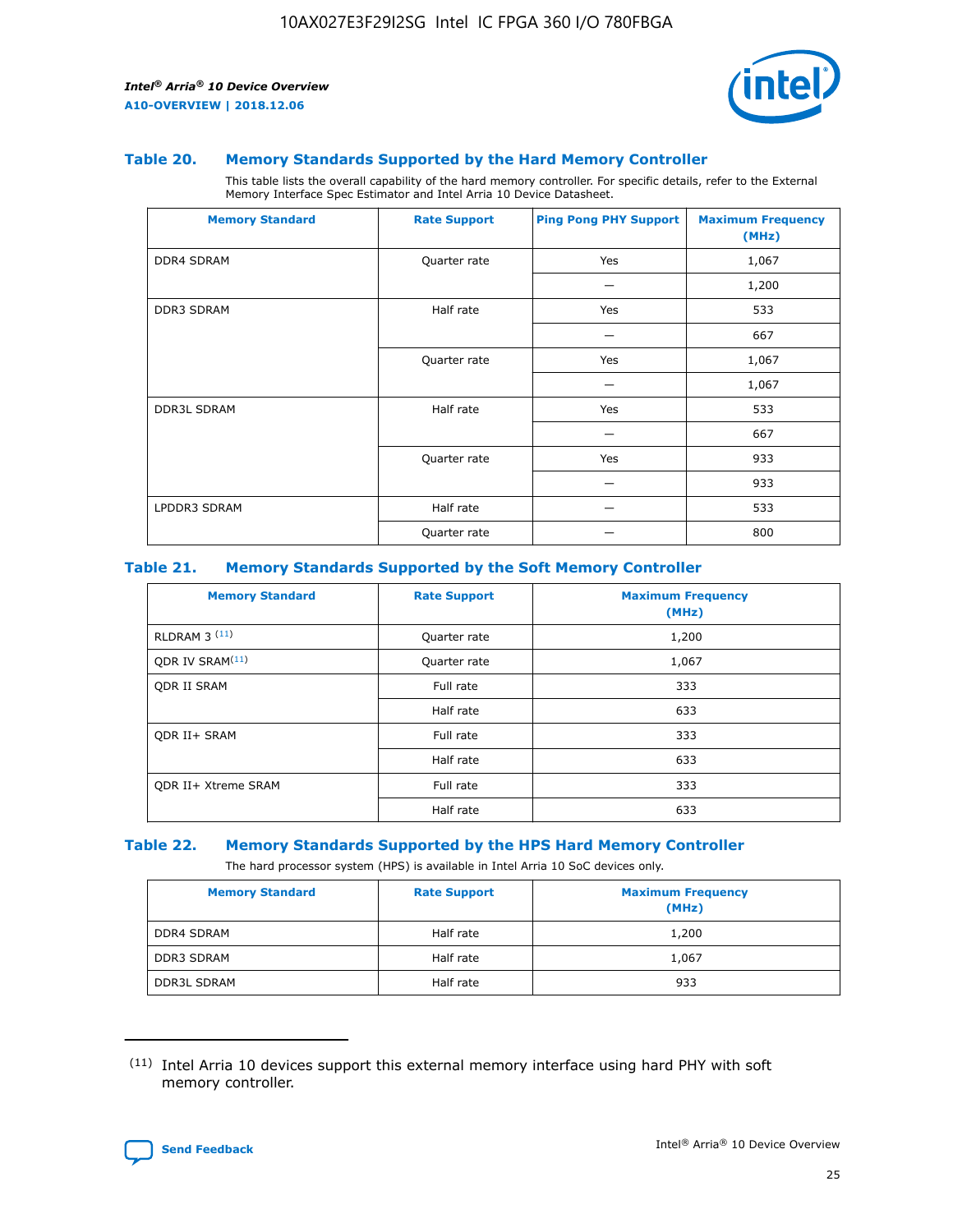

## **Related Information**

#### [Intel Arria 10 Device Datasheet](https://www.intel.com/content/www/us/en/programmable/documentation/mcn1413182292568.html#mcn1413182153340)

Lists the memory interface performance according to memory interface standards, rank or chip select configurations, and Intel Arria 10 device speed grades.

# **PCIe Gen1, Gen2, and Gen3 Hard IP**

Intel Arria 10 devices contain PCIe hard IP that is designed for performance and ease-of-use:

- Includes all layers of the PCIe stack—transaction, data link and physical layers.
- Supports PCIe Gen3, Gen2, and Gen1 Endpoint and Root Port in x1, x2, x4, or x8 lane configuration.
- Operates independently from the core logic—optional configuration via protocol (CvP) allows the PCIe link to power up and complete link training in less than 100 ms while the Intel Arria 10 device completes loading the programming file for the rest of the FPGA.
- Provides added functionality that makes it easier to support emerging features such as Single Root I/O Virtualization (SR-IOV) and optional protocol extensions.
- Provides improved end-to-end datapath protection using ECC.
- Supports FPGA configuration via protocol (CvP) using PCIe at Gen3, Gen2, or Gen1 speed.

#### **Related Information**

PCS Features on page 30

# **Enhanced PCS Hard IP for Interlaken and 10 Gbps Ethernet**

# **Interlaken Support**

The Intel Arria 10 enhanced PCS hard IP provides integrated Interlaken PCS supporting rates up to 25.8 Gbps per lane.

The Interlaken PCS is based on the proven functionality of the PCS developed for Intel's previous generation FPGAs, which demonstrated interoperability with Interlaken ASSP vendors and third-party IP suppliers. The Interlaken PCS is present in every transceiver channel in Intel Arria 10 devices.

## **Related Information**

PCS Features on page 30

# **10 Gbps Ethernet Support**

The Intel Arria 10 enhanced PCS hard IP supports 10GBASE-R PCS compliant with IEEE 802.3 10 Gbps Ethernet (10GbE). The integrated hard IP support for 10GbE and the 10 Gbps transceivers save external PHY cost, board space, and system power.

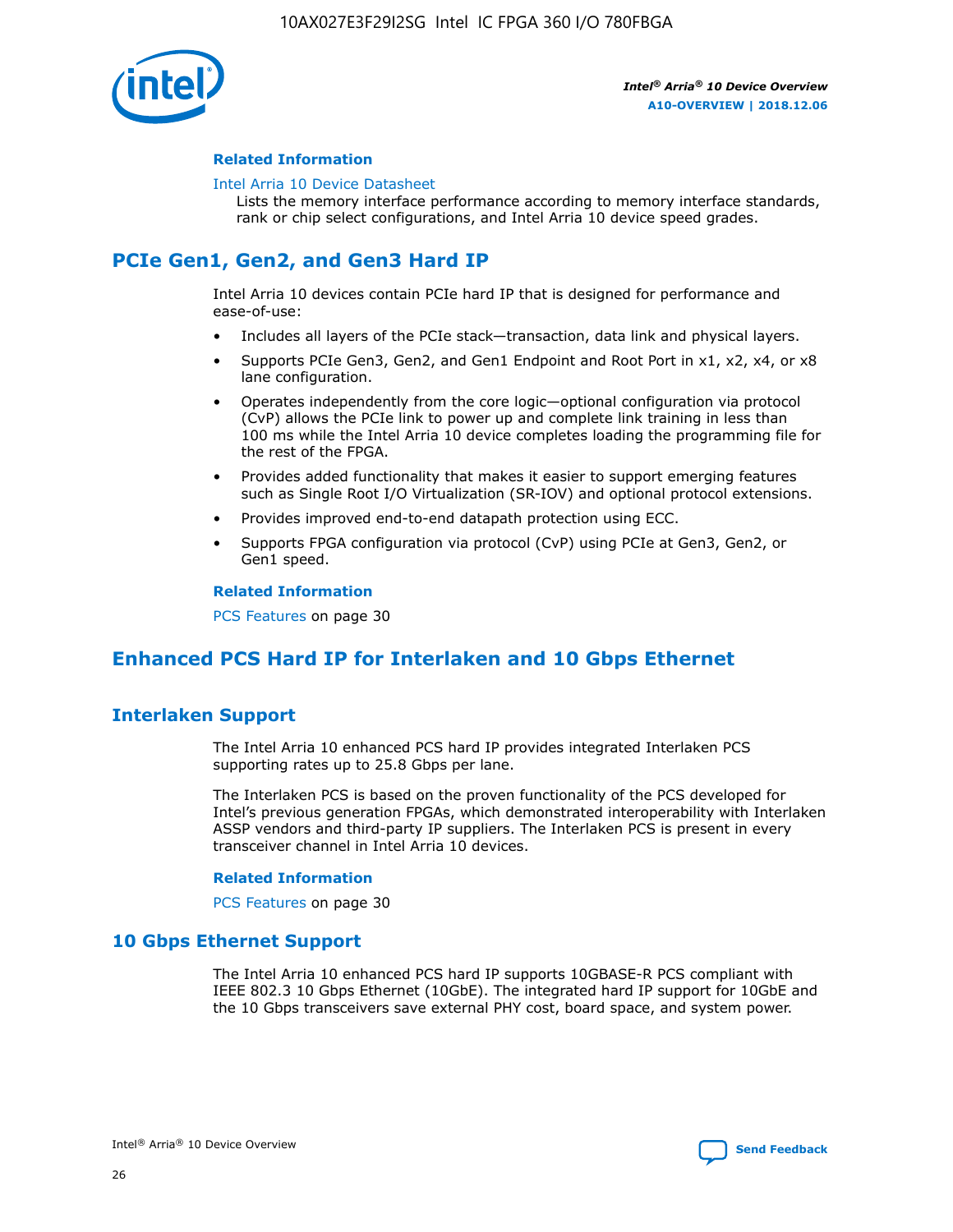

The scalable hard IP supports multiple independent 10GbE ports while using a single PLL for all the 10GBASE-R PCS instantiations, which saves on core logic resources and clock networks:

- Simplifies multiport 10GbE systems compared to XAUI interfaces that require an external XAUI-to-10G PHY.
- Incorporates Electronic Dispersion Compensation (EDC), which enables direct connection to standard 10 Gbps XFP and SFP+ pluggable optical modules.
- Supports backplane Ethernet applications and includes a hard 10GBASE-KR Forward Error Correction (FEC) circuit that you can use for 10 Gbps and 40 Gbps applications.

The 10 Gbps Ethernet PCS hard IP and 10GBASE-KR FEC are present in every transceiver channel.

#### **Related Information**

PCS Features on page 30

# **Low Power Serial Transceivers**

Intel Arria 10 FPGAs and SoCs include lowest power transceivers that deliver high bandwidth, throughput and low latency.

Intel Arria 10 devices deliver the industry's lowest power consumption per transceiver channel:

- 12.5 Gbps transceivers at as low as 242 mW
- 10 Gbps transceivers at as low as 168 mW
- 6 Gbps transceivers at as low as 117 mW

Intel Arria 10 transceivers support various data rates according to application:

- Chip-to-chip and chip-to-module applications—from 1 Gbps up to 25.8 Gbps
- Long reach and backplane applications—from 1 Gbps up to 12.5 with advanced adaptive equalization
- Critical power sensitive applications—from 1 Gbps up to 11.3 Gbps using lower power modes

The combination of 20 nm process technology and architectural advances provide the following benefits:

- Significant reduction in die area and power consumption
- Increase of up to two times in transceiver I/O density compared to previous generation devices while maintaining optimal signal integrity
- Up to 72 total transceiver channels—you can configure up to 6 of these channels to run as fast as 25.8 Gbps
- All channels feature continuous data rate support up to the maximum rated speed

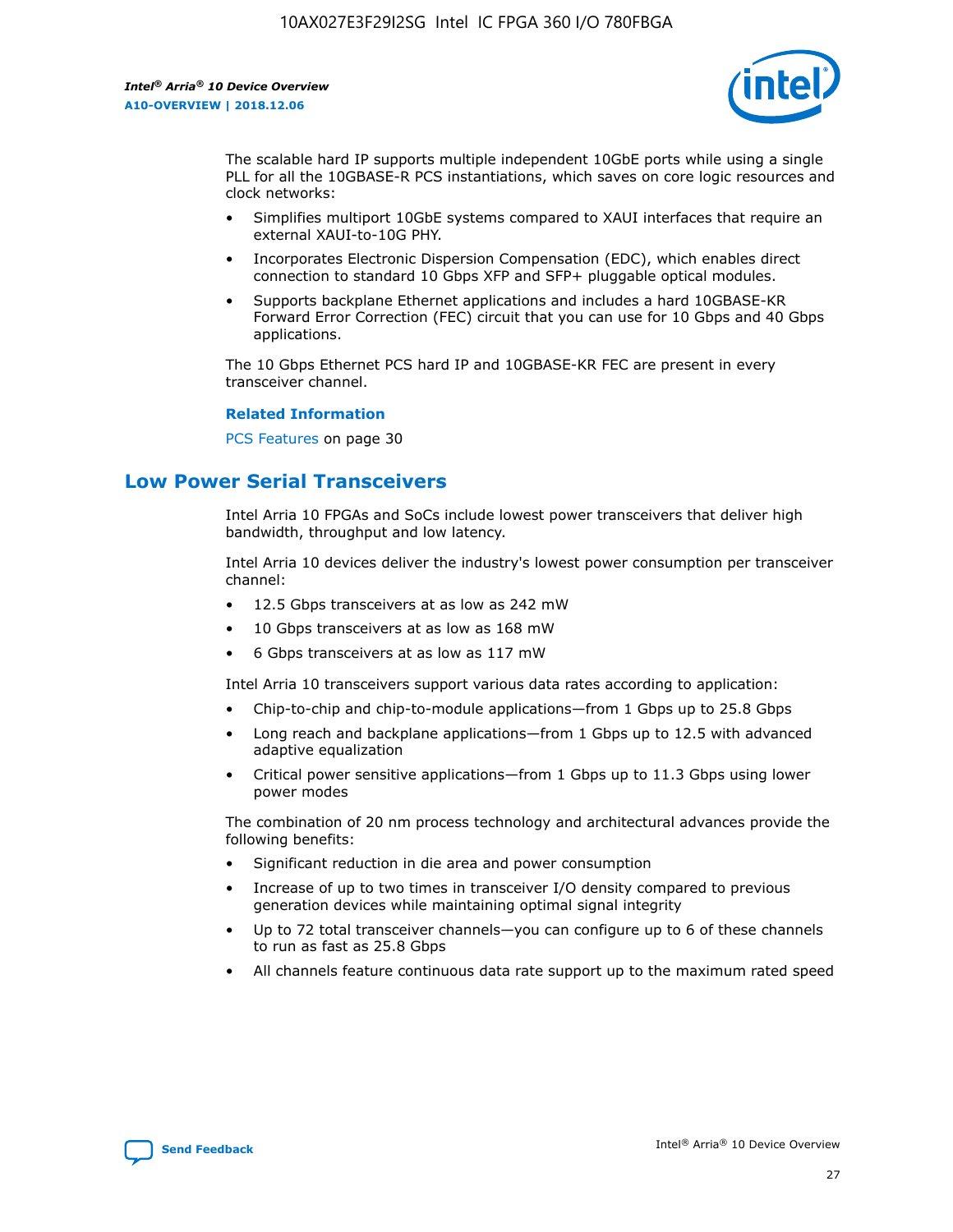

## Transceiver PMA TX/RX PCS ATX PLL Transceiver PMA TX/RX PCS fPLL Network Flexible Clock Distribution Network PCS Transceiver PMA TX/RX FPGA **Clock Distribution** Fabric PCS Transceiver PMA TX/RX ATX Flexible PLL PCS Transceiver PMA TX/RX ▲ fPLL Transceiver PMA TX/RX PCS 4

## **Figure 6. Intel Arria 10 Transceiver Block Architecture**

# **Transceiver Channels**

All transceiver channels feature a dedicated Physical Medium Attachment (PMA) and a hardened Physical Coding Sublayer (PCS).

- The PMA provides primary interfacing capabilities to physical channels.
- The PCS typically handles encoding/decoding, word alignment, and other preprocessing functions before transferring data to the FPGA core fabric.

A transceiver channel consists of a PMA and a PCS block. Most transceiver banks have 6 channels. There are some transceiver banks that contain only 3 channels.

A wide variety of bonded and non-bonded data rate configurations is possible using a highly configurable clock distribution network. Up to 80 independent transceiver data rates can be configured.

The following figures are graphical representations of top views of the silicon die, which correspond to reverse views for flip chip packages. Different Intel Arria 10 devices may have different floorplans than the ones shown in the figures.

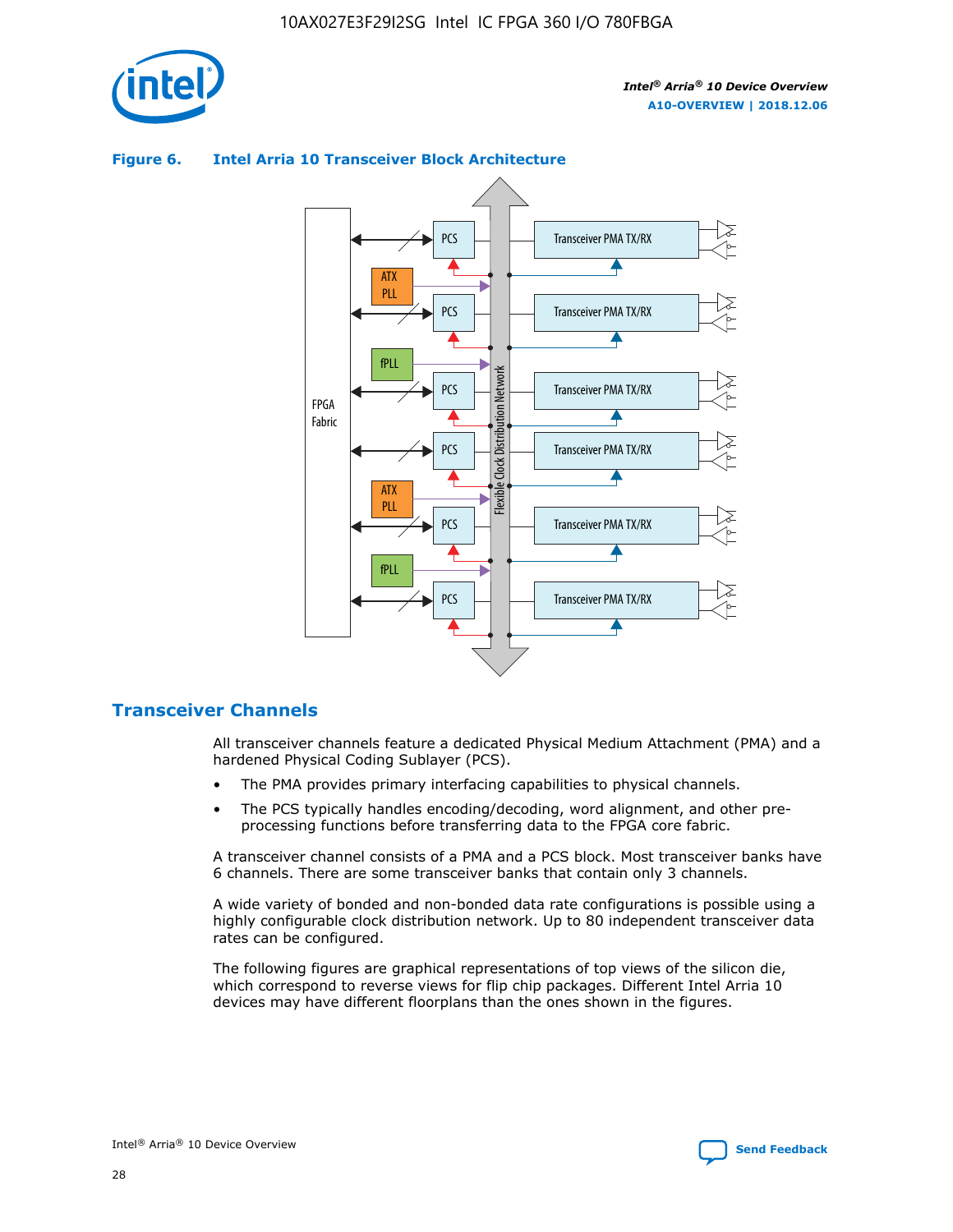

## **Figure 7. Device Chip Overview for Intel Arria 10 GX and GT Devices**





# **PMA Features**

Intel Arria 10 transceivers provide exceptional signal integrity at data rates up to 25.8 Gbps. Clocking options include ultra-low jitter ATX PLLs (LC tank based), clock multiplier unit (CMU) PLLs, and fractional PLLs.

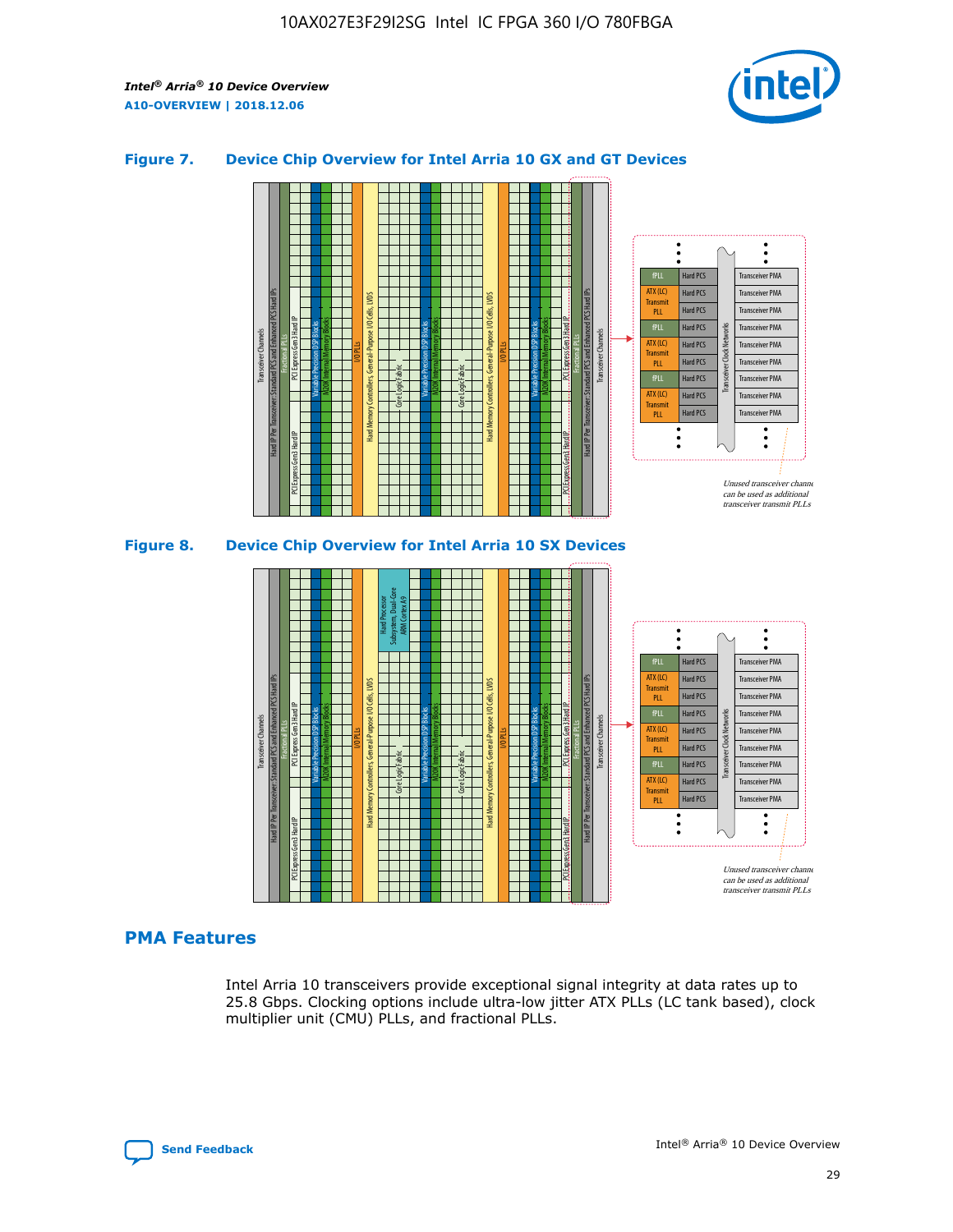

Each transceiver channel contains a channel PLL that can be used as the CMU PLL or clock data recovery (CDR) PLL. In CDR mode, the channel PLL recovers the receiver clock and data in the transceiver channel. Up to 80 independent data rates can be configured on a single Intel Arria 10 device.

## **Table 23. PMA Features of the Transceivers in Intel Arria 10 Devices**

| <b>Feature</b>                                             | <b>Capability</b>                                                                                                                                                                                                             |
|------------------------------------------------------------|-------------------------------------------------------------------------------------------------------------------------------------------------------------------------------------------------------------------------------|
| Chip-to-Chip Data Rates                                    | 1 Gbps to 17.4 Gbps (Intel Arria 10 GX devices)<br>1 Gbps to 25.8 Gbps (Intel Arria 10 GT devices)                                                                                                                            |
| <b>Backplane Support</b>                                   | Drive backplanes at data rates up to 12.5 Gbps                                                                                                                                                                                |
| <b>Optical Module Support</b>                              | SFP+/SFP, XFP, CXP, QSFP/QSFP28, CFP/CFP2/CFP4                                                                                                                                                                                |
| Cable Driving Support                                      | SFP+ Direct Attach, PCI Express over cable, eSATA                                                                                                                                                                             |
| Transmit Pre-Emphasis                                      | 4-tap transmit pre-emphasis and de-emphasis to compensate for system channel loss                                                                                                                                             |
| Continuous Time Linear<br>Equalizer (CTLE)                 | Dual mode, high-gain, and high-data rate, linear receive equalization to compensate for<br>system channel loss                                                                                                                |
| Decision Feedback Equalizer<br>(DFE)                       | 7-fixed and 4-floating tap DFE to equalize backplane channel loss in the presence of<br>crosstalk and noisy environments                                                                                                      |
| Variable Gain Amplifier                                    | Optimizes the signal amplitude prior to the CDR sampling and operates in fixed and<br>adaptive modes                                                                                                                          |
| Altera Digital Adaptive<br>Parametric Tuning (ADAPT)       | Fully digital adaptation engine to automatically adjust all link equalization parameters-<br>including CTLE, DFE, and variable gain amplifier blocks—that provide optimal link margin<br>without intervention from user logic |
| Precision Signal Integrity<br>Calibration Engine (PreSICE) | Hardened calibration controller to quickly calibrate all transceiver control parameters on<br>power-up, which provides the optimal signal integrity and jitter performance                                                    |
| Advanced Transmit (ATX)<br>PLL                             | Low jitter ATX (LC tank based) PLLs with continuous tuning range to cover a wide range of<br>standard and proprietary protocols                                                                                               |
| <b>Fractional PLLs</b>                                     | On-chip fractional frequency synthesizers to replace on-board crystal oscillators and reduce<br>system cost                                                                                                                   |
| Digitally Assisted Analog<br><b>CDR</b>                    | Superior jitter tolerance with fast lock time                                                                                                                                                                                 |
| Dynamic Partial<br>Reconfiguration                         | Allows independent control of the Avalon memory-mapped interface of each transceiver<br>channel for the highest transceiver flexibility                                                                                       |
| Multiple PCS-PMA and PCS-<br>PLD interface widths          | 8-, 10-, 16-, 20-, 32-, 40-, or 64-bit interface widths for flexibility of deserialization width,<br>encoding, and reduced latency                                                                                            |

# **PCS Features**

This table summarizes the Intel Arria 10 transceiver PCS features. You can use the transceiver PCS to support a wide range of protocols ranging from 1 Gbps to 25.8 Gbps.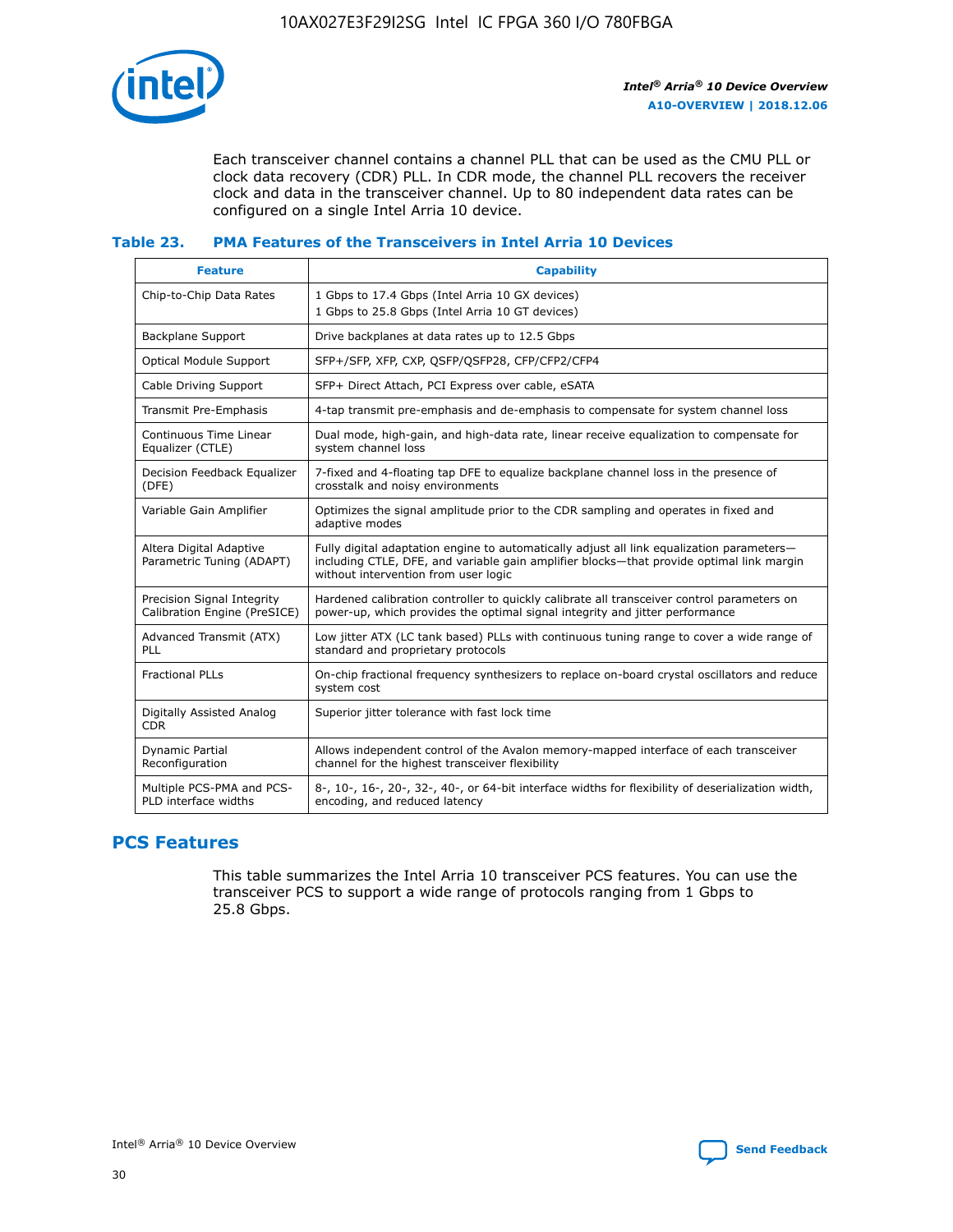

| <b>PCS</b>          | <b>Description</b>                                                                                                                                                                                                                                                                                                                                                                                             |
|---------------------|----------------------------------------------------------------------------------------------------------------------------------------------------------------------------------------------------------------------------------------------------------------------------------------------------------------------------------------------------------------------------------------------------------------|
| Standard PCS        | Operates at a data rate up to 12 Gbps<br>Supports protocols such as PCI-Express, CPRI 4.2+, GigE, IEEE 1588 in Hard PCS<br>Implements other protocols using Basic/Custom (Standard PCS) transceiver<br>configuration rules.                                                                                                                                                                                    |
| <b>Enhanced PCS</b> | Performs functions common to most serial data industry standards, such as word<br>alignment, encoding/decoding, and framing, before data is sent or received off-chip<br>through the PMA<br>• Handles data transfer to and from the FPGA fabric<br>Handles data transfer internally to and from the PMA<br>Provides frequency compensation<br>Performs channel bonding for multi-channel low skew applications |
| PCIe Gen3 PCS       | Supports the seamless switching of Data and Clock between the Gen1, Gen2, and Gen3<br>data rates<br>Provides support for PIPE 3.0 features<br>Supports the PIPE interface with the Hard IP enabled, as well as with the Hard IP<br>bypassed                                                                                                                                                                    |

#### **Related Information**

- PCIe Gen1, Gen2, and Gen3 Hard IP on page 26
- Interlaken Support on page 26
- 10 Gbps Ethernet Support on page 26

# **PCS Protocol Support**

This table lists some of the protocols supported by the Intel Arria 10 transceiver PCS. For more information about the blocks in the transmitter and receiver data paths, refer to the related information.

| <b>Protocol</b>                                 | <b>Data Rate</b><br>(Gbps) | <b>Transceiver IP</b>       | <b>PCS Support</b>                      |
|-------------------------------------------------|----------------------------|-----------------------------|-----------------------------------------|
| PCIe Gen3 x1, x2, x4, x8                        | 8.0                        | Native PHY (PIPE)           | Standard PCS and PCIe<br>Gen3 PCS       |
| PCIe Gen2 x1, x2, x4, x8                        | 5.0                        | Native PHY (PIPE)           | <b>Standard PCS</b>                     |
| PCIe Gen1 x1, x2, x4, x8                        | 2.5                        | Native PHY (PIPE)           | Standard PCS                            |
| 1000BASE-X Gigabit Ethernet                     | 1.25                       | Native PHY                  | <b>Standard PCS</b>                     |
| 1000BASE-X Gigabit Ethernet with<br>IEEE 1588v2 | 1.25                       | Native PHY                  | Standard PCS                            |
| 10GBASE-R                                       | 10.3125                    | Native PHY                  | <b>Enhanced PCS</b>                     |
| 10GBASE-R with IEEE 1588v2                      | 10.3125                    | Native PHY                  | <b>Enhanced PCS</b>                     |
| 10GBASE-R with KR FEC                           | 10.3125                    | Native PHY                  | <b>Enhanced PCS</b>                     |
| 10GBASE-KR and 1000BASE-X                       | 10.3125                    | 1G/10GbE and 10GBASE-KR PHY | Standard PCS and<br><b>Enhanced PCS</b> |
| Interlaken (CEI-6G/11G)                         | 3.125 to 17.4              | Native PHY                  | <b>Enhanced PCS</b>                     |
| SFI-S/SFI-5.2                                   | 11.2                       | Native PHY                  | <b>Enhanced PCS</b>                     |
| $10G$ SDI                                       | 10.692                     | Native PHY                  | <b>Enhanced PCS</b>                     |
|                                                 |                            |                             | continued                               |

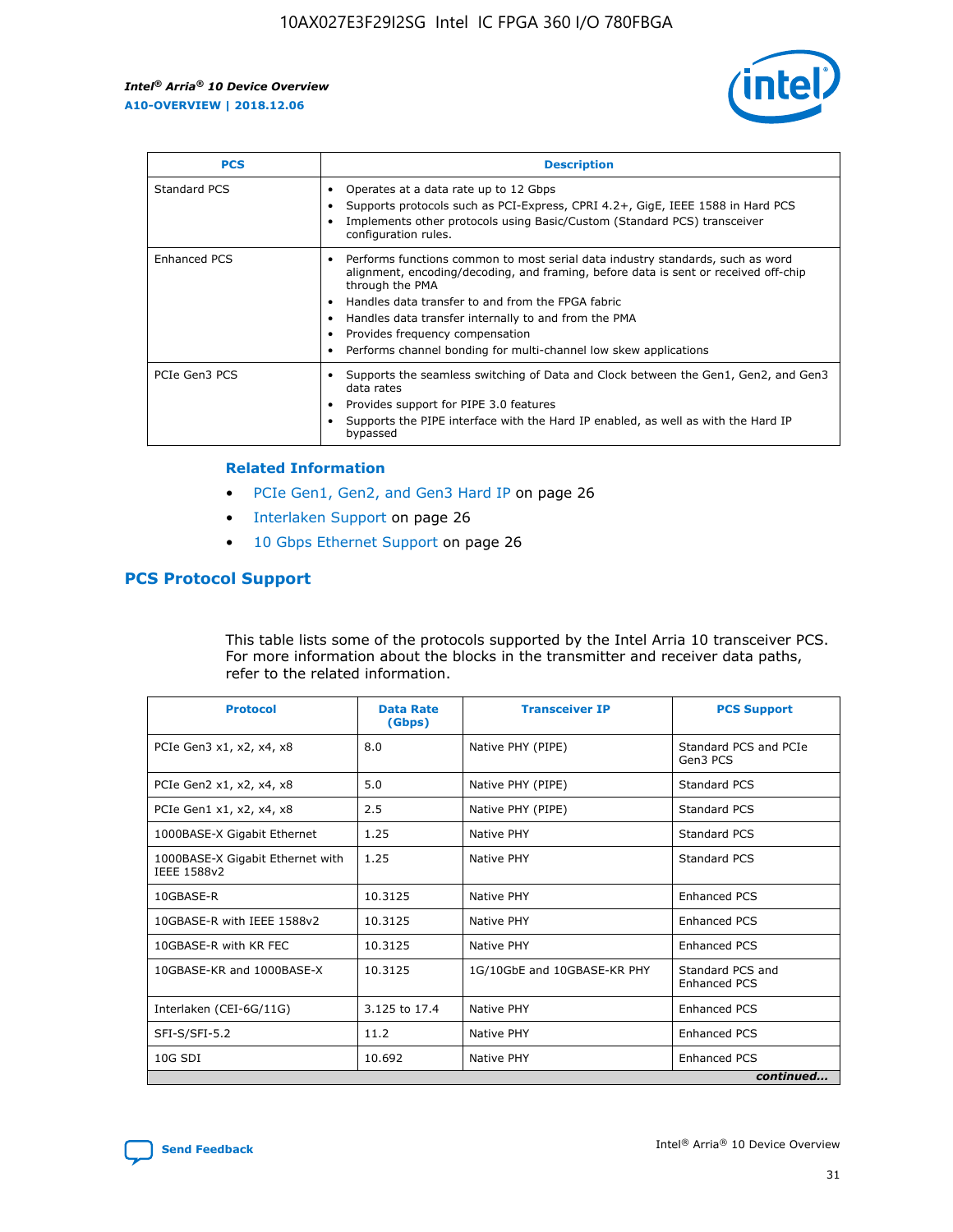

| <b>Protocol</b>      | <b>Data Rate</b><br>(Gbps) | <b>Transceiver IP</b> | <b>PCS Support</b> |
|----------------------|----------------------------|-----------------------|--------------------|
| CPRI 6.0 (64B/66B)   | 0.6144 to<br>10.1376       | Native PHY            | Enhanced PCS       |
| CPRI 4.2 (8B/10B)    | 0.6144 to<br>9.8304        | Native PHY            | Standard PCS       |
| OBSAI RP3 v4.2       | 0.6144 to 6.144            | Native PHY            | Standard PCS       |
| SD-SDI/HD-SDI/3G-SDI | $0.143(12)$ to<br>2.97     | Native PHY            | Standard PCS       |

## **Related Information**

#### [Intel Arria 10 Transceiver PHY User Guide](https://www.intel.com/content/www/us/en/programmable/documentation/nik1398707230472.html#nik1398707091164)

Provides more information about the supported transceiver protocols and PHY IP, the PMA architecture, and the standard, enhanced, and PCIe Gen3 PCS architecture.

# **SoC with Hard Processor System**

Each SoC device combines an FPGA fabric and a hard processor system (HPS) in a single device. This combination delivers the flexibility of programmable logic with the power and cost savings of hard IP in these ways:

- Reduces board space, system power, and bill of materials cost by eliminating a discrete embedded processor
- Allows you to differentiate the end product in both hardware and software, and to support virtually any interface standard
- Extends the product life and revenue through in-field hardware and software updates

 $(12)$  The 0.143 Gbps data rate is supported using oversampling of user logic that you must implement in the FPGA fabric.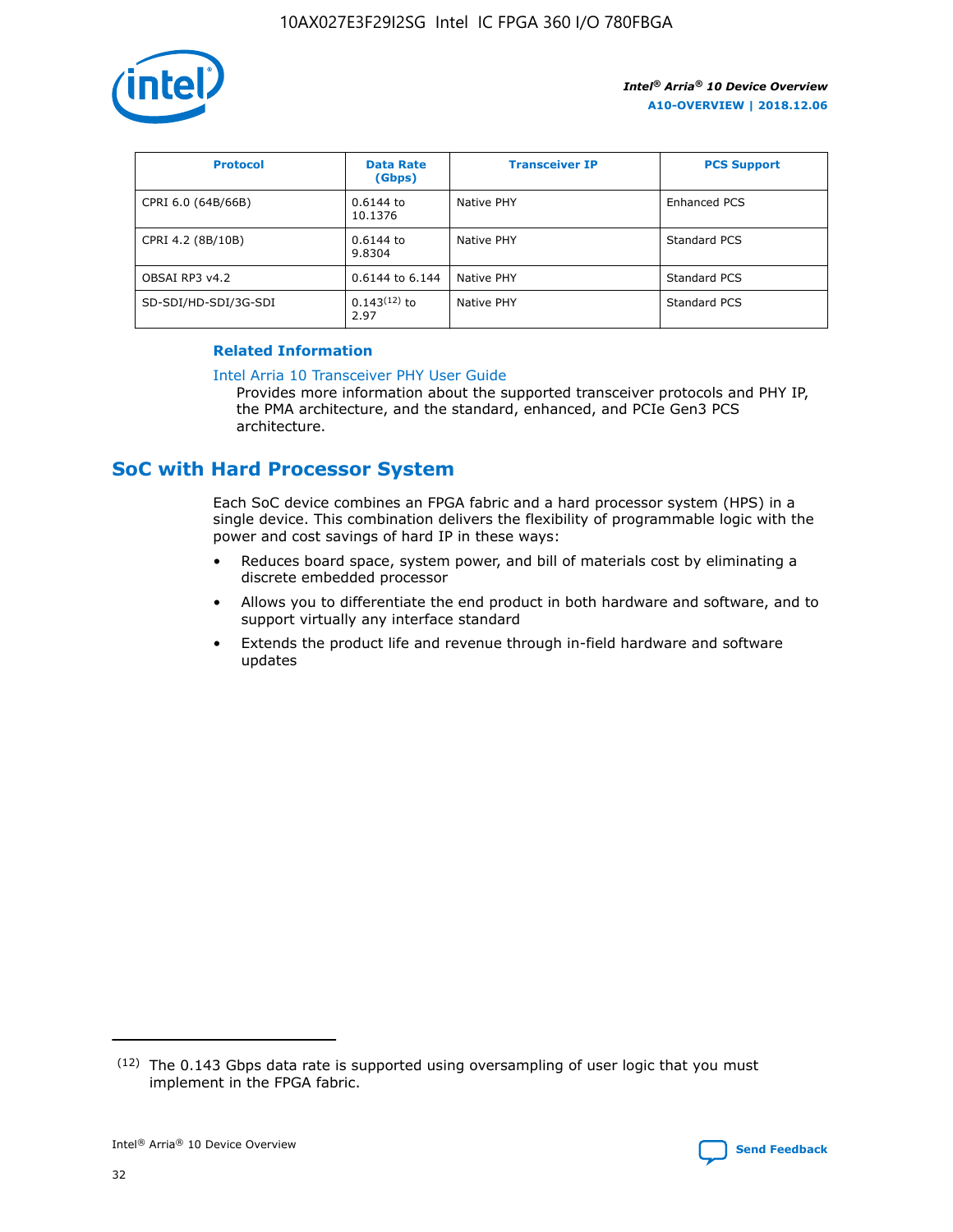

#### **Figure 9. HPS Block Diagram**

This figure shows a block diagram of the HPS with the dual ARM Cortex-A9 MPCore processor.



# **Key Advantages of 20-nm HPS**

The 20-nm HPS strikes a balance between enabling maximum software compatibility with 28-nm SoCs while still improving upon the 28-nm HPS architecture. These improvements address the requirements of the next generation target markets such as wireless and wireline communications, compute and storage equipment, broadcast and military in terms of performance, memory bandwidth, connectivity via backplane and security.

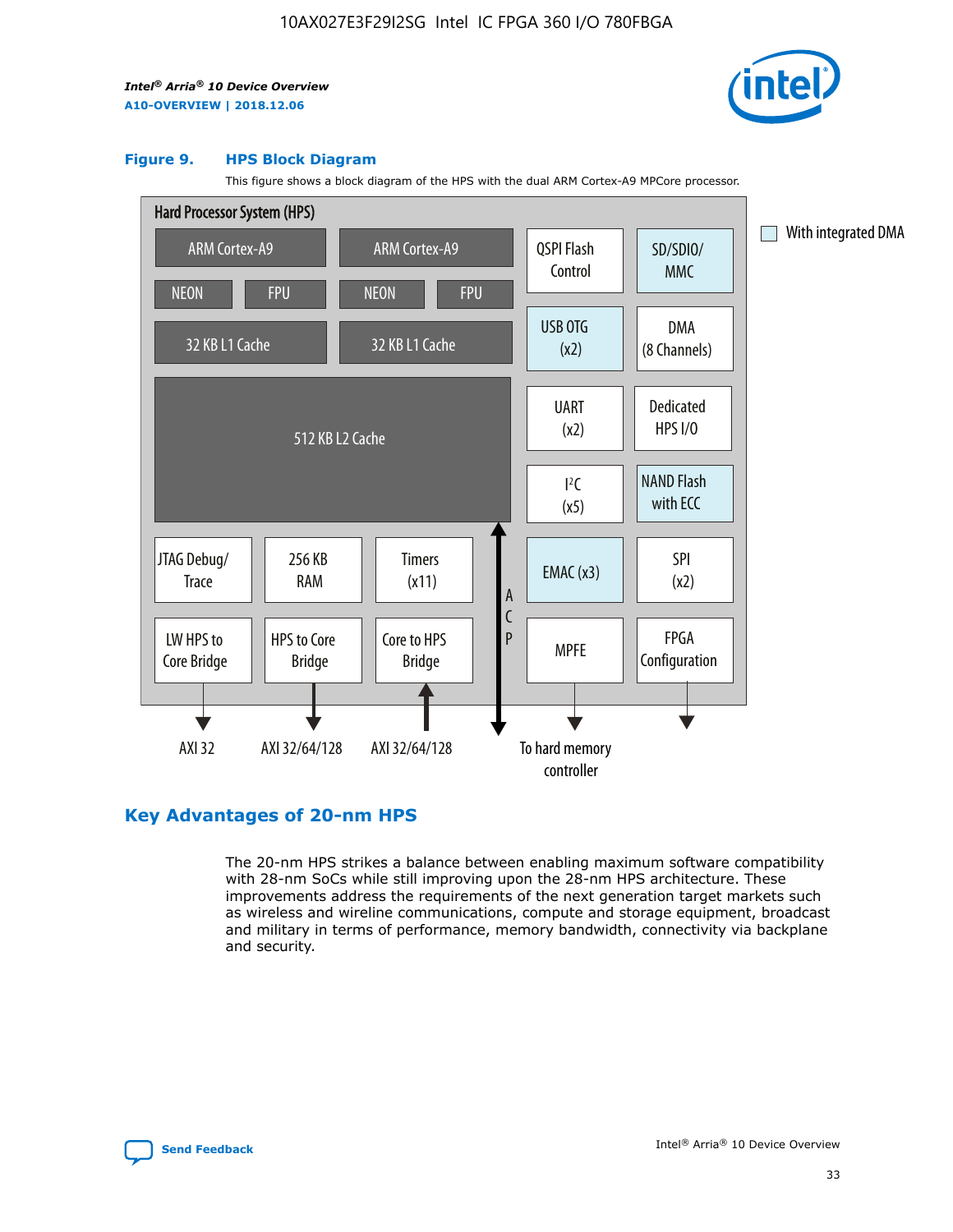

## **Table 24. Improvements in 20 nm HPS**

This table lists the key improvements of the 20 nm HPS compared to the 28 nm HPS.

| Advantages/<br><b>Improvements</b>                          | <b>Description</b>                                                                                                                                                                                                                                                                                                                                                                                                                                                                                                                                                                                                                                                                                                                                                                                                                                                                                                                                |
|-------------------------------------------------------------|---------------------------------------------------------------------------------------------------------------------------------------------------------------------------------------------------------------------------------------------------------------------------------------------------------------------------------------------------------------------------------------------------------------------------------------------------------------------------------------------------------------------------------------------------------------------------------------------------------------------------------------------------------------------------------------------------------------------------------------------------------------------------------------------------------------------------------------------------------------------------------------------------------------------------------------------------|
| Increased performance and<br>overdrive capability           | While the nominal processor frequency is 1.2 GHz, the 20 nm HPS offers an "overdrive"<br>feature which enables a higher processor operating frequency. This requires a higher supply<br>voltage value that is unique to the HPS and may require a separate regulator.                                                                                                                                                                                                                                                                                                                                                                                                                                                                                                                                                                                                                                                                             |
| Increased processor memory<br>bandwidth and DDR4<br>support | Up to 64-bit DDR4 memory at 2,400 Mbps support is available for the processor. The hard<br>memory controller for the HPS comprises a multi-port front end that manages connections<br>to a single port memory controller. The multi-port front end allows logic core and the HPS<br>to share ports and thereby the available bandwidth of the memory controller.                                                                                                                                                                                                                                                                                                                                                                                                                                                                                                                                                                                  |
| Flexible I/O sharing                                        | An advanced I/O pin muxing scheme allows improved sharing of I/O between the HPS and<br>the core logic. The following types of I/O are available for SoC:<br>$\bullet$<br>17 dedicated I/Os-physically located inside the HPS block and are not accessible to<br>logic within the core. The 17 dedicated I/Os are used for HPS clock, resets, and<br>interfacing with boot devices, QSPI, and SD/MMC.<br>48 direct shared I/O-located closest to the HPS block and are ideal for high speed HPS<br>$\bullet$<br>peripherals such as EMAC, USB, and others. There is one bank of 48 I/Os that supports<br>direct sharing where the 48 I/Os can be shared 12 I/Os at a time.<br>Standard (shared) I/O-all standard I/Os can be shared by the HPS peripherals and any<br>logic within the core. For designs where more than 48 I/Os are required to fully use all<br>the peripherals in the HPS, these I/Os can be connected through the core logic. |
| <b>EMAC</b> core                                            | Three EMAC cores are available in the HPS. The EMAC cores enable an application to<br>support two redundant Ethernet connections; for example, backplane, or two EMAC cores<br>for managing IEEE 1588 time stamp information while allowing a third EMAC core for debug<br>and configuration. All three EMACs can potentially share the same time stamps, simplifying<br>the 1588 time stamping implementation. A new serial time stamp interface allows core<br>logic to access and read the time stamp values. The integrated EMAC controllers can be<br>connected to external Ethernet PHY through the provided MDIO or I <sup>2</sup> C interface.                                                                                                                                                                                                                                                                                            |
| On-chip memory                                              | The on-chip memory is updated to 256 KB support and can support larger data sets and<br>real time algorithms.                                                                                                                                                                                                                                                                                                                                                                                                                                                                                                                                                                                                                                                                                                                                                                                                                                     |
| <b>ECC</b> enhancements                                     | Improvements in L2 Cache ECC management allow identification of errors down to the<br>address level. ECC enhancements also enable improved error injection and status reporting<br>via the introduction of new memory mapped access to syndrome and data signals.                                                                                                                                                                                                                                                                                                                                                                                                                                                                                                                                                                                                                                                                                 |
| HPS to FPGA Interconnect<br>Backbone                        | Although the HPS and the Logic Core can operate independently, they are tightly coupled<br>via a high-bandwidth system interconnect built from high-performance ARM AMBA AXI bus<br>bridges. IP bus masters in the FPGA fabric have access to HPS bus slaves via the FPGA-to-<br>HPS interconnect. Similarly, HPS bus masters have access to bus slaves in the core fabric<br>via the HPS-to-FPGA bridge. Both bridges are AMBA AXI-3 compliant and support<br>simultaneous read and write transactions. Up to three masters within the core fabric can<br>share the HPS SDRAM controller with the processor. Additionally, the processor can be used<br>to configure the core fabric under program control via a dedicated 32-bit configuration port.                                                                                                                                                                                            |
| FPGA configuration and HPS<br>booting                       | The FPGA fabric and HPS in the SoCs are powered independently. You can reduce the clock<br>frequencies or gate the clocks to reduce dynamic power.<br>You can configure the FPGA fabric and boot the HPS independently, in any order, providing<br>you with more design flexibility.                                                                                                                                                                                                                                                                                                                                                                                                                                                                                                                                                                                                                                                              |
| Security                                                    | New security features have been introduced for anti-tamper management, secure boot,<br>encryption (AES), and authentication (SHA).                                                                                                                                                                                                                                                                                                                                                                                                                                                                                                                                                                                                                                                                                                                                                                                                                |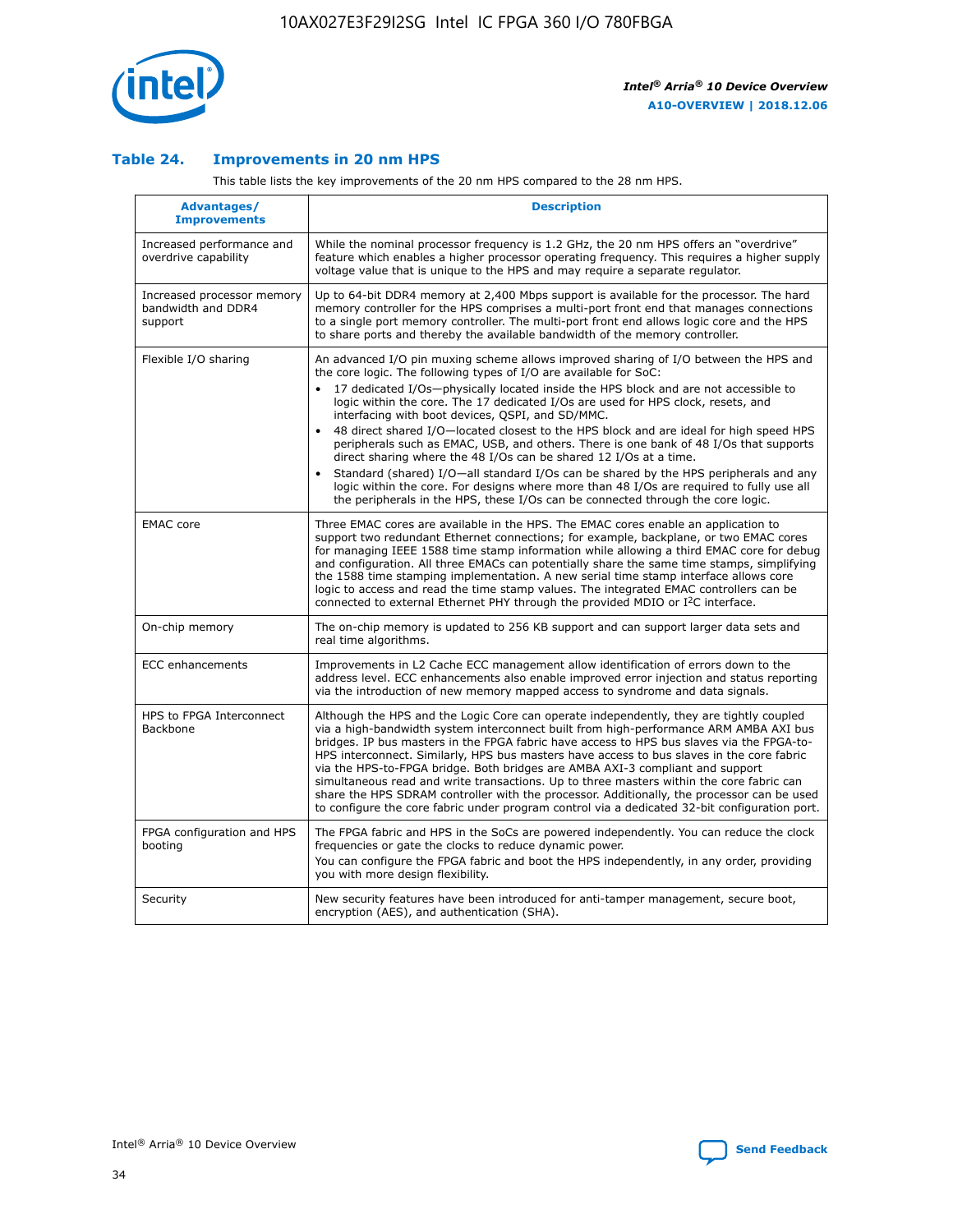

# **Features of the HPS**

The HPS has the following features:

- 1.2-GHz, dual-core ARM Cortex-A9 MPCore processor with up to 1.5-GHz via overdrive
	- ARMv7-A architecture that runs 32-bit ARM instructions, 16-bit and 32-bit Thumb instructions, and 8-bit Java byte codes in Jazelle style
	- Superscalar, variable length, out-of-order pipeline with dynamic branch prediction
	- Instruction Efficiency 2.5 MIPS/MHz, which provides total performance of 7500 MIPS at 1.5 GHz
- Each processor core includes:
	- 32 KB of L1 instruction cache, 32 KB of L1 data cache
	- Single- and double-precision floating-point unit and NEON media engine
	- CoreSight debug and trace technology
	- Snoop Control Unit (SCU) and Acceleration Coherency Port (ACP)
- 512 KB of shared L2 cache
- 256 KB of scratch RAM
- Hard memory controller with support for DDR3, DDR4 and optional error correction code (ECC) support
- Multiport Front End (MPFE) Scheduler interface to the hard memory controller
- 8-channel direct memory access (DMA) controller
- QSPI flash controller with SIO, DIO, QIO SPI Flash support
- NAND flash controller (ONFI 1.0 or later) with DMA and ECC support, updated to support 8 and 16-bit Flash devices and new command DMA to offload CPU for fast power down recovery
- Updated SD/SDIO/MMC controller to eMMC 4.5 with DMA with CE-ATA digital command support
- 3 10/100/1000 Ethernet media access control (MAC) with DMA
- 2 USB On-the-Go (OTG) controllers with DMA
- $\bullet$  5 I<sup>2</sup>C controllers (3 can be used by EMAC for MIO to external PHY)
- 2 UART 16550 Compatible controllers
- 4 serial peripheral interfaces (SPI) (2 Master, 2 Slaves)
- 62 programmable general-purpose I/Os, which includes 48 direct share I/Os that allows the HPS peripherals to connect directly to the FPGA I/Os
- 7 general-purpose timers
- 4 watchdog timers
- Anti-tamper, Secure Boot, Encryption (AES) and Authentication (SHA)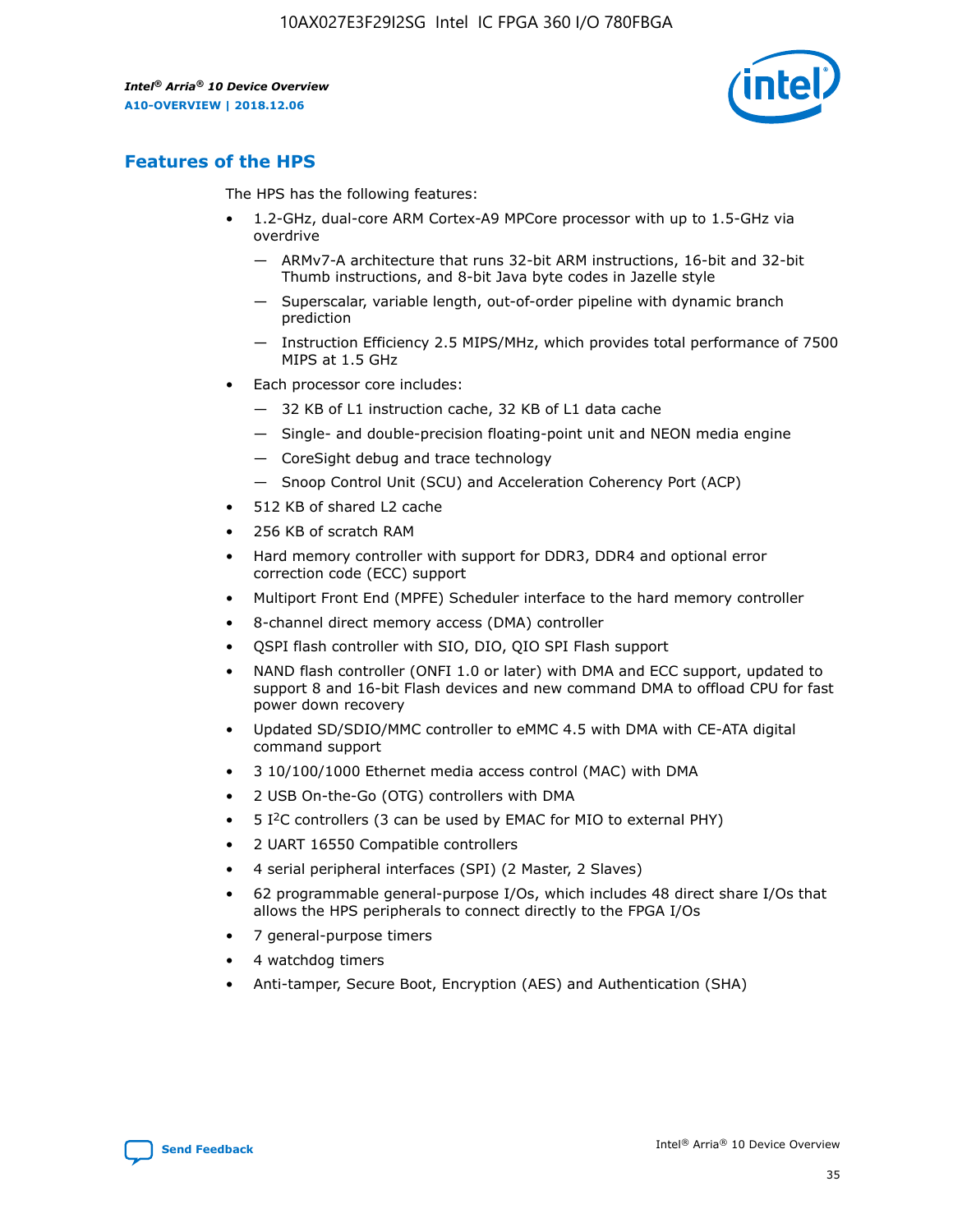

# **System Peripherals and Debug Access Port**

Each Ethernet MAC, USB OTG, NAND flash controller, and SD/MMC controller module has an integrated DMA controller. For modules without an integrated DMA controller, an additional DMA controller module provides up to eight channels of high-bandwidth data transfers. Peripherals that communicate off-chip are multiplexed with other peripherals at the HPS pin level. This allows you to choose which peripherals interface with other devices on your PCB.

The debug access port provides interfaces to industry standard JTAG debug probes and supports ARM CoreSight debug and core traces to facilitate software development.

#### **HPS–FPGA AXI Bridges**

The HPS–FPGA bridges, which support the Advanced Microcontroller Bus Architecture (AMBA) Advanced eXtensible Interface (AXI™) specifications, consist of the following bridges:

- FPGA-to-HPS AMBA AXI bridge—a high-performance bus supporting 32, 64, and 128 bit data widths that allows the FPGA fabric to issue transactions to slaves in the HPS.
- HPS-to-FPGA Avalon/AMBA AXI bridge—a high-performance bus supporting 32, 64, and 128 bit data widths that allows the HPS to issue transactions to slaves in the FPGA fabric.
- Lightweight HPS-to-FPGA AXI bridge—a lower latency 32 bit width bus that allows the HPS to issue transactions to soft peripherals in the FPGA fabric. This bridge is primarily used for control and status register (CSR) accesses to peripherals in the FPGA fabric.

The HPS–FPGA AXI bridges allow masters in the FPGA fabric to communicate with slaves in the HPS logic, and vice versa. For example, the HPS-to-FPGA AXI bridge allows you to share memories instantiated in the FPGA fabric with one or both microprocessors in the HPS, while the FPGA-to-HPS AXI bridge allows logic in the FPGA fabric to access the memory and peripherals in the HPS.

Each HPS–FPGA bridge also provides asynchronous clock crossing for data transferred between the FPGA fabric and the HPS.

#### **HPS SDRAM Controller Subsystem**

The HPS SDRAM controller subsystem contains a multiport SDRAM controller and DDR PHY that are shared between the FPGA fabric (through the FPGA-to-HPS SDRAM interface), the level 2 (L2) cache, and the level 3 (L3) system interconnect. The FPGA-to-HPS SDRAM interface supports AMBA AXI and Avalon® Memory-Mapped (Avalon-MM) interface standards, and provides up to six individual ports for access by masters implemented in the FPGA fabric.

The HPS SDRAM controller supports up to 3 masters (command ports), 3x 64-bit read data ports and 3x 64-bit write data ports.

To maximize memory performance, the SDRAM controller subsystem supports command and data reordering, deficit round-robin arbitration with aging, and high-priority bypass features.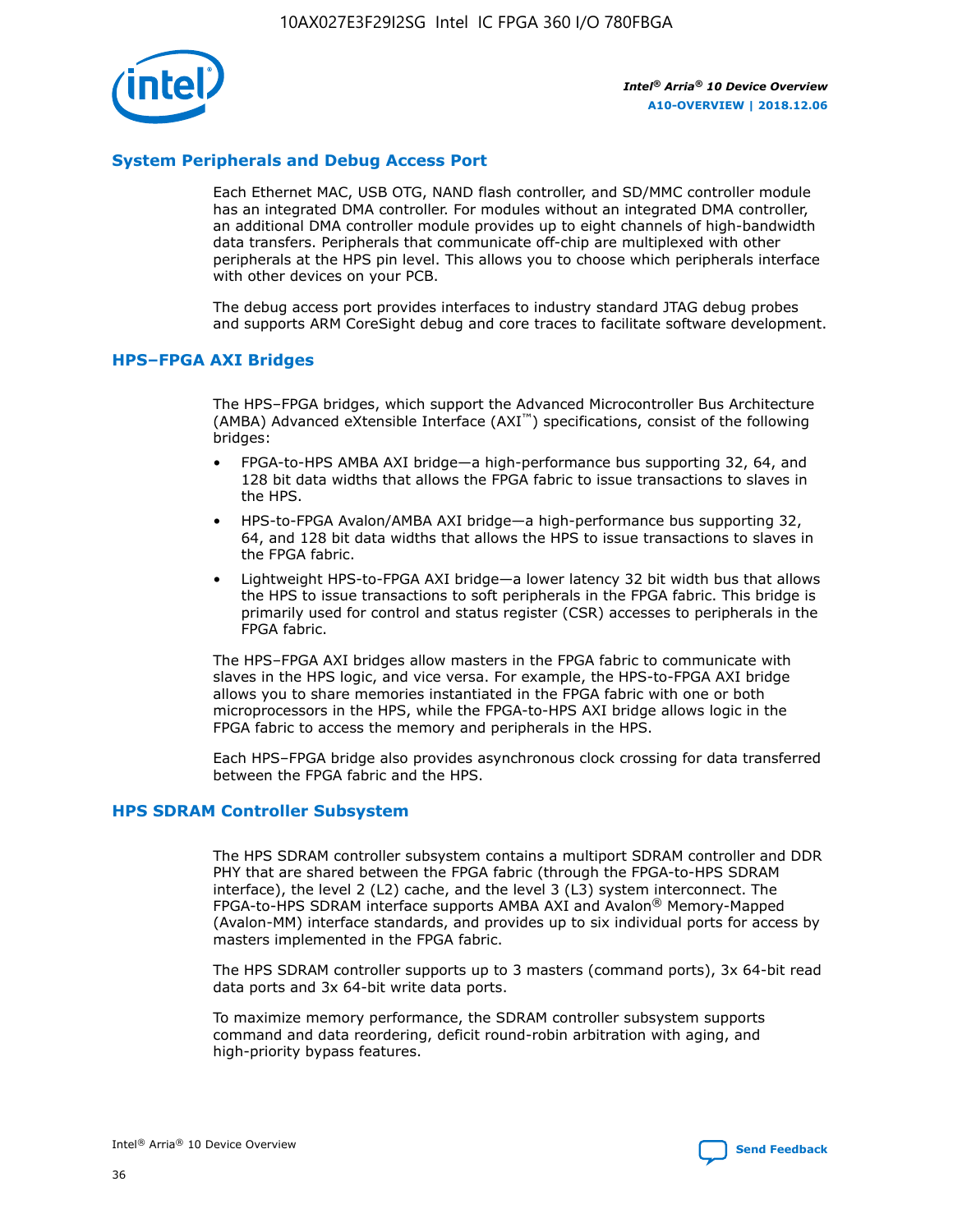

# **FPGA Configuration and HPS Booting**

The FPGA fabric and HPS in the SoC FPGA must be powered at the same time. You can reduce the clock frequencies or gate the clocks to reduce dynamic power.

Once powered, the FPGA fabric and HPS can be configured independently thus providing you with more design flexibility:

- You can boot the HPS independently. After the HPS is running, the HPS can fully or partially reconfigure the FPGA fabric at any time under software control. The HPS can also configure other FPGAs on the board through the FPGA configuration controller.
- Configure the FPGA fabric first, and then boot the HPS from memory accessible to the FPGA fabric.

## **Hardware and Software Development**

For hardware development, you can configure the HPS and connect your soft logic in the FPGA fabric to the HPS interfaces using the Platform Designer system integration tool in the Intel Quartus Prime software.

For software development, the ARM-based SoC FPGA devices inherit the rich software development ecosystem available for the ARM Cortex-A9 MPCore processor. The software development process for Intel SoC FPGAs follows the same steps as those for other SoC devices from other manufacturers. Support for Linux\*, VxWorks\*, and other operating systems are available for the SoC FPGAs. For more information on the operating systems support availability, contact the Intel FPGA sales team.

You can begin device-specific firmware and software development on the Intel SoC FPGA Virtual Target. The Virtual Target is a fast PC-based functional simulation of a target development system—a model of a complete development board. The Virtual Target enables the development of device-specific production software that can run unmodified on actual hardware.

# **Dynamic and Partial Reconfiguration**

The Intel Arria 10 devices support dynamic and partial reconfiguration. You can use dynamic and partial reconfiguration simultaneously to enable seamless reconfiguration of both the device core and transceivers.

# **Dynamic Reconfiguration**

You can reconfigure the PMA and PCS blocks while the device continues to operate. This feature allows you to change the data rates, protocol, and analog settings of a channel in a transceiver bank without affecting on-going data transfer in other transceiver banks. This feature is ideal for applications that require dynamic multiprotocol or multirate support.

# **Partial Reconfiguration**

Using partial reconfiguration, you can reconfigure some parts of the device while keeping the device in operation.

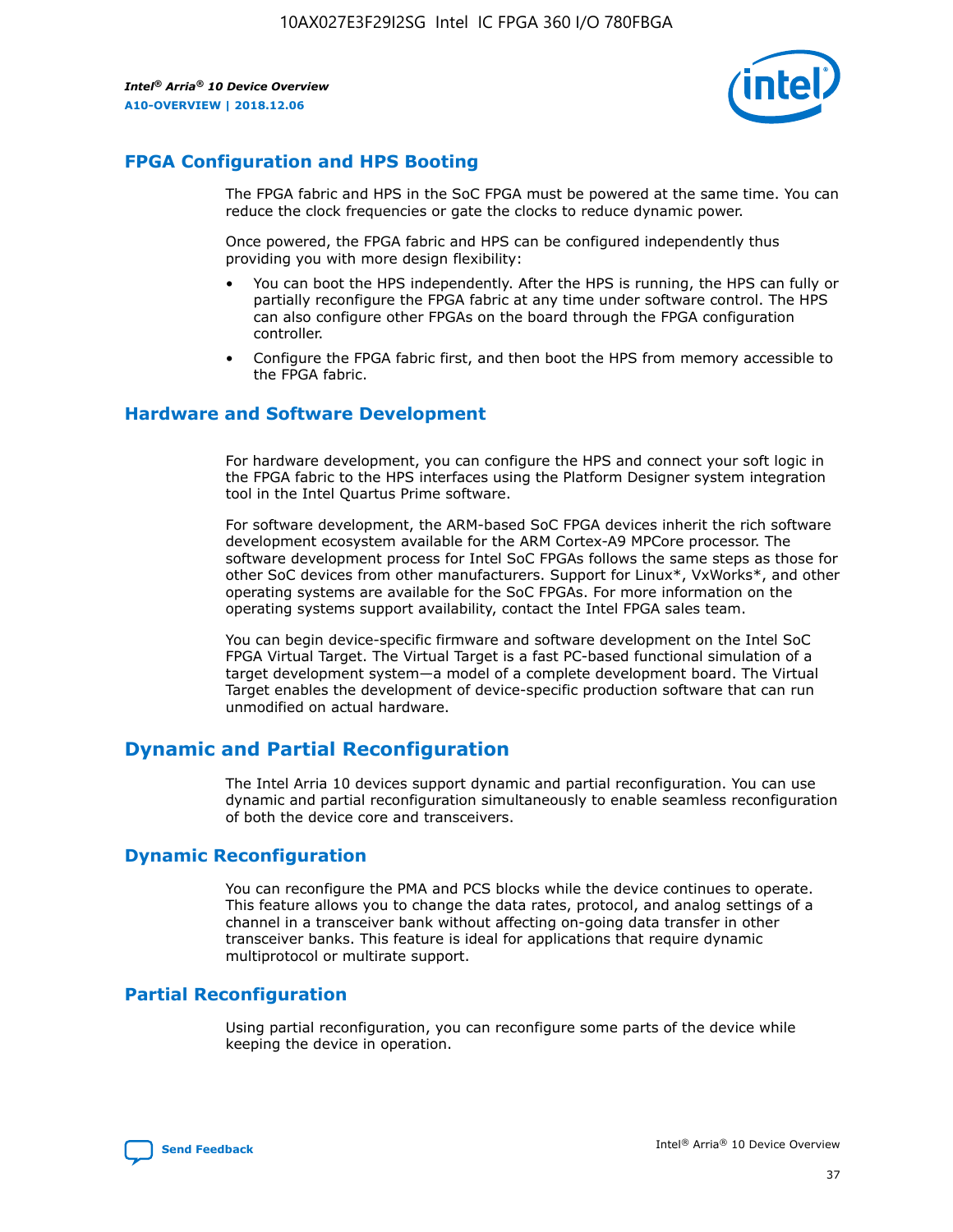

Instead of placing all device functions in the FPGA fabric, you can store some functions that do not run simultaneously in external memory and load them only when required. This capability increases the effective logic density of the device, and lowers cost and power consumption.

In the Intel solution, you do not have to worry about intricate device architecture to perform a partial reconfiguration. The partial reconfiguration capability is built into the Intel Quartus Prime design software, making such time-intensive task simple.

Intel Arria 10 devices support partial reconfiguration in the following configuration options:

- Using an internal host:
	- All supported configuration modes where the FPGA has access to external memory devices such as serial and parallel flash memory.
	- Configuration via Protocol [CvP (PCIe)]
- Using an external host—passive serial (PS), fast passive parallel (FPP) x8, FPP x16, and FPP x32 I/O interface.

# **Enhanced Configuration and Configuration via Protocol**

## **Table 25. Configuration Schemes and Features of Intel Arria 10 Devices**

Intel Arria 10 devices support 1.8 V programming voltage and several configuration schemes.

| <b>Scheme</b>                                                          | <b>Data</b><br><b>Width</b> | <b>Max Clock</b><br>Rate<br>(MHz) | <b>Max Data</b><br>Rate<br>(Mbps)<br>(13) | <b>Decompression</b> | <b>Design</b><br>Security <sup>(1</sup><br>4) | <b>Partial</b><br>Reconfiguration<br>(15) | <b>Remote</b><br><b>System</b><br><b>Update</b> |
|------------------------------------------------------------------------|-----------------------------|-----------------------------------|-------------------------------------------|----------------------|-----------------------------------------------|-------------------------------------------|-------------------------------------------------|
| <b>JTAG</b>                                                            | 1 bit                       | 33                                | 33                                        |                      |                                               | Yes <sup>(16)</sup>                       |                                                 |
| Active Serial (AS)<br>through the<br>EPCO-L<br>configuration<br>device | 1 bit,<br>4 bits            | 100                               | 400                                       | Yes                  | Yes                                           | Yes(16)                                   | Yes                                             |
| Passive serial (PS)<br>through CPLD or<br>external<br>microcontroller  | 1 bit                       | 100                               | 100                                       | Yes                  | Yes                                           | Yes(16)                                   | Parallel<br>Flash<br>Loader<br>(PFL) IP<br>core |
|                                                                        |                             |                                   |                                           |                      |                                               |                                           | continued                                       |

<sup>(13)</sup> Enabling either compression or design security features affects the maximum data rate. Refer to the Intel Arria 10 Device Datasheet for more information.

<sup>(14)</sup> Encryption and compression cannot be used simultaneously.

 $<sup>(15)</sup>$  Partial reconfiguration is an advanced feature of the device family. If you are interested in</sup> using partial reconfiguration, contact Intel for support.

 $(16)$  Partial configuration can be performed only when it is configured as internal host.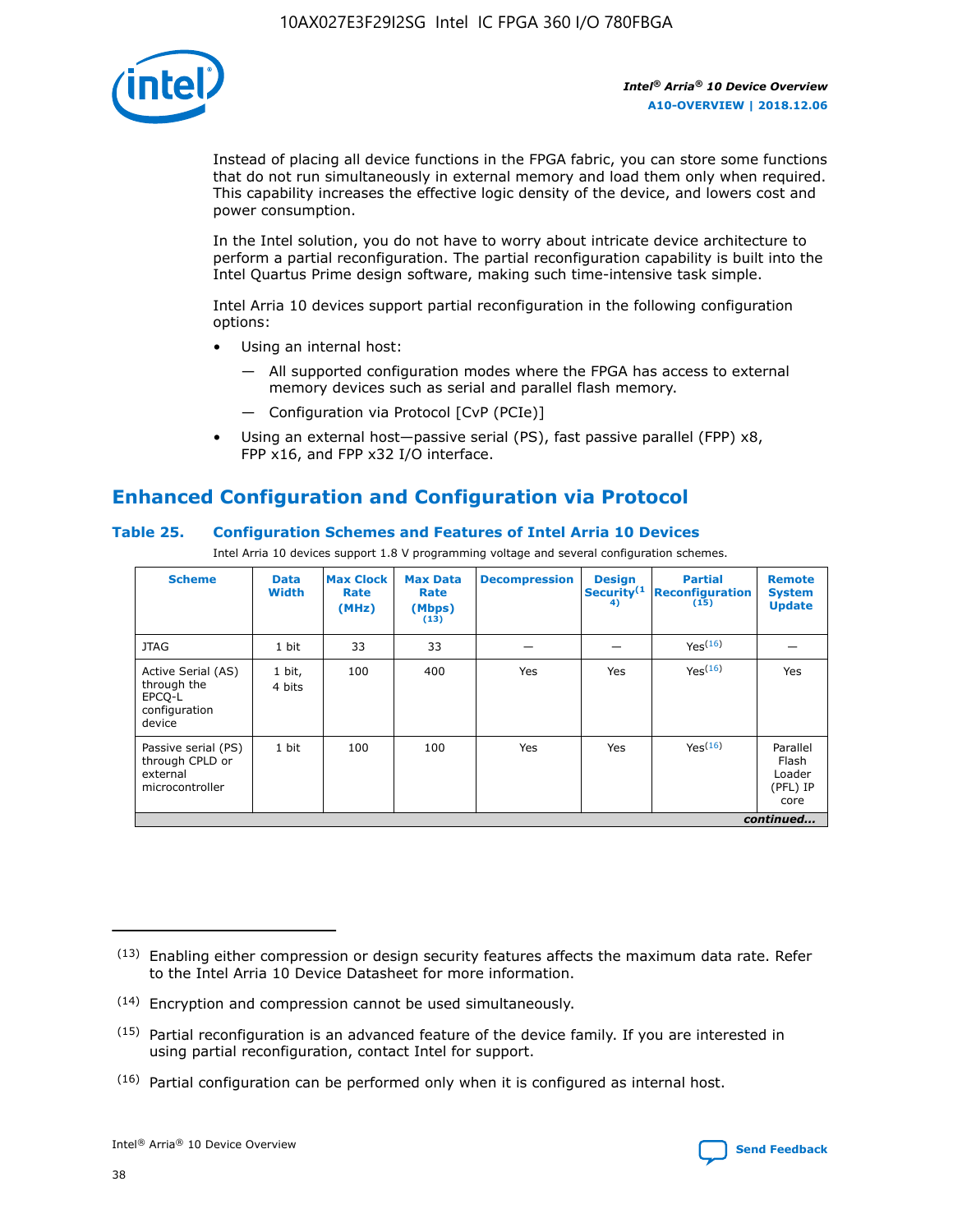

| <b>Scheme</b>                                   | <b>Data</b><br><b>Width</b> | <b>Max Clock</b><br>Rate<br>(MHz) | <b>Max Data</b><br>Rate<br>(Mbps)<br>(13) | <b>Decompression</b> | <b>Design</b><br>Security <sup>(1</sup><br>4) | <b>Partial</b><br><b>Reconfiguration</b><br>(15) | <b>Remote</b><br><b>System</b><br><b>Update</b> |
|-------------------------------------------------|-----------------------------|-----------------------------------|-------------------------------------------|----------------------|-----------------------------------------------|--------------------------------------------------|-------------------------------------------------|
| Fast passive                                    | 8 bits                      | 100                               | 3200                                      | Yes                  | Yes                                           | Yes(17)                                          | PFL IP                                          |
| parallel (FPP)<br>through CPLD or               | 16 bits                     |                                   |                                           | Yes                  | Yes                                           |                                                  | core                                            |
| external<br>microcontroller                     | 32 bits                     |                                   |                                           | Yes                  | Yes                                           |                                                  |                                                 |
| Configuration via                               | 16 bits                     | 100                               | 3200                                      | Yes                  | Yes                                           | Yes <sup>(17)</sup>                              |                                                 |
| <b>HPS</b>                                      | 32 bits                     |                                   |                                           | Yes                  | Yes                                           |                                                  |                                                 |
| Configuration via<br>Protocol [CvP<br>$(PCIe*)$ | x1, x2,<br>x4, x8<br>lanes  |                                   | 8000                                      | Yes                  | Yes                                           | Yes(16)                                          |                                                 |

You can configure Intel Arria 10 devices through PCIe using Configuration via Protocol (CvP). The Intel Arria 10 CvP implementation conforms to the PCIe 100 ms power-up-to-active time requirement.

#### **Related Information**

[Configuration via Protocol \(CvP\) Implementation in Intel FPGAs User Guide](https://www.intel.com/content/www/us/en/programmable/documentation/dsu1441819344145.html#dsu1442269728522) Provides more information about the CvP configuration scheme.

# **SEU Error Detection and Correction**

Intel Arria 10 devices offer robust and easy-to-use single-event upset (SEU) error detection and correction circuitry.

The detection and correction circuitry includes protection for Configuration RAM (CRAM) programming bits and user memories. The CRAM is protected by a continuously running CRC error detection circuit with integrated ECC that automatically corrects one or two errors and detects higher order multi-bit errors. When more than two errors occur, correction is available through reloading of the core programming file, providing a complete design refresh while the FPGA continues to operate.

The physical layout of the Intel Arria 10 CRAM array is optimized to make the majority of multi-bit upsets appear as independent single-bit or double-bit errors which are automatically corrected by the integrated CRAM ECC circuitry. In addition to the CRAM protection, the M20K memory blocks also include integrated ECC circuitry and are layout-optimized for error detection and correction. The MLAB does not have ECC.

(14) Encryption and compression cannot be used simultaneously.

<sup>(17)</sup> Supported at a maximum clock rate of 100 MHz.



 $(13)$  Enabling either compression or design security features affects the maximum data rate. Refer to the Intel Arria 10 Device Datasheet for more information.

 $(15)$  Partial reconfiguration is an advanced feature of the device family. If you are interested in using partial reconfiguration, contact Intel for support.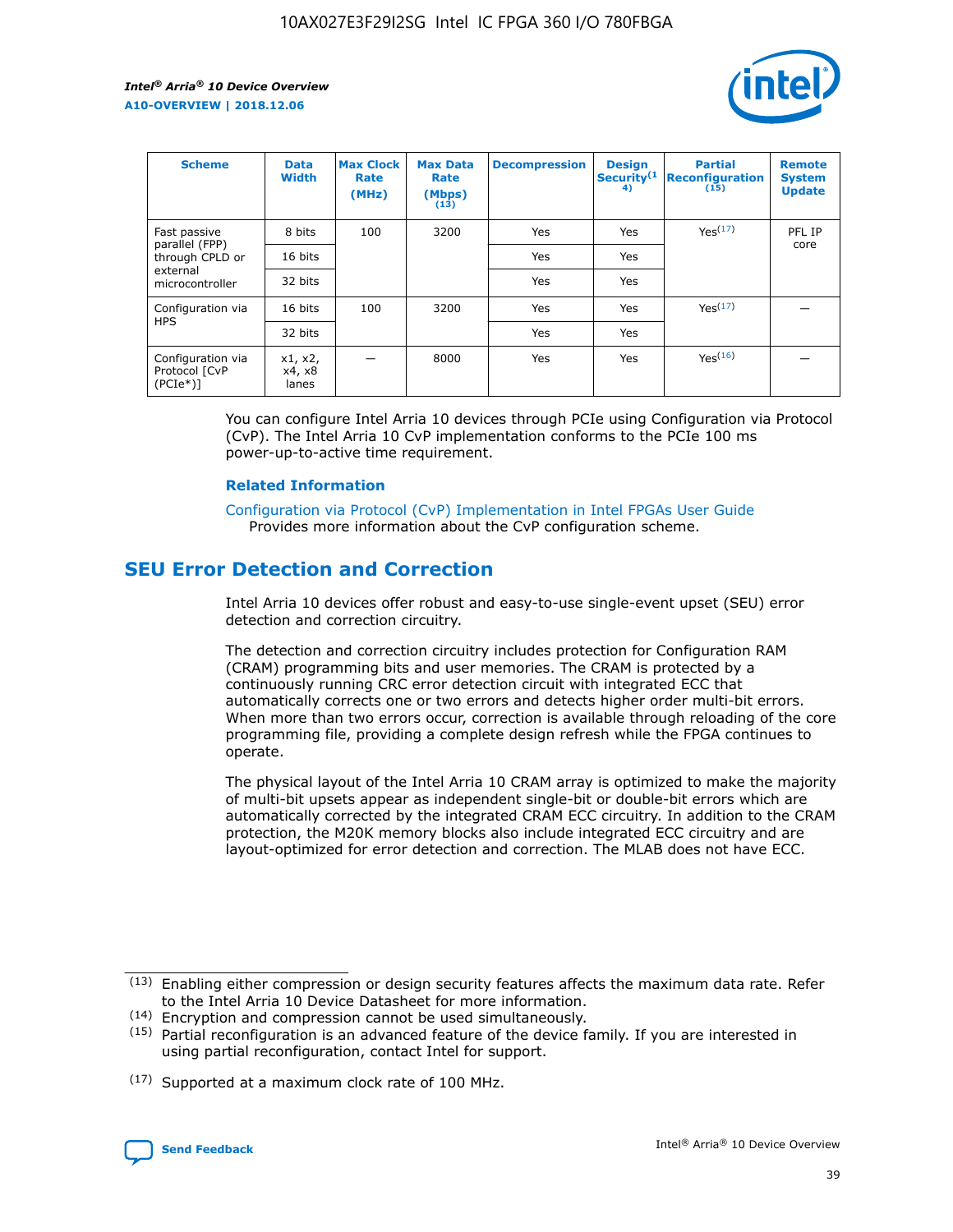

# **Power Management**

Intel Arria 10 devices leverage the advanced 20 nm process technology, a low 0.9 V core power supply, an enhanced core architecture, and several optional power reduction techniques to reduce total power consumption by as much as 40% compared to Arria V devices and as much as 60% compared to Stratix V devices.

The optional power reduction techniques in Intel Arria 10 devices include:

- **SmartVID**—a code is programmed into each device during manufacturing that allows a smart regulator to operate the device at lower core  $V_{CC}$  while maintaining performance
- **Programmable Power Technology**—non-critical timing paths are identified by the Intel Quartus Prime software and the logic in these paths is biased for low power instead of high performance
- **Low Static Power Options**—devices are available with either standard static power or low static power while maintaining performance

Furthermore, Intel Arria 10 devices feature Intel's industry-leading low power transceivers and include a number of hard IP blocks that not only reduce logic resources but also deliver substantial power savings compared to soft implementations. In general, hard IP blocks consume up to 90% less power than the equivalent soft logic implementations.

# **Incremental Compilation**

The Intel Quartus Prime software incremental compilation feature reduces compilation time and helps preserve performance to ease timing closure. The incremental compilation feature enables the partial reconfiguration flow for Intel Arria 10 devices.

Incremental compilation supports top-down, bottom-up, and team-based design flows. This feature facilitates modular, hierarchical, and team-based design flows where different designers compile their respective design sections in parallel. Furthermore, different designers or IP providers can develop and optimize different blocks of the design independently. These blocks can then be imported into the top level project.

# **Document Revision History for Intel Arria 10 Device Overview**

| <b>Document</b><br><b>Version</b> | <b>Changes</b>                                                                                                                                                                                                                                                              |
|-----------------------------------|-----------------------------------------------------------------------------------------------------------------------------------------------------------------------------------------------------------------------------------------------------------------------------|
| 2018.12.06                        | Added links to Intel Arria 10 device errata documents.<br>Removed automotive temperature option from the Intel Arria 10 GX devices.<br>Removed -3 fabric speed grade from the Intel Arria 10 GT devices.<br>Updated power options for the Intel Arria 10 GX and GT devices. |
| 2018.04.09                        | Updated the lowest $V_{CC}$ from 0.83 V to 0.82 V in the topic listing a summary of the device features.                                                                                                                                                                    |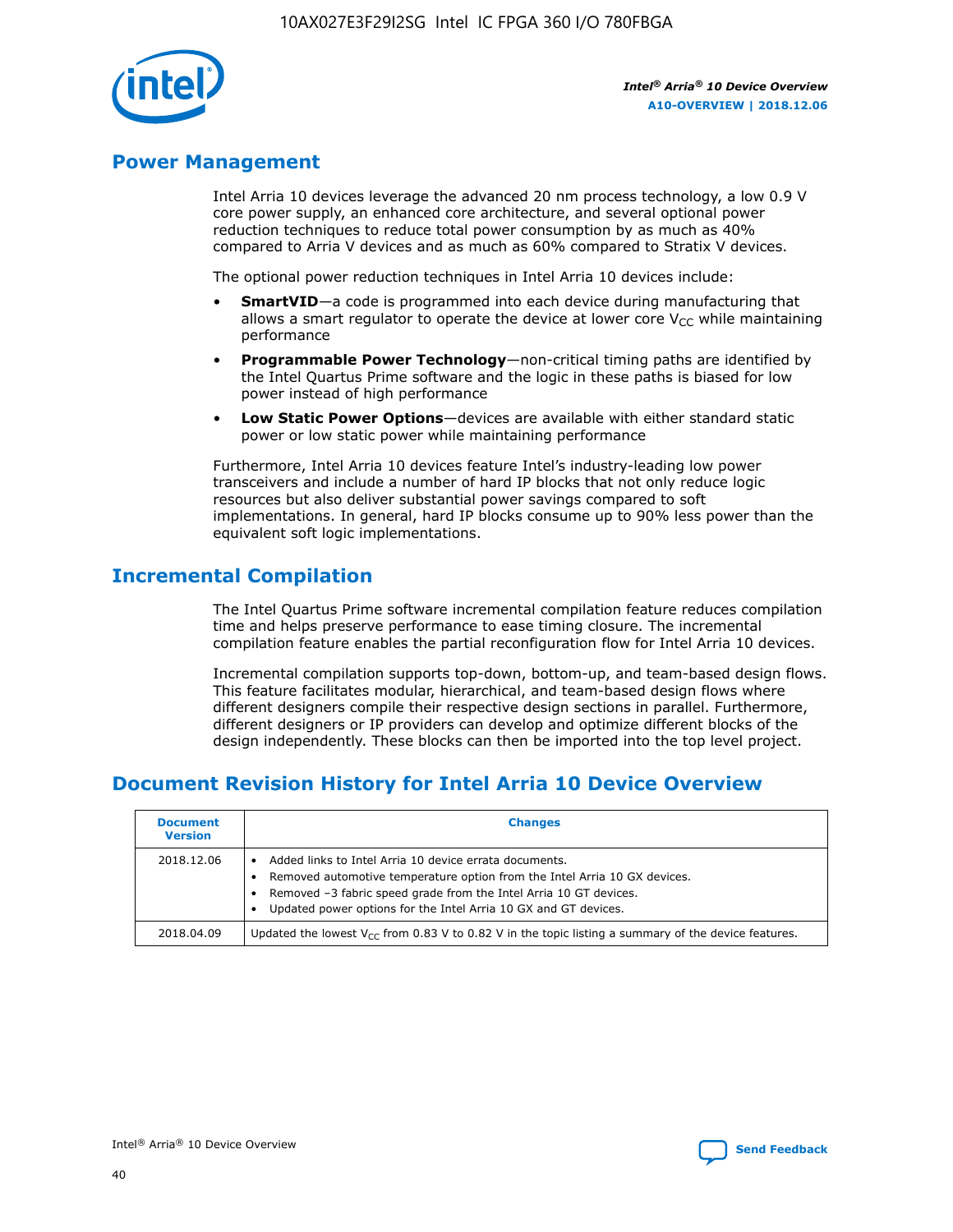$\overline{\phantom{a}}$ 

 $\mathsf{r}$ 



| January 2018<br>Updated the maximum data rate for HPS (Intel Arria 10 SX devices<br>2018.01.17<br>external memory interface DDR3 controller from 2,166 Mbps to 2,133<br>Mbps.<br>$\bullet$<br>+ SRAM to 633 MHz in Memory Standards Supported by the Soft<br>Memory Controller table.<br>Updated transceiver backplane capability to 12.5 Gbps.<br>$\bullet$<br>Removed transceiver speed grade 5 in Sample Ordering Core and<br>Available Options for Intel Arria 10 GX Devices figure.<br>Available Options for Intel Arria 10 GT Devices figure.<br>Updated short reach transceiver rate for Intel Arria 10 GT devices to<br>$\bullet$<br>25.8 Gbps.<br>Removed On-Die Instrumentation - EyeQ and Jitter Margin Tool<br>table.<br>2017.09.20<br>September 2017<br>1,333 MHz/2,666 Mbps to 1,200 MHz/2,400 Mbps.<br>July 2017<br>2017.07.13<br>Corrected the automotive temperature range in the figure showing the<br>available options for the Intel Arria 10 GX devices from "-40°C to 100°C"<br>to "-40°C to 125°C".<br>July 2017<br>2017.07.06<br>Added automotive temperature option to Intel Arria 10 GX device family.<br>2017.05.08<br>Corrected protocol names with "1588" to "IEEE 1588v2".<br>May 2017<br>$\bullet$<br>Updated the vertical migration table to remove vertical migration<br>$\bullet$<br>between Intel Arria 10 GX and Intel Arria 10 SX device variants.<br>Removed all "Preliminary" marks.<br>2017.03.15<br>March 2017<br>Removed the topic about migration from Intel Arria 10 to Intel Stratix<br>10 devices.<br>Rebranded as Intel.<br>$\bullet$<br>October 2016<br>2016.10.31<br>Removed package F36 from Intel Arria 10 GX devices.<br>$\bullet$<br>Updated Intel Arria 10 GT sample ordering code and maximum GX<br>$\bullet$<br>transceiver count. Intel Arria 10 GT devices are available only in the<br>SF45 package option with a maximum of 72 transceivers.<br>May 2016<br>2016.05.02<br>Updated the FPGA Configuration and HPS Booting topic.<br>Remove $V_{CC}$ PowerManager from the Summary of Features, Power<br>Management and Arria 10 Device Variants and packages topics. This<br>feature is no longer supported in Arria 10 devices.<br>Removed LPDDR3 from the Memory Standards Supported by the HPS<br>Hard Memory Controller table in the Memory Standards Supported by<br>Intel Arria 10 Devices topic. This standard is only supported by the<br>FPGA.<br>Removed transceiver speed grade 5 from the Device Variants and<br>Packages topic for Arria 10 GX and SX devices.<br>Changed the maximum Arria 10 GT datarate to 25.8 Gbps and the<br>February 2016<br>2016.02.11<br>minimum datarate to 1 Gbps globally.<br>Revised the state for Core clock networks in the Summary of Features<br>$\bullet$<br>topic.<br>• Changed the transceiver parameters in the "Summary of Features for<br>Arria 10 Devices" table.<br>for Arria 10 GT Devices" table.<br>• Changed the package availability for GT devices in the "Package Plan<br>for Arria 10 GT Devices" table.<br>Changed the package configurations for GT devices in the "Migration"<br>Capability Across Arria 10 Product Lines" figure. | <b>Date</b> | <b>Version</b> | <b>Changes</b>                                                                                                                                                                                                                                                                               |
|----------------------------------------------------------------------------------------------------------------------------------------------------------------------------------------------------------------------------------------------------------------------------------------------------------------------------------------------------------------------------------------------------------------------------------------------------------------------------------------------------------------------------------------------------------------------------------------------------------------------------------------------------------------------------------------------------------------------------------------------------------------------------------------------------------------------------------------------------------------------------------------------------------------------------------------------------------------------------------------------------------------------------------------------------------------------------------------------------------------------------------------------------------------------------------------------------------------------------------------------------------------------------------------------------------------------------------------------------------------------------------------------------------------------------------------------------------------------------------------------------------------------------------------------------------------------------------------------------------------------------------------------------------------------------------------------------------------------------------------------------------------------------------------------------------------------------------------------------------------------------------------------------------------------------------------------------------------------------------------------------------------------------------------------------------------------------------------------------------------------------------------------------------------------------------------------------------------------------------------------------------------------------------------------------------------------------------------------------------------------------------------------------------------------------------------------------------------------------------------------------------------------------------------------------------------------------------------------------------------------------------------------------------------------------------------------------------------------------------------------------------------------------------------------------------------------------------------------------------------------------------------------------------------------------------------------------------------------------------------------------------------------------------------------------------------------------------------------------------------------------------------------------------------|-------------|----------------|----------------------------------------------------------------------------------------------------------------------------------------------------------------------------------------------------------------------------------------------------------------------------------------------|
|                                                                                                                                                                                                                                                                                                                                                                                                                                                                                                                                                                                                                                                                                                                                                                                                                                                                                                                                                                                                                                                                                                                                                                                                                                                                                                                                                                                                                                                                                                                                                                                                                                                                                                                                                                                                                                                                                                                                                                                                                                                                                                                                                                                                                                                                                                                                                                                                                                                                                                                                                                                                                                                                                                                                                                                                                                                                                                                                                                                                                                                                                                                                                                |             |                | Updated maximum frequency supported for half rate QDRII and QDRII<br>Removed package code 40, low static power, SmartVID, industrial, and<br>military operating temperature support from Sample Ordering Core and<br>support from PMA Features of the Transceivers in Intel Arria 10 Devices |
|                                                                                                                                                                                                                                                                                                                                                                                                                                                                                                                                                                                                                                                                                                                                                                                                                                                                                                                                                                                                                                                                                                                                                                                                                                                                                                                                                                                                                                                                                                                                                                                                                                                                                                                                                                                                                                                                                                                                                                                                                                                                                                                                                                                                                                                                                                                                                                                                                                                                                                                                                                                                                                                                                                                                                                                                                                                                                                                                                                                                                                                                                                                                                                |             |                | Updated the maximum speed of the DDR4 external memory interface from                                                                                                                                                                                                                         |
|                                                                                                                                                                                                                                                                                                                                                                                                                                                                                                                                                                                                                                                                                                                                                                                                                                                                                                                                                                                                                                                                                                                                                                                                                                                                                                                                                                                                                                                                                                                                                                                                                                                                                                                                                                                                                                                                                                                                                                                                                                                                                                                                                                                                                                                                                                                                                                                                                                                                                                                                                                                                                                                                                                                                                                                                                                                                                                                                                                                                                                                                                                                                                                |             |                |                                                                                                                                                                                                                                                                                              |
|                                                                                                                                                                                                                                                                                                                                                                                                                                                                                                                                                                                                                                                                                                                                                                                                                                                                                                                                                                                                                                                                                                                                                                                                                                                                                                                                                                                                                                                                                                                                                                                                                                                                                                                                                                                                                                                                                                                                                                                                                                                                                                                                                                                                                                                                                                                                                                                                                                                                                                                                                                                                                                                                                                                                                                                                                                                                                                                                                                                                                                                                                                                                                                |             |                |                                                                                                                                                                                                                                                                                              |
|                                                                                                                                                                                                                                                                                                                                                                                                                                                                                                                                                                                                                                                                                                                                                                                                                                                                                                                                                                                                                                                                                                                                                                                                                                                                                                                                                                                                                                                                                                                                                                                                                                                                                                                                                                                                                                                                                                                                                                                                                                                                                                                                                                                                                                                                                                                                                                                                                                                                                                                                                                                                                                                                                                                                                                                                                                                                                                                                                                                                                                                                                                                                                                |             |                |                                                                                                                                                                                                                                                                                              |
|                                                                                                                                                                                                                                                                                                                                                                                                                                                                                                                                                                                                                                                                                                                                                                                                                                                                                                                                                                                                                                                                                                                                                                                                                                                                                                                                                                                                                                                                                                                                                                                                                                                                                                                                                                                                                                                                                                                                                                                                                                                                                                                                                                                                                                                                                                                                                                                                                                                                                                                                                                                                                                                                                                                                                                                                                                                                                                                                                                                                                                                                                                                                                                |             |                |                                                                                                                                                                                                                                                                                              |
|                                                                                                                                                                                                                                                                                                                                                                                                                                                                                                                                                                                                                                                                                                                                                                                                                                                                                                                                                                                                                                                                                                                                                                                                                                                                                                                                                                                                                                                                                                                                                                                                                                                                                                                                                                                                                                                                                                                                                                                                                                                                                                                                                                                                                                                                                                                                                                                                                                                                                                                                                                                                                                                                                                                                                                                                                                                                                                                                                                                                                                                                                                                                                                |             |                |                                                                                                                                                                                                                                                                                              |
|                                                                                                                                                                                                                                                                                                                                                                                                                                                                                                                                                                                                                                                                                                                                                                                                                                                                                                                                                                                                                                                                                                                                                                                                                                                                                                                                                                                                                                                                                                                                                                                                                                                                                                                                                                                                                                                                                                                                                                                                                                                                                                                                                                                                                                                                                                                                                                                                                                                                                                                                                                                                                                                                                                                                                                                                                                                                                                                                                                                                                                                                                                                                                                |             |                |                                                                                                                                                                                                                                                                                              |
|                                                                                                                                                                                                                                                                                                                                                                                                                                                                                                                                                                                                                                                                                                                                                                                                                                                                                                                                                                                                                                                                                                                                                                                                                                                                                                                                                                                                                                                                                                                                                                                                                                                                                                                                                                                                                                                                                                                                                                                                                                                                                                                                                                                                                                                                                                                                                                                                                                                                                                                                                                                                                                                                                                                                                                                                                                                                                                                                                                                                                                                                                                                                                                |             |                | Changed the transceiver parameters in the "Maximum Resource Counts"<br>continued                                                                                                                                                                                                             |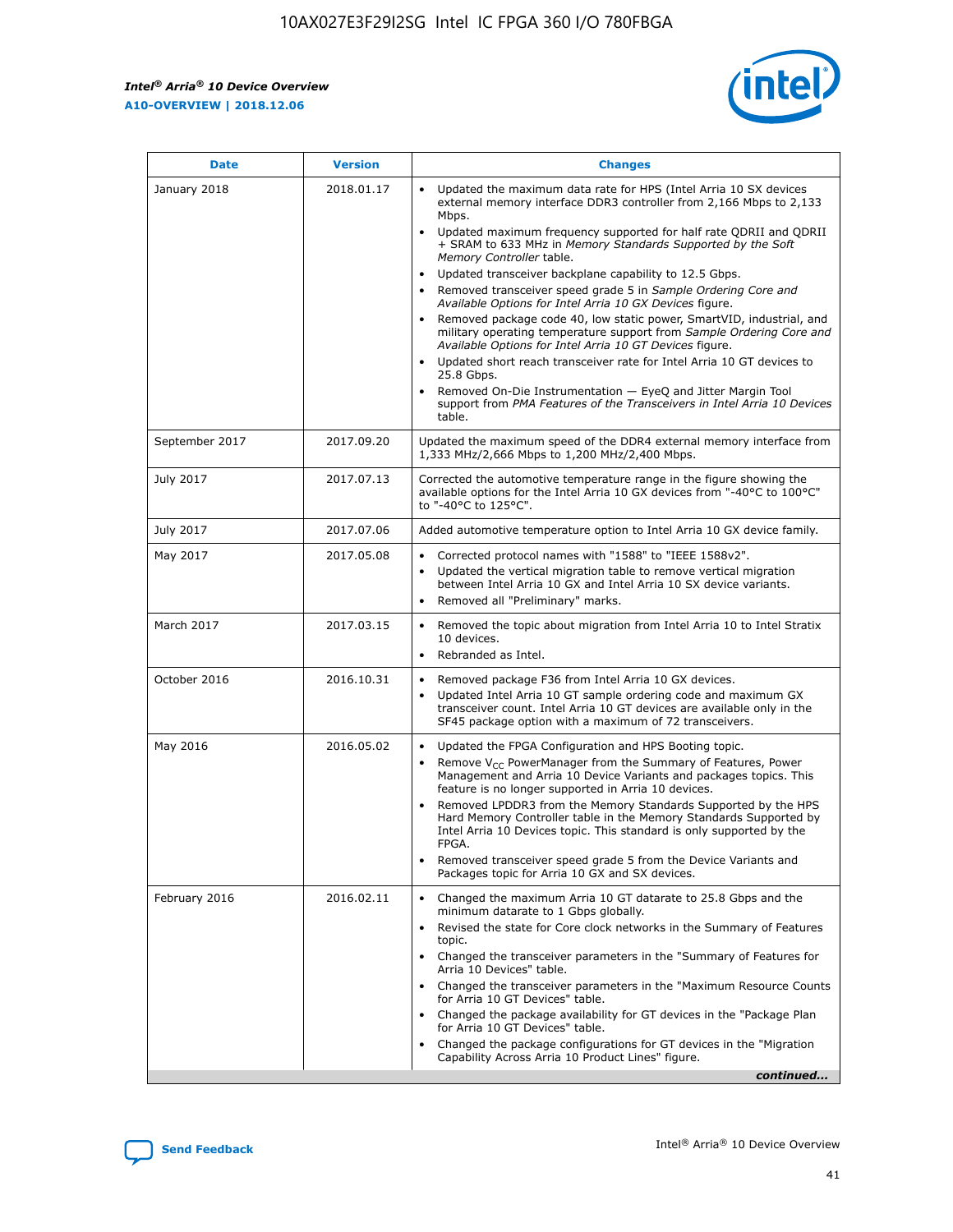

| <b>Date</b>   | <b>Version</b> | <b>Changes</b>                                                                                                                                                                   |
|---------------|----------------|----------------------------------------------------------------------------------------------------------------------------------------------------------------------------------|
|               |                | • Changed transceiver parameters in the "Low Power Serial Transceivers"<br>section.                                                                                              |
|               |                | • Changed the transceiver descriptions in the "Device Variants for the<br>Arria 10 Device Family" table.                                                                         |
|               |                | Changed the "Sample Ordering Code and Available Options for Arria 10<br>GT Devices" figure.                                                                                      |
|               |                | Changed the datarates for GT devices in the "PMA Features" section.                                                                                                              |
|               |                | Changed the datarates for GT devices in the "PCS Features" section.<br>$\bullet$                                                                                                 |
| December 2015 | 2015.12.14     | Updated the number of M20K memory blocks for Arria 10 GX 660 from<br>$\bullet$<br>2133 to 2131 and corrected the total RAM bit from 48,448 Kb to<br>48,408 Kb.                   |
|               |                | Corrected the number of DSP blocks for Arria 10 GX 660 from 1688 to<br>$\bullet$<br>1687 in the table listing floating-point arithmetic resources.                               |
| November 2015 | 2015.11.02     | Updated the maximum resources for Arria 10 GX 220, GX 320, GX 480,<br>$\bullet$<br>GX 660, SX 220, SX 320, SX 480, and SX 660.                                                   |
|               |                | Updated resource count for Arria 10 GX 320, GX 480, GX 660, SX 320,<br>$\bullet$<br>SX 480, a SX 660 devices in Number of Multipliers in Intel Arria 10<br><b>Devices</b> table. |
|               |                | Updated the available options for Arria 10 GX, GT, and SX.<br>$\bullet$                                                                                                          |
|               |                | Changed instances of Quartus II to Quartus Prime.<br>$\bullet$                                                                                                                   |
| June 2015     | 2015.06.15     | Corrected label for Intel Arria 10 GT product lines in the vertical migration<br>figure.                                                                                         |
| May 2015      | 2015.05.15     | Corrected the DDR3 half rate and quarter rate maximum frequencies in the<br>table that lists the memory standards supported by the Intel Arria 10 hard<br>memory controller.     |
| May 2015      | 2015.05.04     | • Added support for 13.5G JESD204b in the Summary of Features table.<br>• Added a link to Arria 10 GT Channel Usage in the Arria 10 GT Package<br>Plan topic.                    |
|               |                | • Added a note to the table, Maximum Resource Counts for Arria 10 GT<br>devices.                                                                                                 |
|               |                | Updated the power requirements of the transceivers in the Low Power<br>Serial Transceivers topic.                                                                                |
| January 2015  | 2015.01.23     | • Added floating point arithmetic features in the Summary of Features<br>table.                                                                                                  |
|               |                | • Updated the total embedded memory from 38.38 megabits (Mb) to<br>65.6 Mb.                                                                                                      |
|               |                | • Updated the table that lists the memory standards supported by Intel<br>Arria 10 devices.                                                                                      |
|               |                | Removed support for DDR3U, LPDDR3 SDRAM, RLDRAM 2, and DDR2.                                                                                                                     |
|               |                | Moved RLDRAM 3 support from hard memory controller to soft memory<br>controller. RLDRAM 3 support uses hard PHY with soft memory<br>controller.                                  |
|               |                | Added soft memory controller support for QDR IV.                                                                                                                                 |
|               |                | Updated the maximum resource count table to include the number of<br>hard memory controllers available in each device variant.                                                   |
|               |                | Updated the transceiver PCS data rate from 12.5 Gbps to 12 Gbps.<br>$\bullet$                                                                                                    |
|               |                | Updated the max clock rate of PS, FPP x8, FPP x16, and Configuration<br>via HPS from 125 MHz to 100 MHz.                                                                         |
|               |                | Added a feature for fractional synthesis PLLs: PLL cascading.                                                                                                                    |
|               |                | Updated the HPS programmable general-purpose I/Os from 54 to 62.                                                                                                                 |
|               |                | continued                                                                                                                                                                        |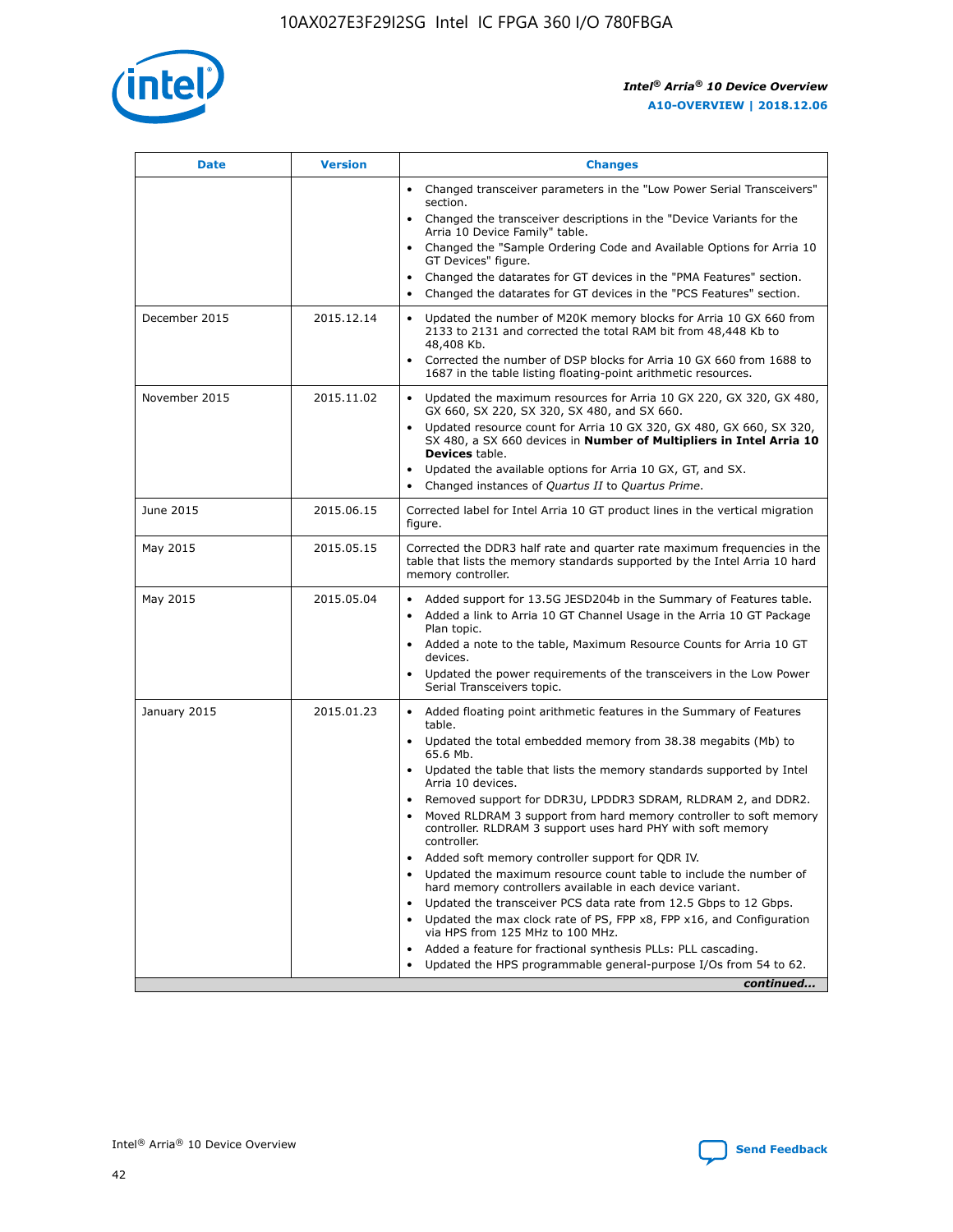

| <b>Date</b>    | <b>Version</b> | <b>Changes</b>                                                                                                                                                                                                                                                                                                                                                                                                                                                                                                                                                   |
|----------------|----------------|------------------------------------------------------------------------------------------------------------------------------------------------------------------------------------------------------------------------------------------------------------------------------------------------------------------------------------------------------------------------------------------------------------------------------------------------------------------------------------------------------------------------------------------------------------------|
| September 2014 | 2014.09.30     | Corrected the 3 V I/O and LVDS I/O counts for F35 and F36 packages<br>$\bullet$<br>of Arria 10 GX.<br>Corrected the 3 V I/O, LVDS I/O, and transceiver counts for the NF40<br>$\bullet$<br>package of the Arria GX 570 and 660.<br>Removed 3 V I/O, LVDS I/O, and transceiver counts for the NF40<br>$\bullet$<br>package of the Arria GX 900 and 1150. The NF40 package is not<br>available for Arria 10 GX 900 and 1150.                                                                                                                                       |
| August 2014    | 2014.08.18     | Updated Memory (Kb) M20K maximum resources for Arria 10 GX 660<br>$\bullet$<br>devices from 42,660 to 42,620.<br>Added GPIO columns consisting of LVDS I/O Bank and 3V I/O Bank in<br>$\bullet$<br>the Package Plan table.<br>Added how to use memory interface clock frequency higher than 533<br>$\bullet$<br>MHz in the I/O vertical migration.<br>Added information to clarify that RLDRAM3 support uses hard PHY with<br>$\bullet$<br>soft memory controller.<br>Added variable precision DSP blocks support for floating-point<br>$\bullet$<br>arithmetic. |
| June 2014      | 2014.06.19     | Updated number of dedicated I/Os in the HPS block to 17.                                                                                                                                                                                                                                                                                                                                                                                                                                                                                                         |
| February 2014  | 2014.02.21     | Updated transceiver speed grade options for GT devices in Figure 2.                                                                                                                                                                                                                                                                                                                                                                                                                                                                                              |
| February 2014  | 2014.02.06     | Updated data rate for Arria 10 GT devices from 28.1 Gbps to 28.3 Gbps.                                                                                                                                                                                                                                                                                                                                                                                                                                                                                           |
| December 2013  | 2013.12.10     | Updated the HPS memory standards support from LPDDR2 to LPDDR3.<br>٠<br>Updated HPS block diagram to include dedicated HPS I/O and FPGA<br>$\bullet$<br>Configuration blocks as well as repositioned SD/SDIO/MMC, DMA, SPI<br>and NAND Flash with ECC blocks.                                                                                                                                                                                                                                                                                                    |
| December 2013  | 2013.12.02     | Initial release.                                                                                                                                                                                                                                                                                                                                                                                                                                                                                                                                                 |